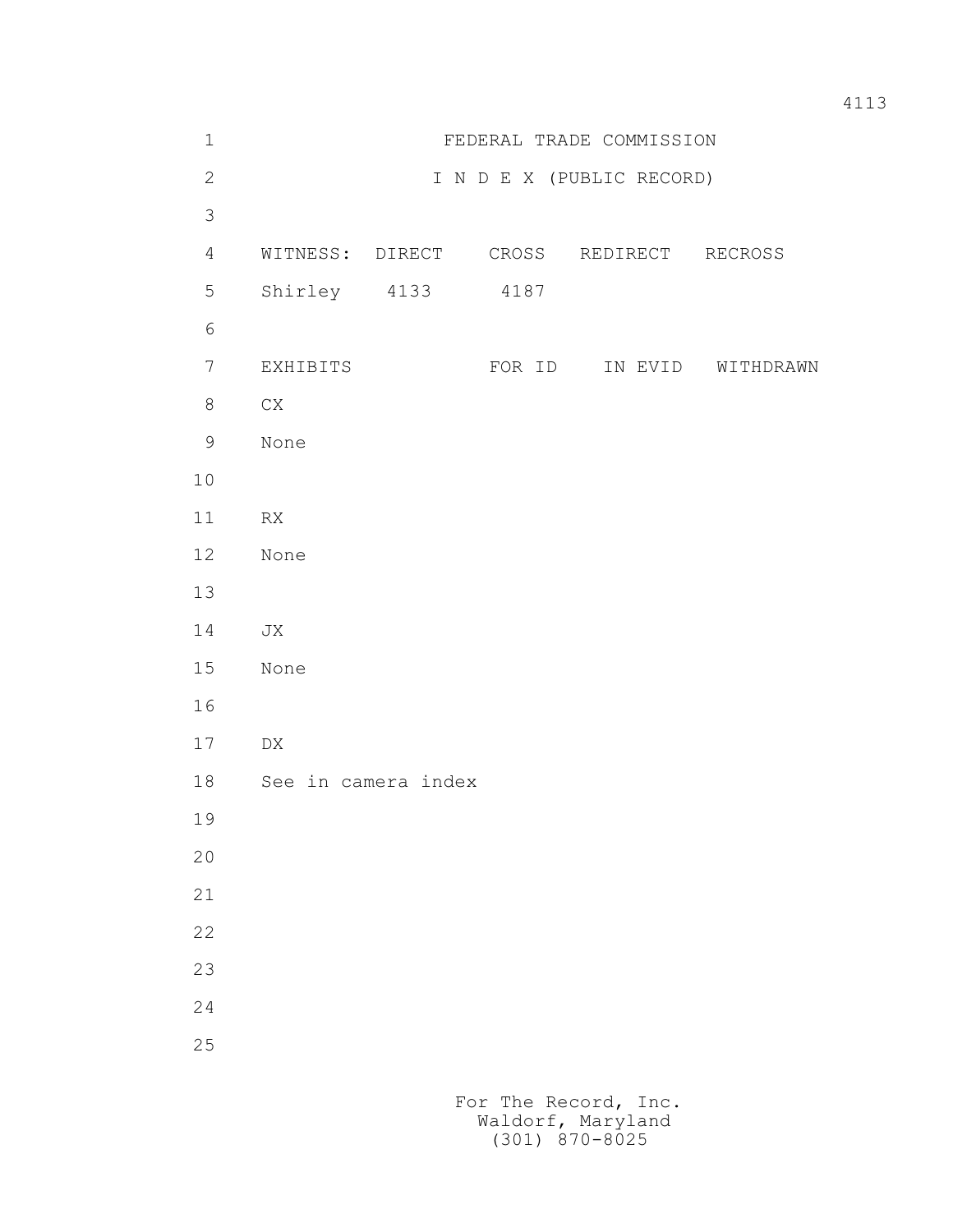1 UNITED STATES OF AMERICA 2 FEDERAL TRADE COMMISSION 3 4 In the Matter of: ) 5 Rambus, Inc. ) Docket No. 9302 6 ------------------------------) 7 8 9 Wednesday, June 4, 2003 10 9:30 a.m. 11 12 13 TRIAL VOLUME 22 14 PART 1 15 PUBLIC RECORD 16 17 BEFORE THE HONORABLE STEPHEN J. McGUIRE 18 Chief Administrative Law Judge 19 Federal Trade Commission 20 600 Pennsylvania Avenue, N.W. 21 Washington, D.C. 22 23 24 25 Reported by: Susanne Bergling, RMR For The Record, Inc. Waldorf, Maryland

## (301) 870-8025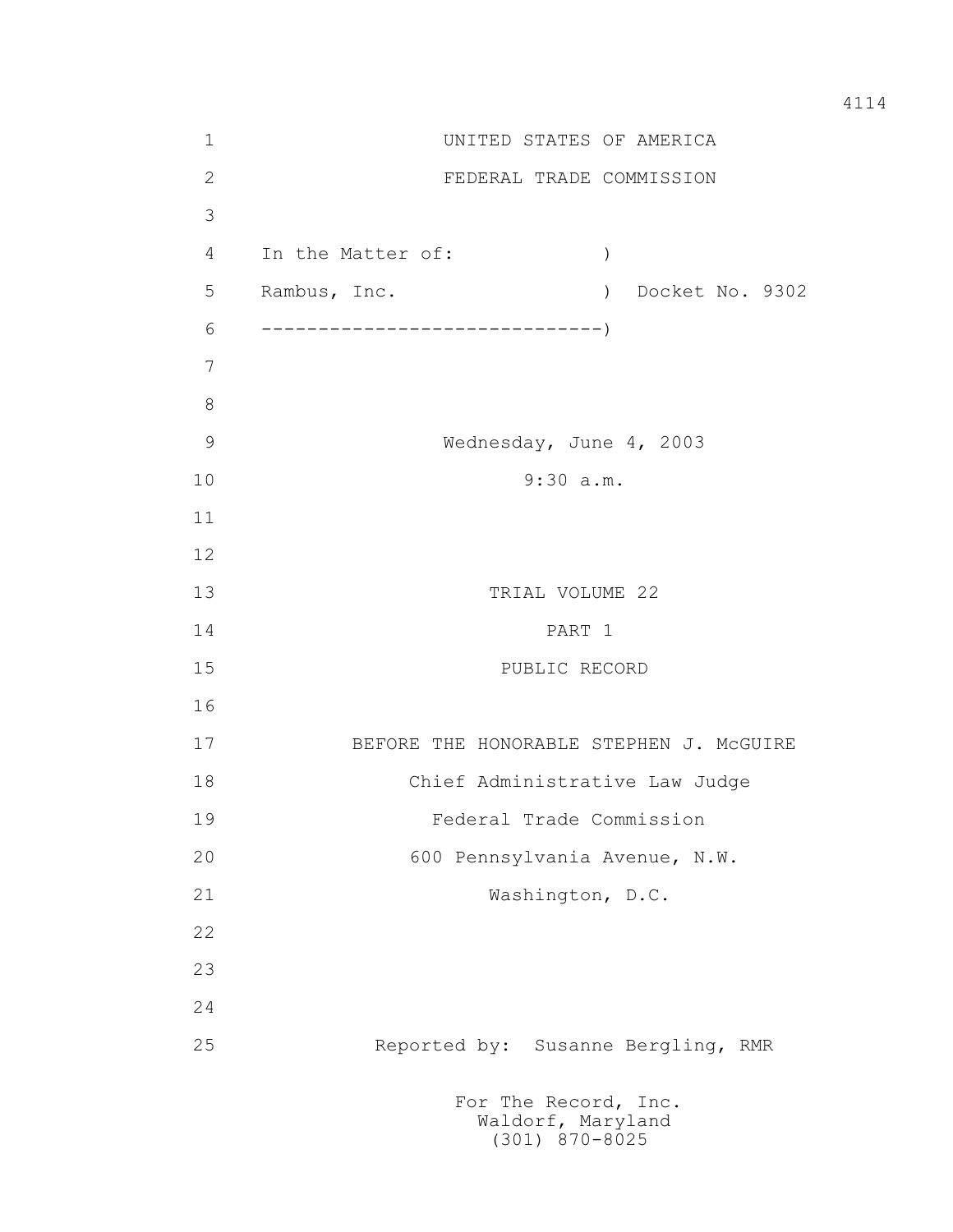1 APPEARANCES:

 2 3 ON BEHALF OF THE FEDERAL TRADE COMMISSION: 4 M. SEAN ROYALL, Attorney 5 GEOFFREY OLIVER, Attorney 6 JOHN C. WEBER, Attorney 7 CARY ZUK, Attorney 8 Federal Trade Commission 9 601 New Jersey Avenue, N.W. 10 Washington, D.C. 20580-0000 11 (202) 326-3663 12 13 14 ON BEHALF OF THE RESPONDENT: 15 GREGORY P. STONE, Attorney 16 STEVEN M. PERRY, Attorney 17 PETER A. DETRE, Attorney 18 SEAN GATES, Attorney 19 ANDREA WEISS JEFFRIES, Attorney 20 Munger, Tolles & Olson LLP 21 355 South Grand Avenue, 35th Floor 22 Los Angeles, California 90071-1560 23 (213) 683-9255 24

25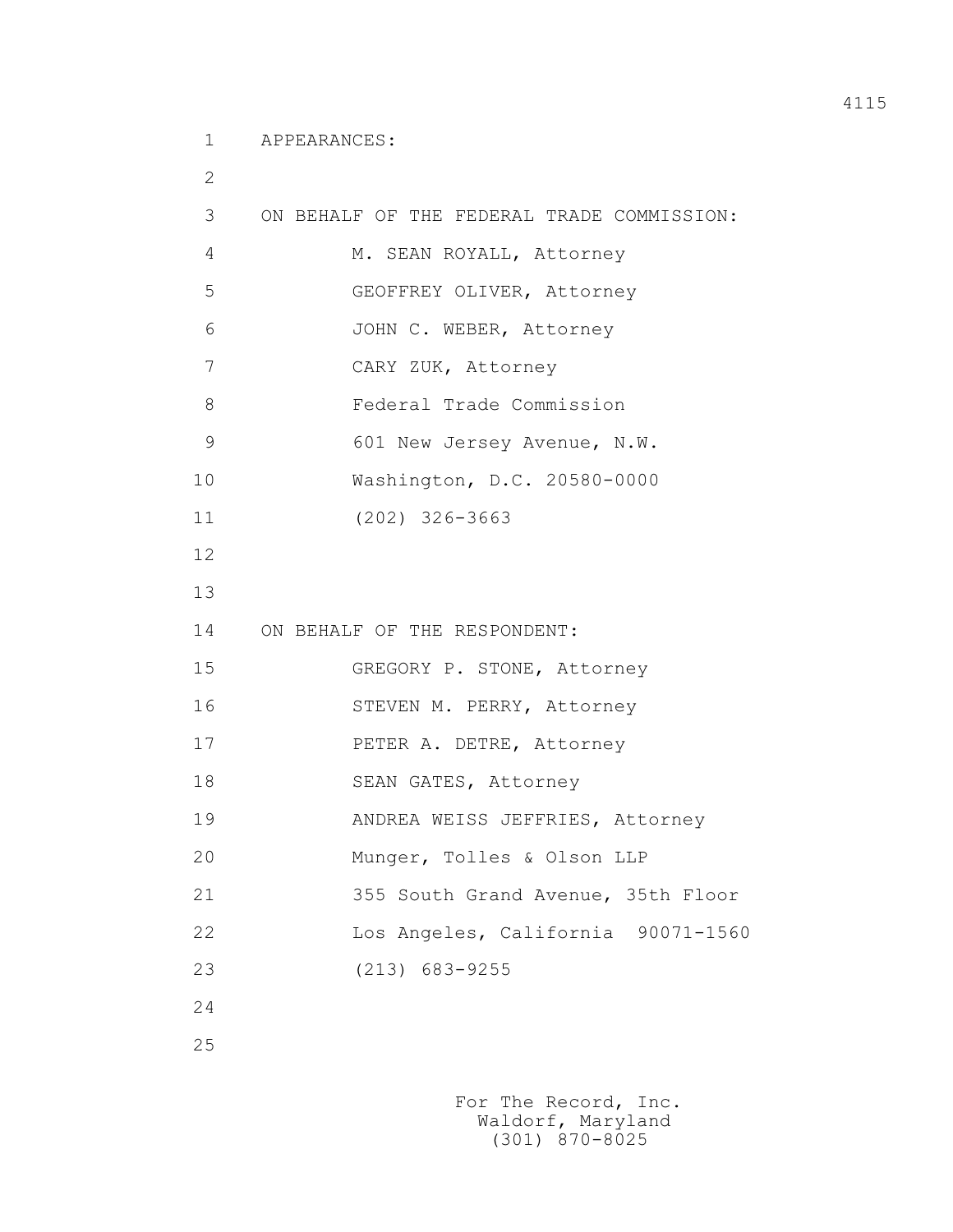1 APPEARANCES:

 2 3 ON BEHALF OF THE RESPONDENT: 4 A. DOUGLAS MELAMED, Attorney 5 Wilmer, Cutler & Pickering 6 2445 M Street, N.W. 7 Washington, D.C. 20037-1420 8 (202) 663-6090 9 10 11 12 ON BEHALF OF THE WITNESS: 13 JARED BOBROW, Attorney 14 Weil, Gotshal & Manges, LLP 15 201 Redwood Shores Parkway 16 Redwood Shores, California 94065 17 (650) 802-3034 18 19 20 21 22 23 24 25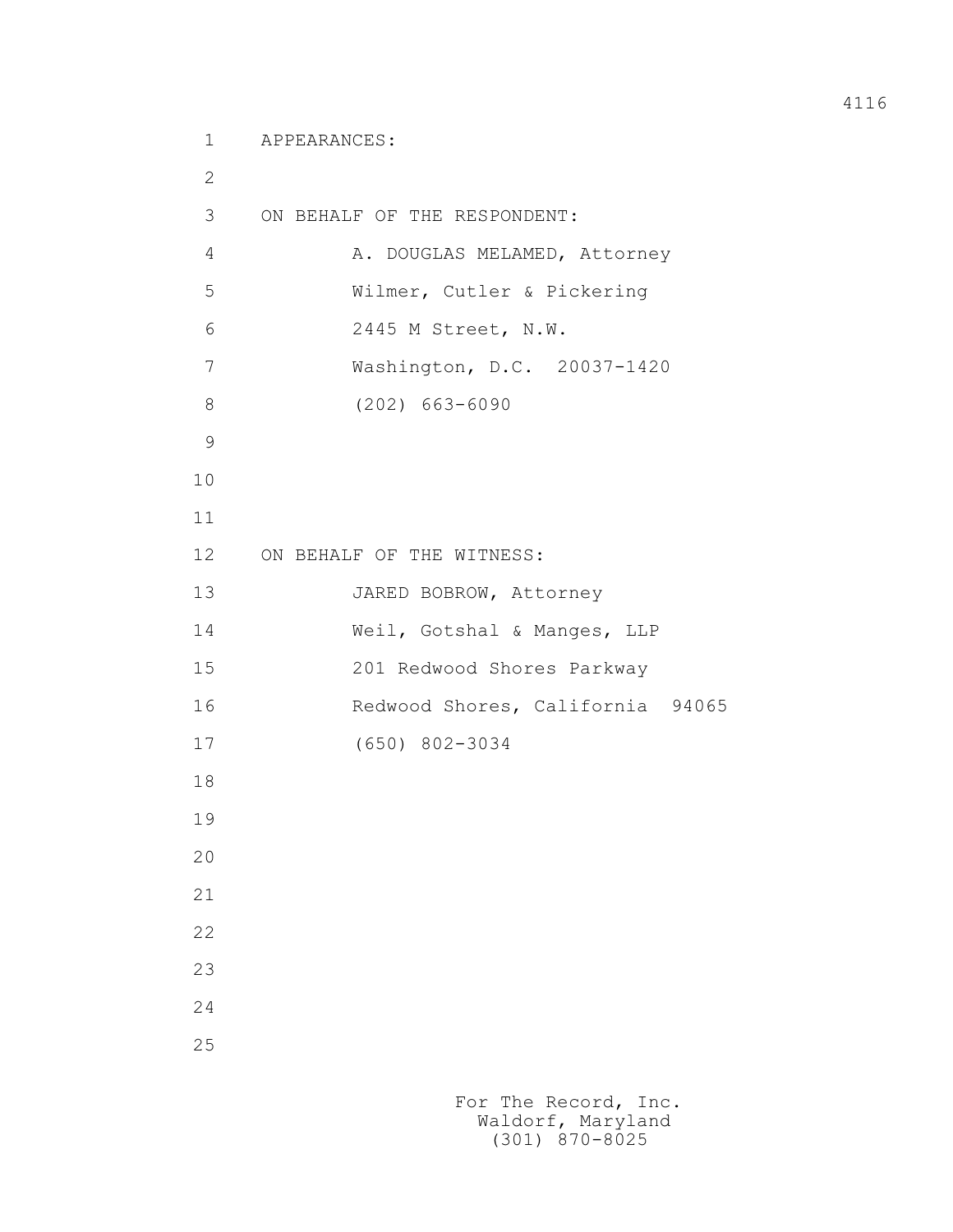1 P R O C E E D I N G S 2 - - - - - 3 JUDGE McGUIRE: This hearing is now in order. 4 Before we start this morning, any items that 5 need to come to the Court's attention? 6 Mr. Royall? 7 MR. ROYALL: Good morning, Your Honor. 8 JUDGE McGUIRE: Good morning. 9 MR. ROYALL: As I'm sure you know, Rambus filed 10 a motion late yesterday afternoon related to some 11 demonstratives that were identified for today. We 12 haven't had time to prepare a written response, but if 13 Your Honor would allow, I'd like to respond orally. 14 JUDGE McGUIRE: Go ahead. 15 MR. ROYALL: First of all, the motion that they 16 had filed is predicated on Federal Rule of Evidence 17 1006, and technically, of course, the Federal Rules of 18 Evidence don't apply here, but assuming that the rule 19 were to be applied here, it simply doesn't apply to the 20 circumstances presented here. 21 The premise of the motion is that complaint 22 counsel is offering summaries of voluminous documents 23 in evidence and in a summary form, and that simply is 24 not -- not what is intended through these 25 demonstratives. They are offered as demonstratives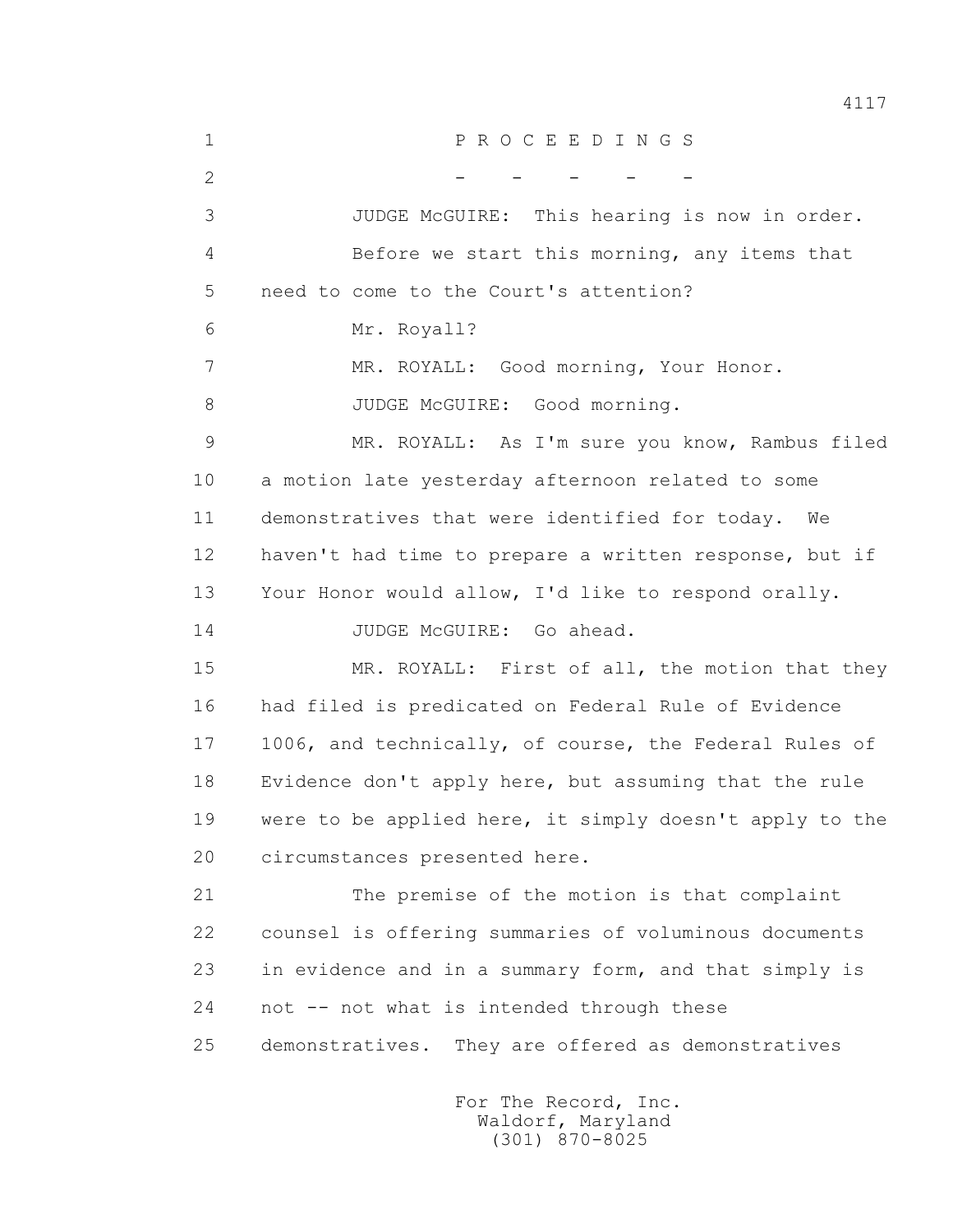1 only, as pedagogical aids for the witness' testimony, 2 and they are based on information, as we will establish 3 by laying a foundation, based on the personal knowledge 4 of this witness.

 5 This is a witness who has been deposed by 6 Rambus twice. The subject matters that are covered by 7 these demonstratives are well within the scope of his 8 responsibilities, as Rambus well knows having had that 9 opportunity to depose him twice. They have made the 10 point that the material is not in the record in this 11 case, the underlying material. The fact of the matter 12 is that material of the sort that the witness will 13 testify about and that's summarized in the 14 demonstratives is in the record, not necessarily for 15 this time period, but it -- and I could cite Your Honor 16 to Bates numbers of the types of things that have been 17 produced.

 18 So, the bottom line is that we're not offering 19 these as evidence. They are demonstratives. We've 20 complied with the 24-hour notice requirement as we've 21 agreed to. There's no prejudice at all to Rambus. 22 They have an opportunity to cross examine, and the sole 23 purpose of the demonstratives is just to assist Your 24 Honor and all of us in following testimony from a 25 witness whose scope of responsibilities involves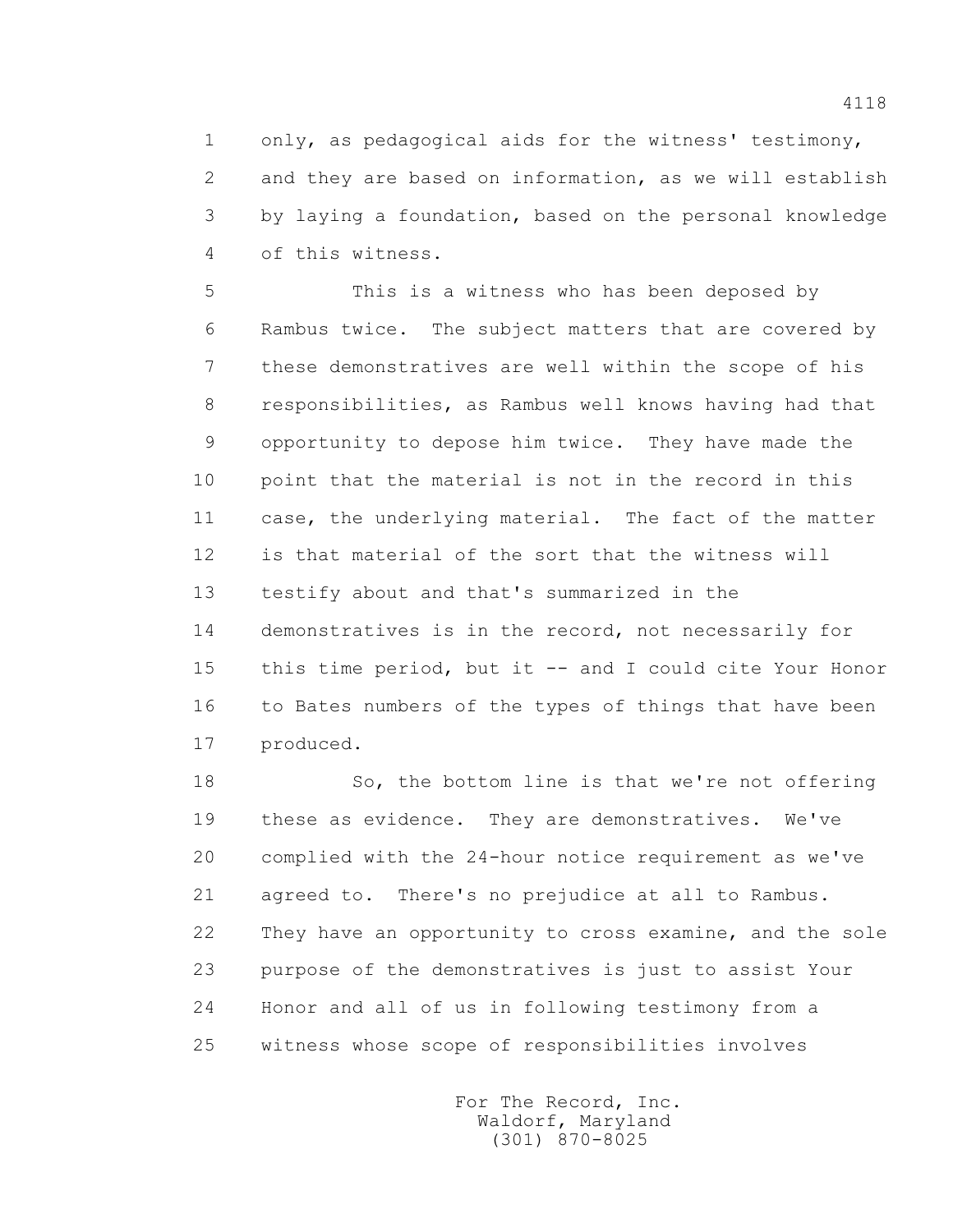1 various types of data and statistics that we think we 2 will all benefit from some type of summary as he goes 3 through these issues, again, after we lay a foundation 4 that he has personal knowledge about the matters that 5 we intend to probe through his testimony.

 6 JUDGE McGUIRE: Okay, thank you, Mr. Royall. 7 Any response, Mr. Stone?

8 MR. STONE: Yes, Your Honor.

 9 I think the issue can easily be separated from 10 the demonstratives. The question is whether a witness 11 can review voluminous documents and prepare any form of 12 a chart, cheat sheet or other aid for himself, appear 13 at trial, testify based on his review of the voluminous 14 records, and not make those records available for 15 review and inspection.

 16 This witness, in his deposition, did not know 17 the answers to the type of questions that are reflected 18 on the chart. He said he could guess, he would have to 19 look at documents to find out and so on. So, what is 20 plain I think from the record that we have of his 21 deposition and of these charts is that the witness has 22 gone out, looked at documents, put together summaries 23 of what he reviewed in those documents. No one would 24 know, I can't imagine any witness would know, all of 25 these numbers from the top of their head without having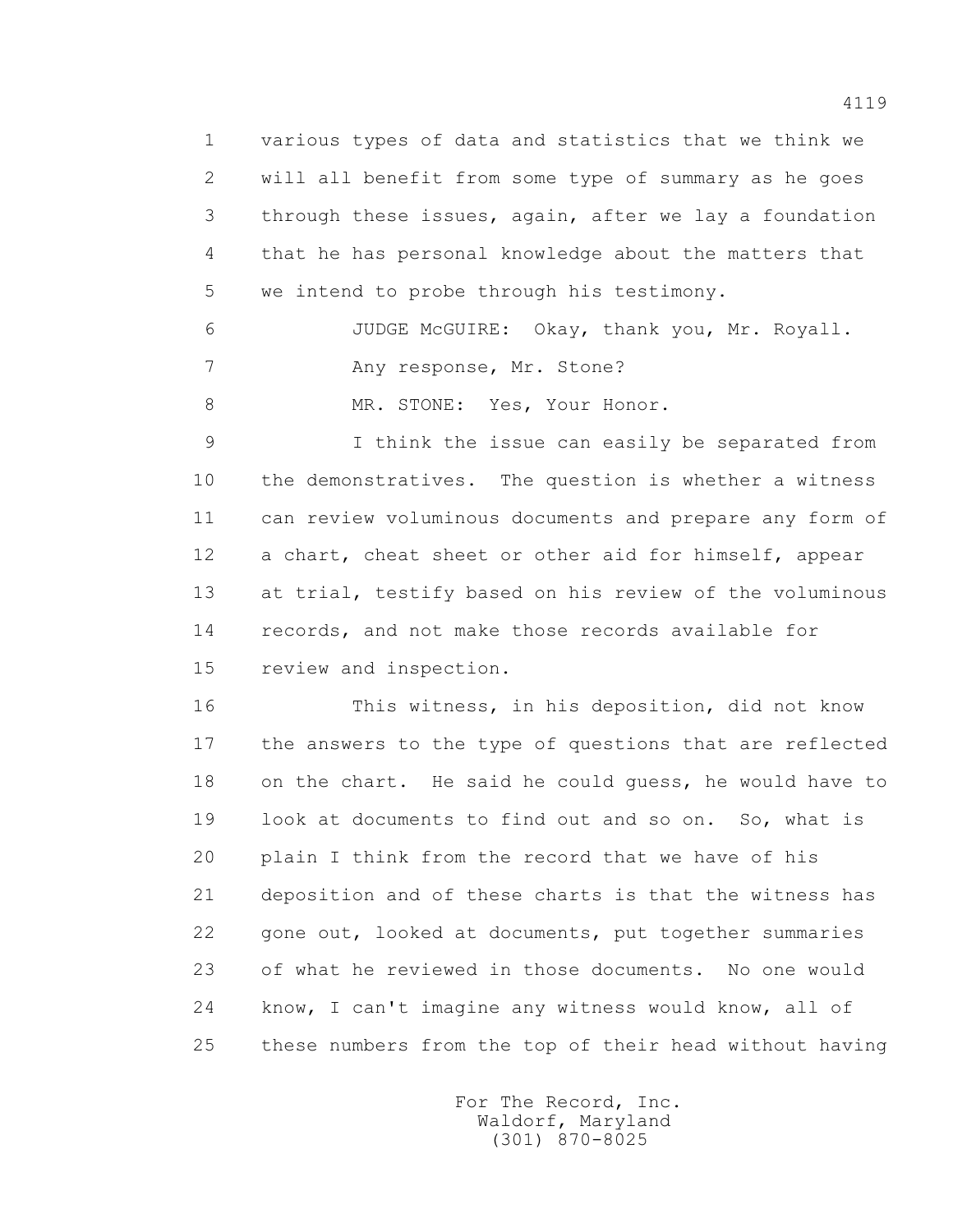1 gone to documents and pulled them together. That was 2 certainly the state of affairs at his deposition.

 3 So, I think we're entitled to have access to 4 those underlying documents. Why? I think the reason 5 is clear, because the underlying documents may or may 6 not support what he says is in them, and it may be that 7 the documents themselves allow us to put these numbers 8 in context so that they produce a different conclusion 9 or impression than the witness will try to convey. It 10 may be that the witness has simply done his math wrong.

 11 Ms. Zuk pointed out to us this morning two 12 errors in the charts that were sent to us yesterday. 13 So, obviously he is reviewing something to check his 14 charts against to make sure they're right. We don't 15 know and shouldn't be required to take his word for it 16 that they're now correct. We should be entitled to 17 look at the underlying documents that he looked at to 18 see whether the information that he's prepared to 19 present is, in fact, accurate.

 20 So, separate from the demonstratives, our 21 request is really for a chance to see whatever 22 information he looked at to prepare his charts or to 23 prepare his testimony.

 24 JUDGE McGUIRE: Have you made that request to 25 complaint counsel?

> For The Record, Inc. Waldorf, Maryland (301) 870-8025

4120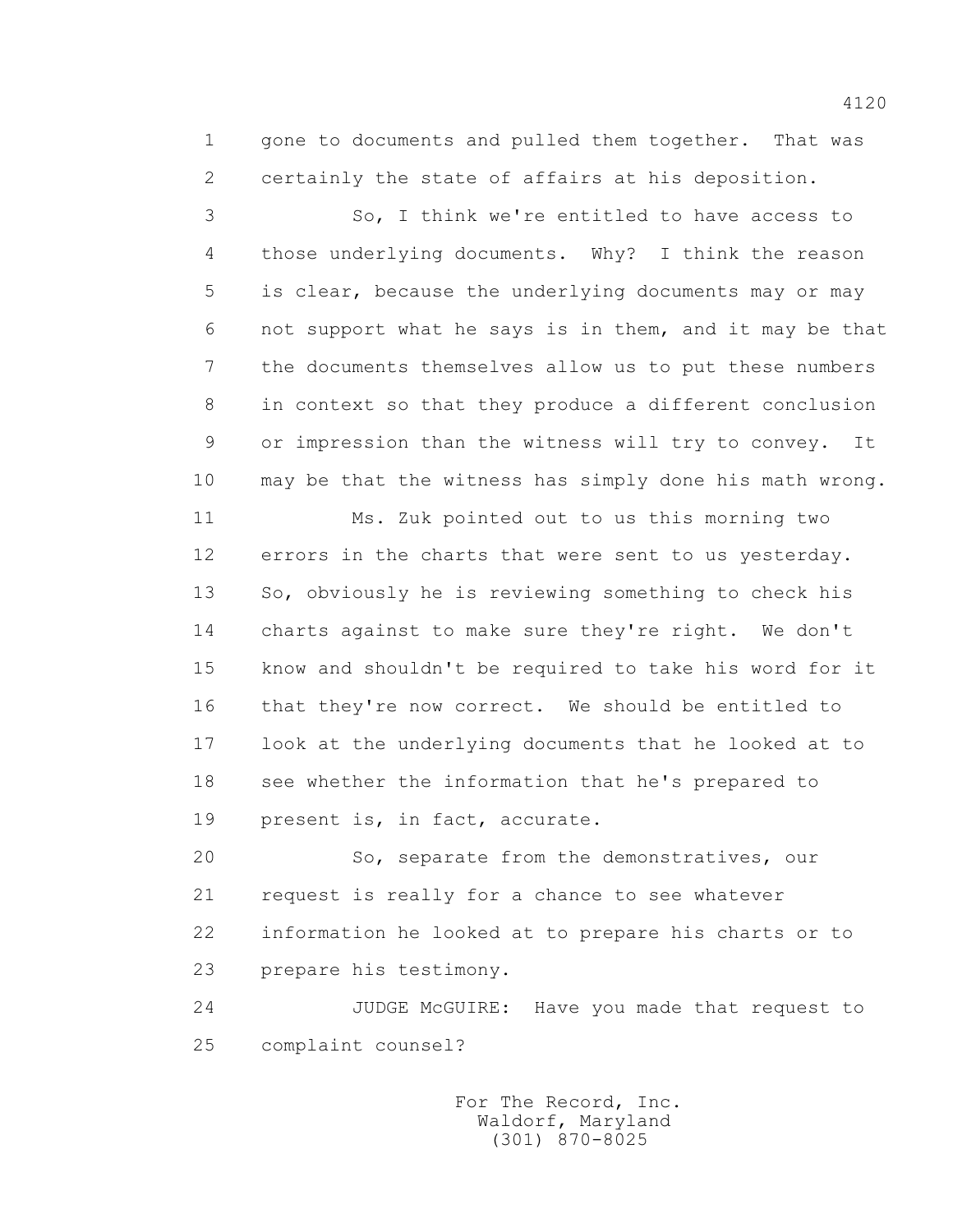1 MR. STONE: That's the essence of our request 2 or objection and that's the essence of our request that 3 they're responding to. We didn't know this until we 4 got his charts, which is why his charts brought it to a 5 head. At his deposition, he didn't know this 6 information.

 7 JUDGE McGUIRE: I assume at this point in time 8 that's not going to happen, Mr. Royall, where they have 9 asked you to be able to have a chance to review the 10 evidence that these charts are otherwise based upon?

 11 MR. ROYALL: Well, first of all, it sounds like 12 we're now responding to a different motion -- it sounds 13 like they have withdrawn their challenge to the 14 demonstratives, which was the nature of what they 15 challenged in their written motion, and in terms of 16 underlying documents, Rambus has had ample opportunity 17 to request discovery from Micron, and as you know, they 18 are in separate litigation with Micron --

19 JUDGE McGUIRE: Well, but as he just indicated, 20 these charts are something that I assume until, you 21 know, Tuesday he didn't -- he was not aware that they 22 were going to be produced.

 23 So, now, if I understand what you're saying, 24 Mr. Stone, are you now asking for an opportunity to see 25 that underlying evidence?

> For The Record, Inc. Waldorf, Maryland (301) 870-8025

4121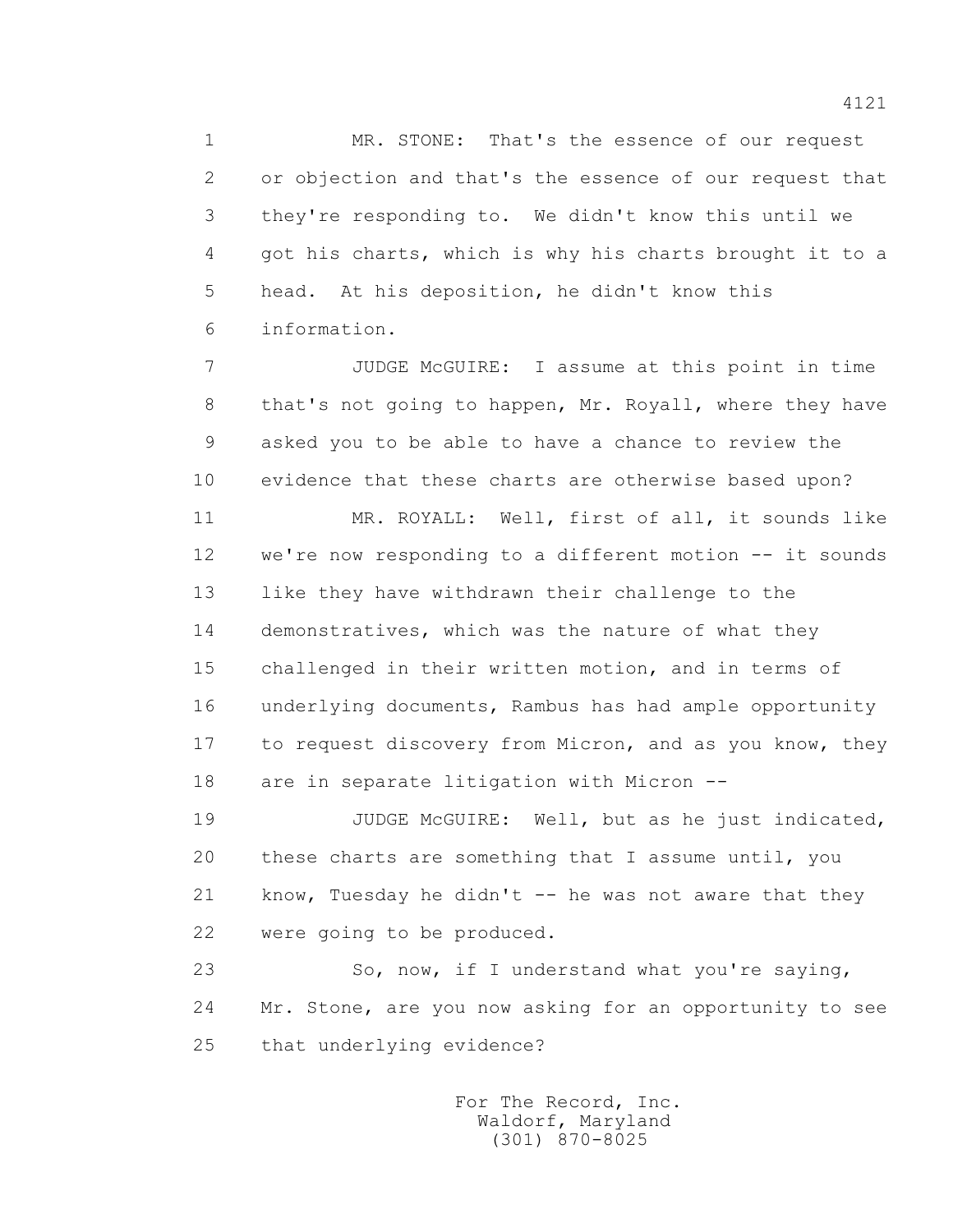1 MR. STONE: Yes, Your Honor, and I didn't mean 2 to -- I don't mean to withdraw our objection -- 3 JUDGE McGUIRE: No, I understand. 4 MR. STONE: -- and that is the essence of our

5 request.

 6 JUDGE McGUIRE: Okay, my question is at this 7 point in time, is the FTC inclined to give them an 8 opportunity to see this underlying evidence? And if 9 not, I am going to go ahead and rule on their 10 objection.

 11 MR. ROYALL: Well, first of all, it is not for 12 the FTC to decide what information is produced by 13 Micron. I think that the only issue here -- as I said 14 earlier, and I want the record to be very clear on 15 this, they do have information of the sort that is 16 reflected in these demonstratives. The only question 17 might be the time period for which they have that 18 information. That's something that they can take up 19 with Micron, and they could obtain that information for 20 later time periods through Micron. It's not for us to 21 speak to that issue.

 22 But we -- I don't believe that there is any 23 prejudice to Rambus from cross examining this witness 24 based on what is in these demonstratives, which is 25 within his personal knowledge, and he obviously can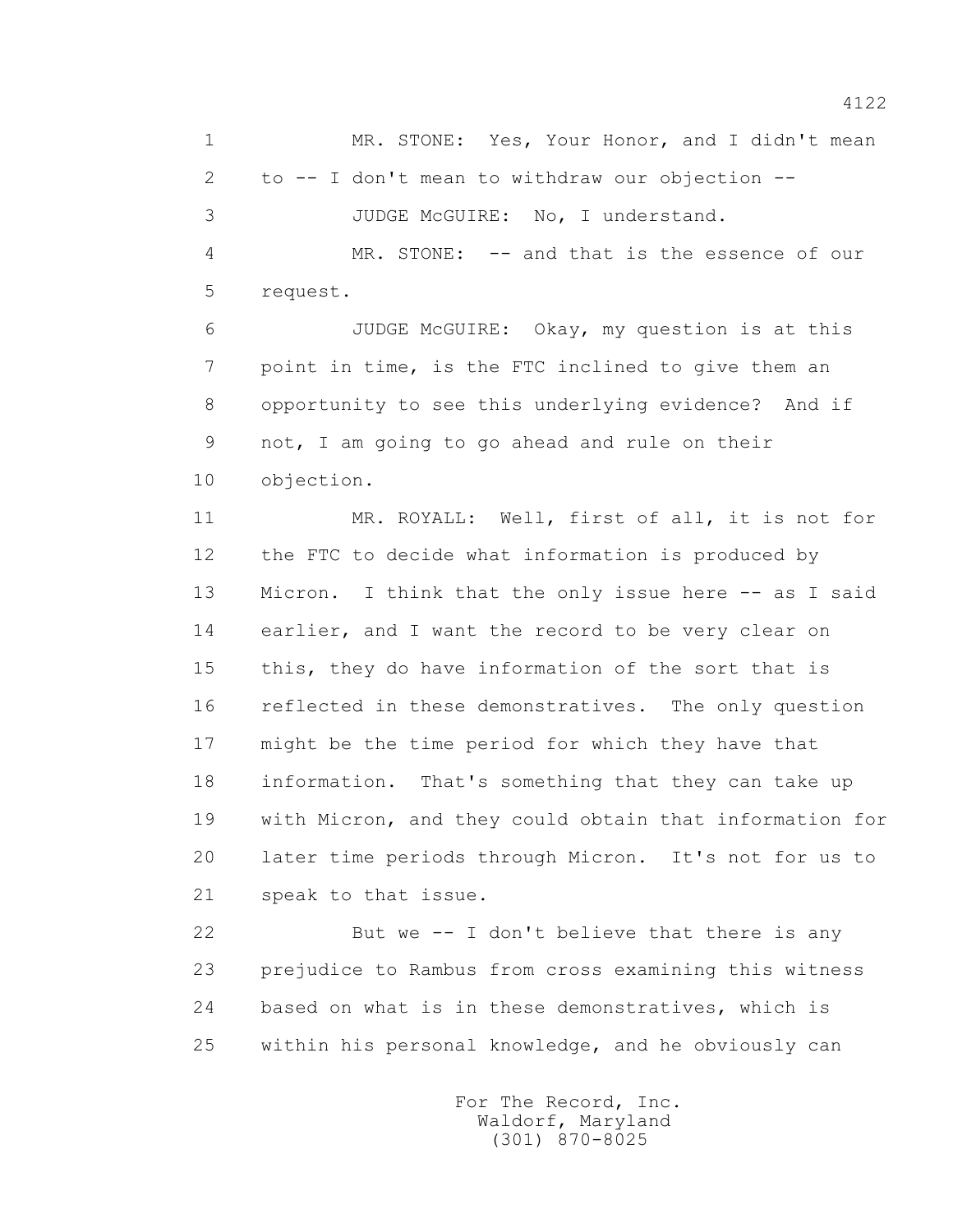1 speak to the types of documents that he sees in the 2 ordinary course of business and his recollection and 3 his knowledge of various statistics.

 4 And at a minimum, Your Honor, we would ask that 5 we be allowed to proceed subject to -- essentially as 6 an offer of proof with the witness and for you to make 7 a judgment as to whether there is any prejudice, in 8 which case they could -- you could entertain a motion 9 to strike the demonstratives, but the other thing is 10 that we can't resolve the document issue today.

11 JUDGE McGUIRE: Right.

 12 MR. ROYALL: But it could be resolved at a 13 later time. They could have that information later and 14 do with it what they would if there is any reason to 15 believe there's any inconsistency between those 16 documents and anything that comes up in today's 17 testimony.

18 JUDGE McGUIRE: Do you want to respond to that, 19 Mr. Stone?

 20 MR. STONE: Yes. I think Mr. Royall concedes 21 that the underlying documents are not in evidence. All 22 he can say is we have documents of this type. It's not 23 our burden to anticipate the evidence that complaint 24 counsel may offer in a summary form and then to have 25 known in advance that we should have insisted on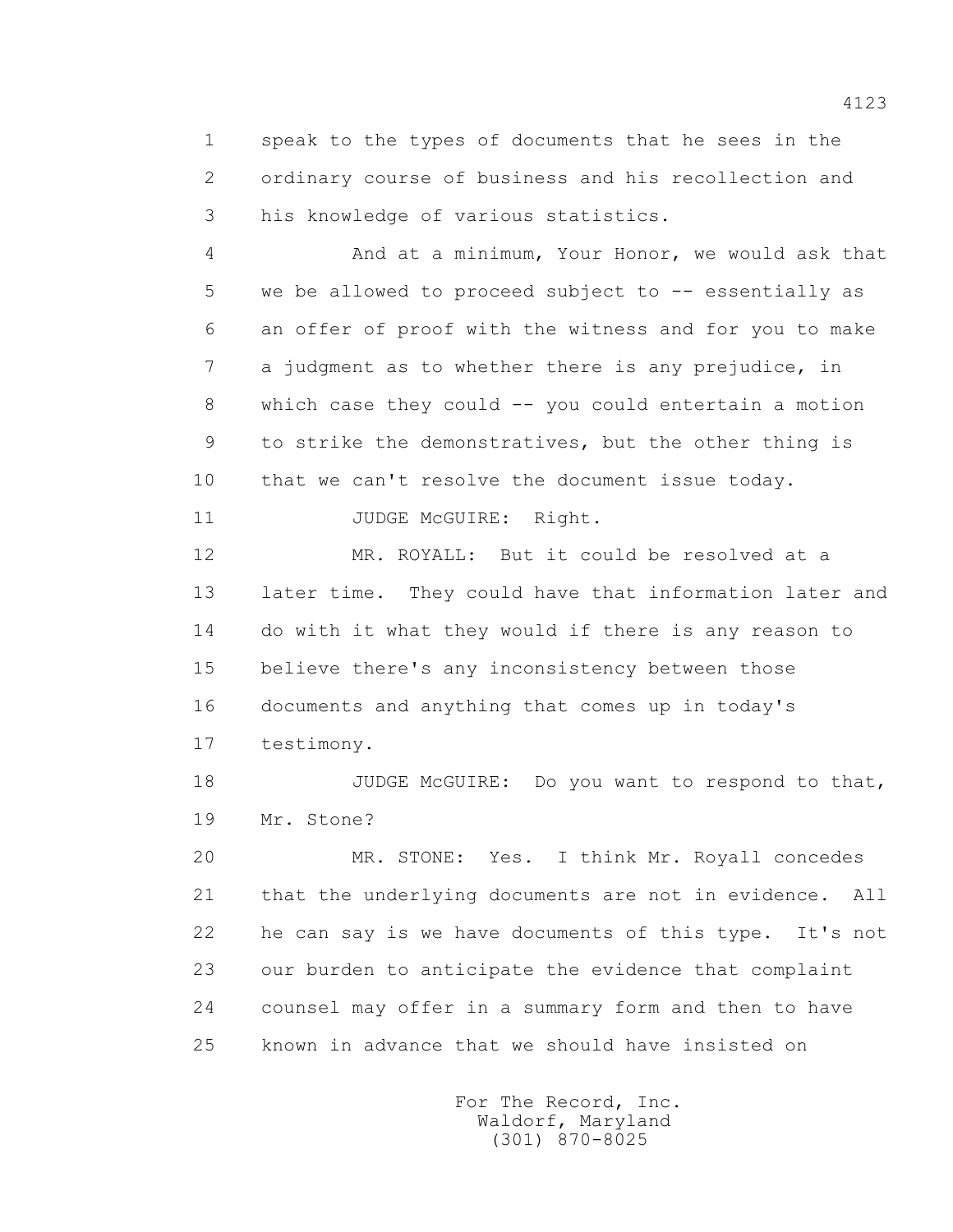1 discovery of whatever documents that summary would be 2 based on. So, we are at a disadvantage.

 3 Now, whether we resolve the disadvantage by 4 saying that all of the underlying documents will be 5 produced to us later and Mr. Shirley will then be 6 available for cross examination later, that's one 7 solution. Another solution I think, since he corrected 8 the charts sometime between yesterday when they were 9 provided to us and this morning, I assume those 10 documents are readily available to him. He could make 11 them available to us today, and Mr. Shirley could -- 12 his examination could simply be slipped for a day so 13 that we have a chance to look at the documents tonight. 14 I think there are a lot of solutions that are

 15 available here to ensure that we have some opportunity 16 to look at the documents.

 17 JUDGE McGUIRE: Okay, then Mr. Royall, what is 18 your -- there's a couple of options on the table here. 19 Why don't you choose one of them.

 20 MR. ROYALL: Well, again, I'm limited in 21 speaking. I can't speak for Micron on producing 22 documents. I don't believe and I believe Your Honor 23 would see if we're allowed to go forward with his 24 testimony --

25 JUDGE McGUIRE: That's not the point --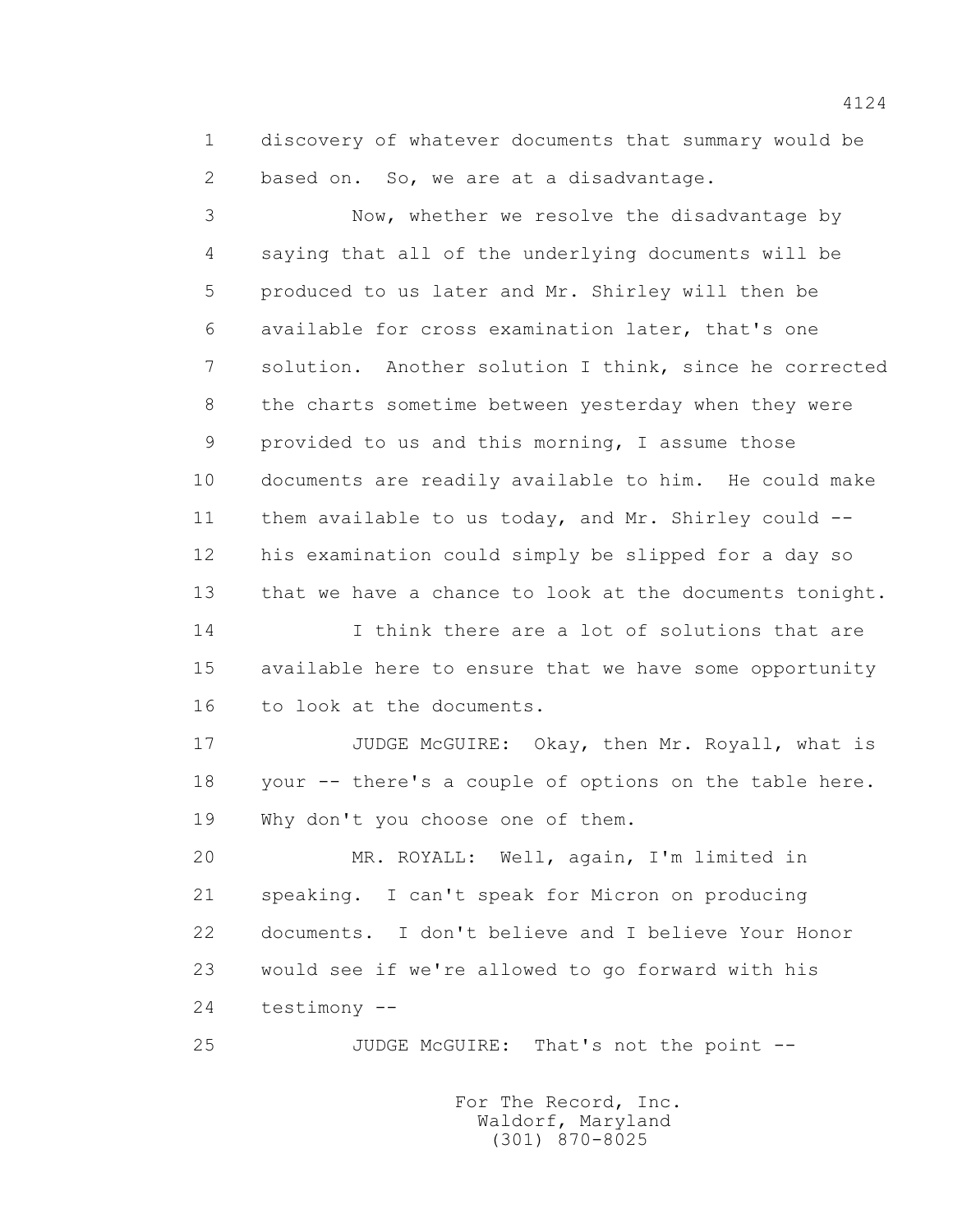1 MR. ROYALL: -- and examination, there is no 2 prejudice --

 3 JUDGE McGUIRE: That's not the point of your 4 being allowed to go forward. It's a matter of basic 5 rules of evidence, and if we are not going to exercise 6 one of the options that has been put forward to give 7 the other side an opportunity to see this underlying 8 evidence, either today or at some point, you know, 9 tonight and then give the other side a chance to either 10 recall this witness, then I'm going to uphold the 11 opposition as I did, if you remember, in the order I 12 issued on Tuesday regarding the testimony of I think 13 Dr. Oh and certain inquiries made under charts that he 14 had not prepared. So, that is -- I want to follow that 15 same standard that I employed in that earlier order.

 16 MR. ROYALL: Can I say a couple of things? 17 First of all, that's a very different issue. As I 18 understand it, in the Dr. Oh matter, as you just said, 19 this is a situation in which there were charts that he 20 did not prepare. We would lay a foundation, if allowed 21 to, that the demonstratives that are at issue here -- 22 and again, they are not summaries of evidence subject 23 to Rule 1006 as Mr. Stone alluded to. They are 24 demonstratives. They are simply pedagogical aids that 25 were prepared by the witness, and we would establish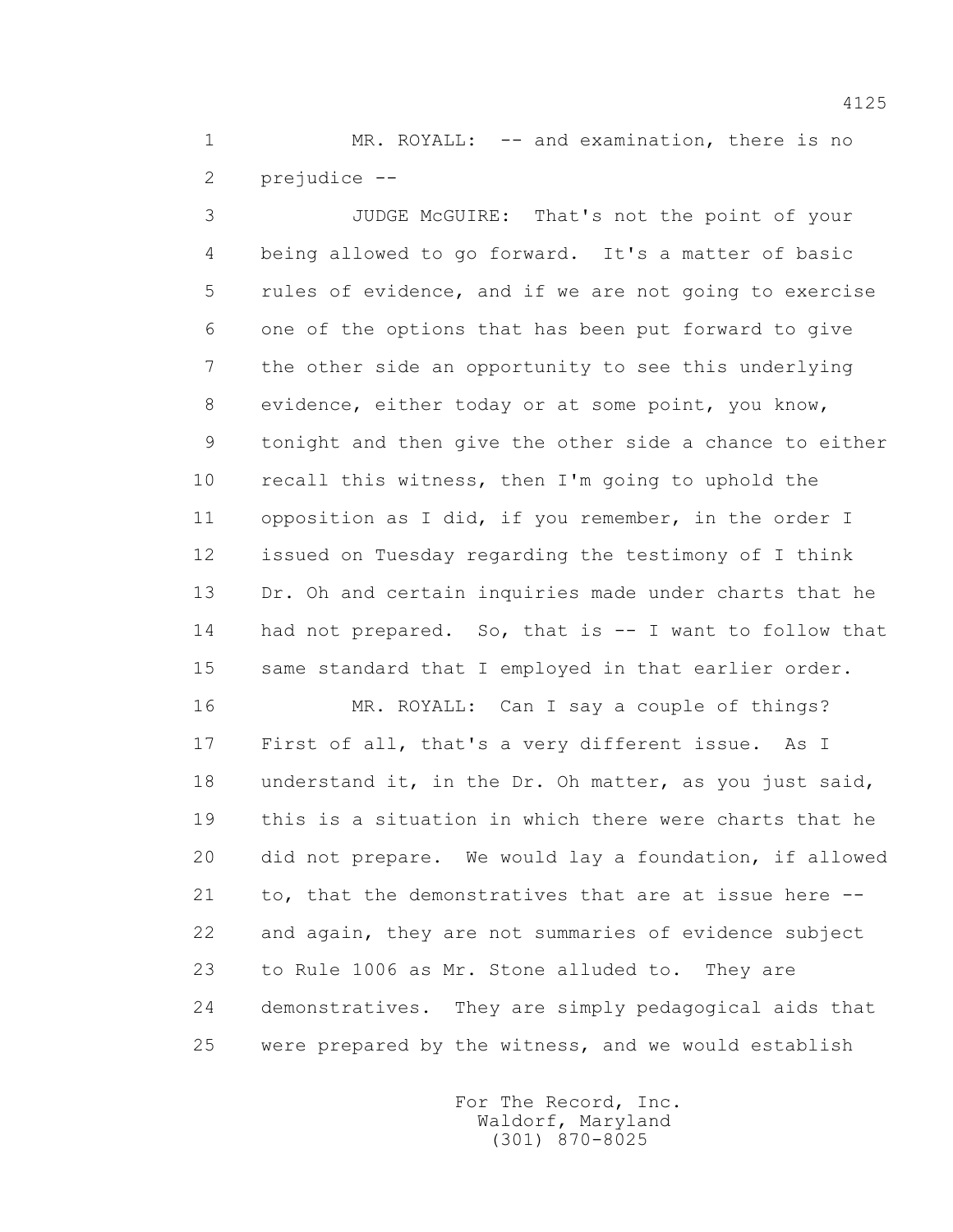1 that foundation so it's distinct from the Dr. Oh issue, 2 and these are matters that are within his personal 3 knowledge. It's simply a pedagogical aid to allow him 4 to explain his --

 5 JUDGE McGUIRE: Did he assist in the charts' 6 preparation?

 7 MR. ROYALL: Yes, Your Honor. He will testify 8 to that. They were prepared under his direction.

 9 JUDGE McGUIRE: So, that's one -- we have two 10 issues here, as I see it. One regarding whether or not 11 he has personal knowledge as to the -- this chart and 12 how it was prepared. They're saying that he does. So, 13 that may resolve that issue. But the other issue is 14 one of evidence as well regarding whether respondent 15 has had an opportunity to see the underlying evidence 16 upon which these charts were based.

 17 Now, complaint counsel is saying that these are 18 not inherently I guess summaries. I'm going to find 19 that they are summaries. So, on that holding now, I'm 20 going to give you a chance to try to iron this out 21 together. If you can't, then they are not coming in. 22 MR. ROYALL: What I can say in response to what 23 Mr. Stone said earlier is that we would certainly not 24 oppose any request of discovery by Rambus for 25 underlying documentation relating to these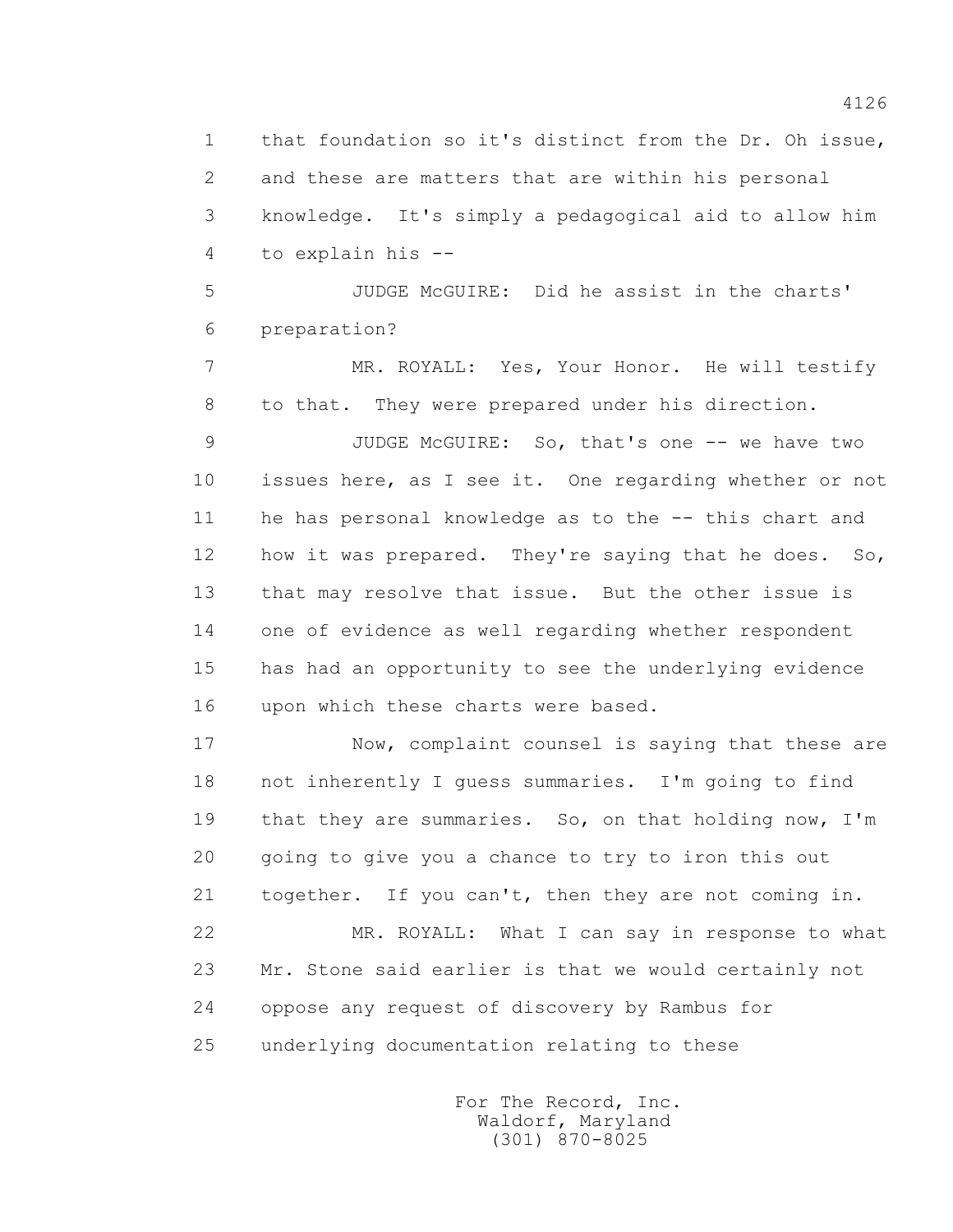1 demonstratives, nor would we ourselves oppose having 2 Mr. Shirley called back to answer whatever limited 3 questions there may be relating to that documentation 4 when it's produced, but we see no reason why we 5 shouldn't be able to go forward today with use of these 6 demonstratives.

 7 They would be able to then request the 8 underlying documents in a timely way, and then if they 9 deem it necessary, request to have Mr. Shirley back, 10 and we won't -- we would not oppose that.

11 JUDGE McGUIRE: Mr. Stone, actually, that's not 12 an option that you proposed. Is that agreeable to you 13 at this point?

 14 MR. STONE: No, because Micron has been 15 particularly difficult in discovery issues, and I think 16 it's complaint counsel's obligation, if they call the 17 witness, to make sure that the witness complies with 18 the orders and rules of evidence and the orders of the 19 Court, and so I don't think it's fair to tell us we 20 should serve a request on Micron, and they then have 30 21 days to respond to it.

 22 JUDGE McGUIRE: Right, the issue isn't to give 23 the respondent an opportunity to request these 24 documents. They need to be provided these documents. 25 So, that's where this is going to have to head.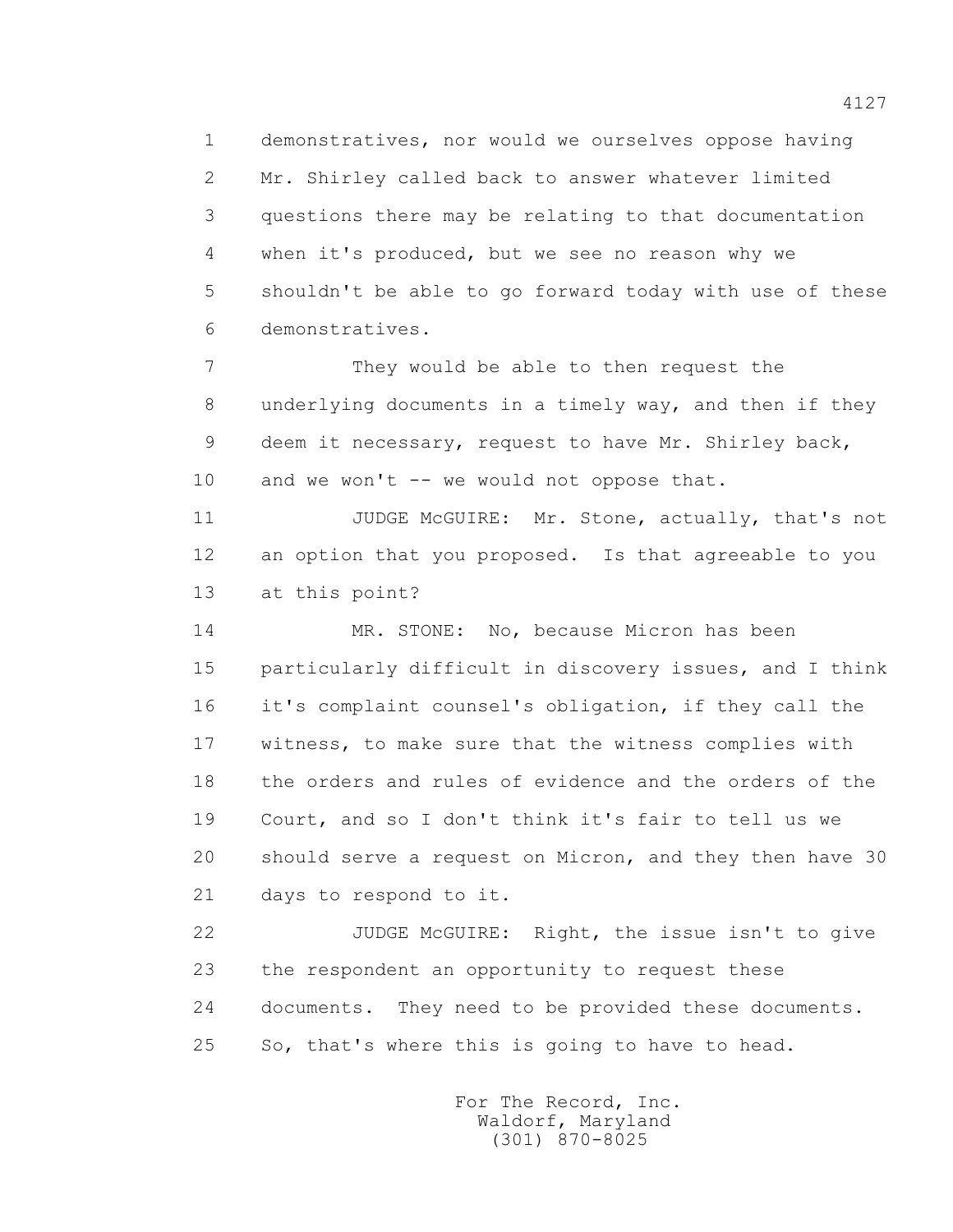4128

 1 MR. ROYALL: One last thing, Your Honor. I 2 just consulted with Micron's counsel, and there's a 3 possibility, if we could -- if I could confer with Mr. 4 Stone briefly, that we might be able to resolve this 5 more expeditiously. 6 JUDGE McGUIRE: Go ahead. Let's go off the 7 record, and you all can take as much time as you need. 8 (A brief recess was taken.) 9 JUDGE McGUIRE: Okay, let's go back on the 10 record. 11 The parties have had a chance to confer. Any 12 points you want to make? 13 MR. ROYALL: Thank you, Your Honor. 14 The new information is that Micron's counsel 15 learned of this, as we did, late yesterday afternoon, 16 and they have taken the step of quickly pulling 17 together the underlying documents and have agreed that 18 they will produce them immediately subject to the in 19 camera designations, which is I know another issue that 20 needs to be discussed this morning. 21 JUDGE McGUIRE: Right. 22 MR. ROYALL: What I have raised with Mr. Stone 23 is would there be any objection to us proceeding with 24 the direct, allowing Rambus to review it, and then 25 making judgments whether it needs any additional time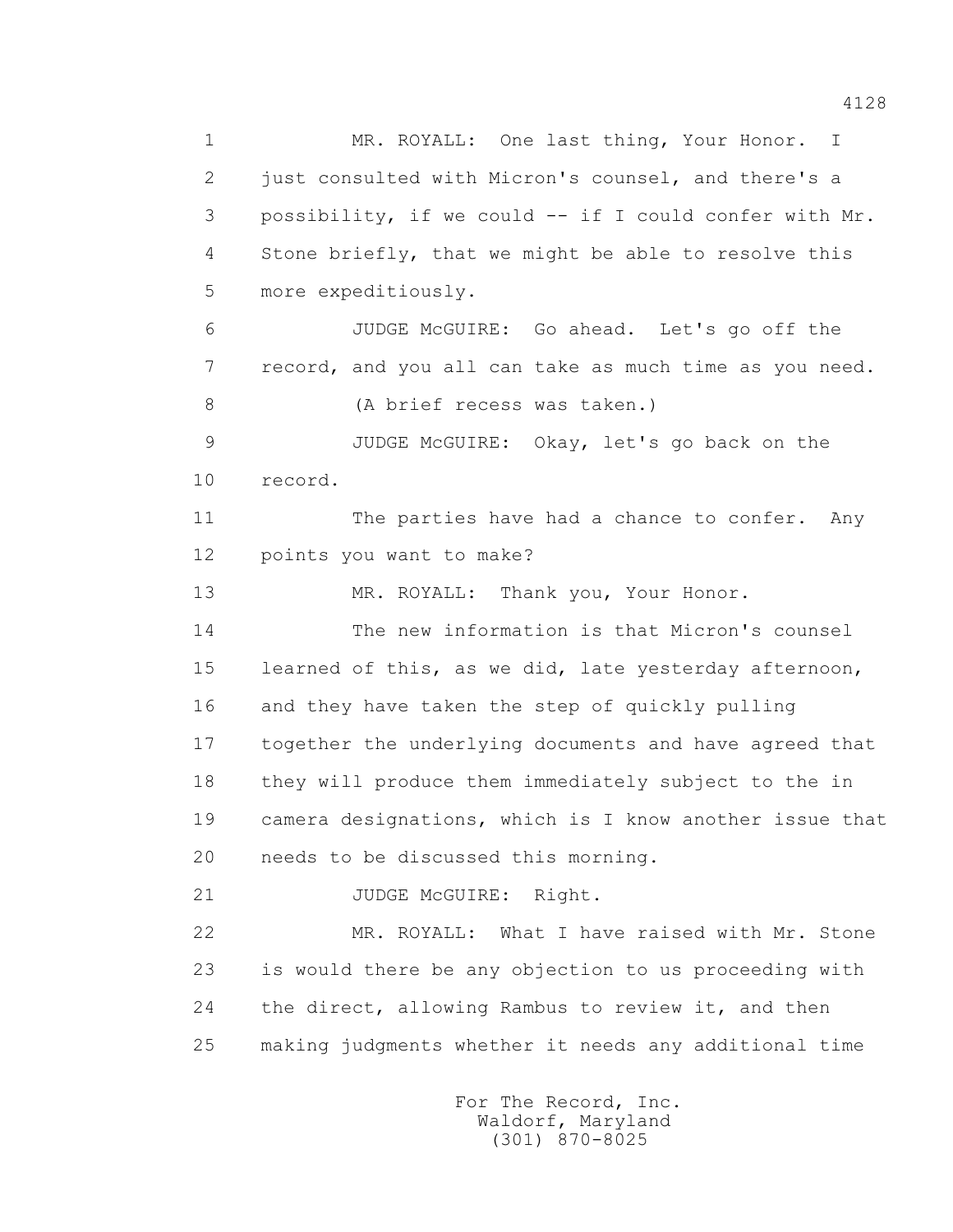1 to prepare for cross? I'll let Mr. Stone comment. 2 JUDGE McGUIRE: Mr. Stone? 3 MR. STONE: I understand they will provide the 4 documents this morning. If we can review them over the 5 lunch hour and complete the cross today, we will. If 6 we need to ask for the evening to review the documents, 7 we'll make that request of you and of complaint 8 counsel. 9 JUDGE McGUIRE: All right, very good. All 10 right, good. 11 MR. STONE: If that's acceptable, thank you. 12 JUDGE McGUIRE: Are there any other items that 13 we need to take up this morning? 14 MR. ROYALL: I believe that the other issue 15 relates to the same demonstratives and the motion for 16 in camera treatment by Micron, so perhaps Micron's 17 counsel should address that. 18 JUDGE McGUIRE: Yes. 19 MR. BOBROW: Good morning, Your Honor, Jared 20 Bobrow from Micron Technology. 21 I believe yesterday we filed a motion for in 22 camera treatment. 23 JUDGE McGUIRE: Good morning, yes. 24 MR. BOBROW: We believe that treatment is 25 appropriate given the nature of the information which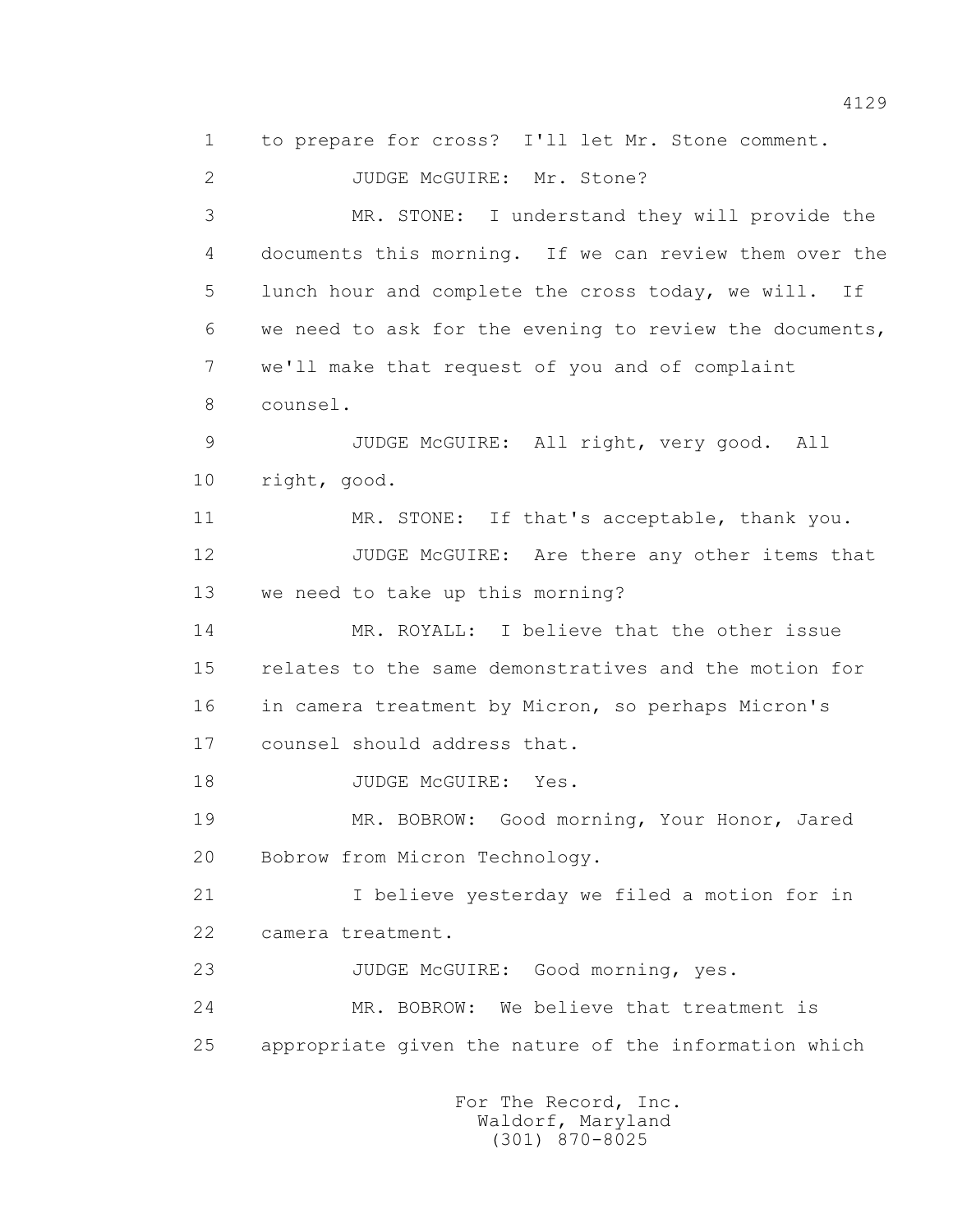1 relates to production costs, planning, product mix and 2 the like, and so we requested the in camera treatment 3 to protect confidentiality.

4 JUDGE McGUIRE: Right.

5 Mr. Stone?

 6 MR. STONE: Just briefly, Your Honor. Some of 7 the information, the financial -- the specific 8 financial information, I don't object to it being 9 afforded in camera treatment, although I think since 10 Rambus is not a competitor in the manufacturing 11 business, there's no reason to exclude Rambus employees 12 from that testimony, although it may be appropriate to 13 exclude the presence of employees of competitors.

 14 JUDGE McGUIRE: So, this ties into the other -- 15 MR. STONE: It does --

 16 JUDGE McGUIRE: -- pleading regarding the 17 proposed protective order?

 18 MR. STONE: Yes. And the only other comment is 19 I think some of the information is simply not entitled 20 to in camera protection. The fact that in 1995 a 21 particular process was being used to configure the 22 manufacturing process is in the 10-K. It's not 23 confidential. It's a public --

 24 JUDGE McGUIRE: The problem is I haven't had a 25 chance really to go over that motion. Now, I have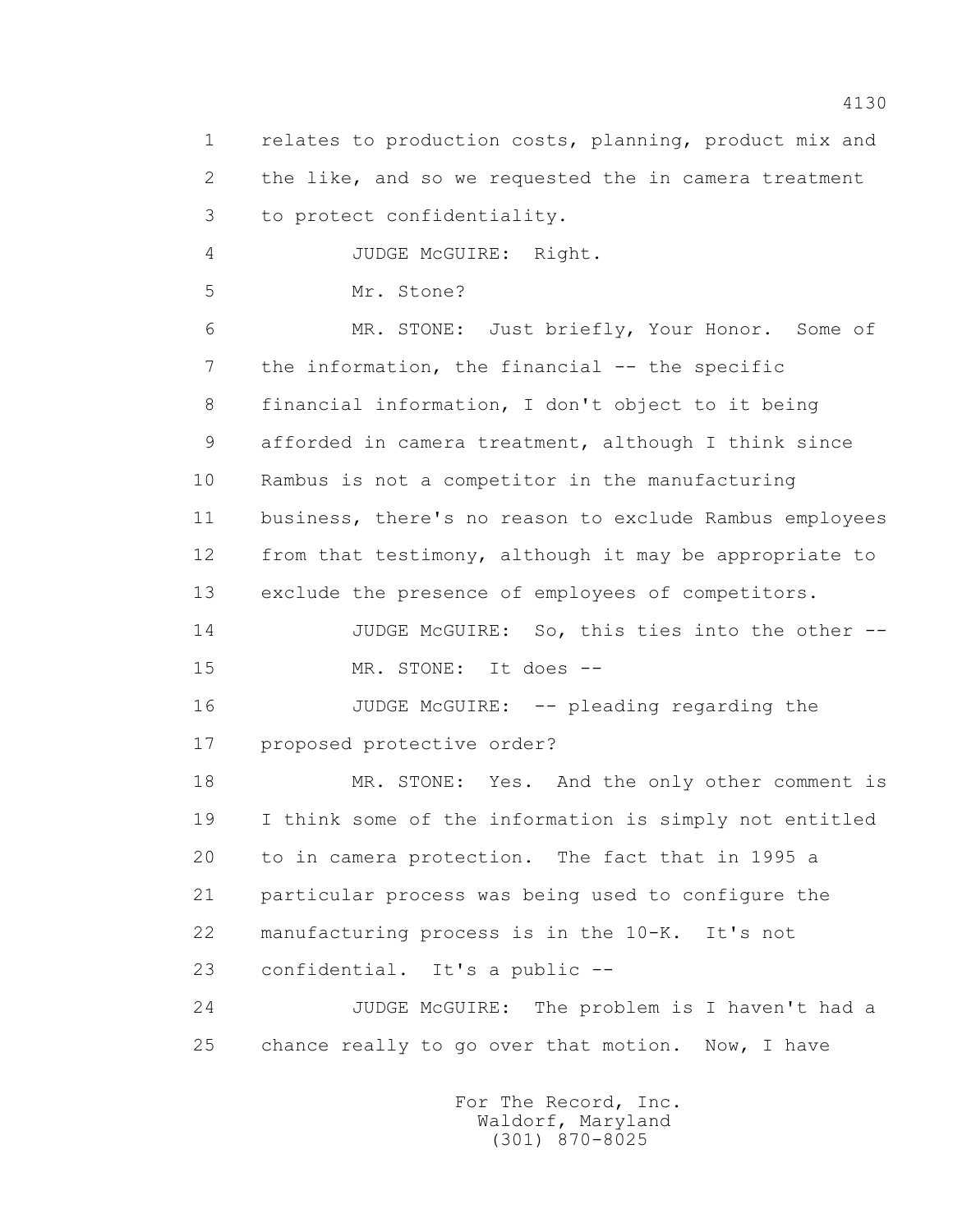1 looked at the other pleading regarding the -- asking 2 the Court to file a protective order, and to the extent 3 that these two issues tie in, I'm not quite prepared to 4 determine what should receive in camera treatment at 5 this point.

 6 Now, is that going to cause a problem for 7 today?

 8 MR. BOBROW: Well, perhaps, Your Honor, then a 9 provisional ruling could be made until such time as 10 Your Honor has a chance to consider the issues.

11 JUDGE McGUIRE: All right, very good. Then we 12 will grant it that status for 20 days, I believe, under 13 the FTC Rules. We'll grant it provisional in camera 14 status for 20 days, and at that time, only those 15 individuals that were authorized access under the 16 August 2002 protective order will be allowed access to 17 that information.

18 MR. STONE: And I would -- just in that regard, 19 Your Honor, I have no objection to giving provisional 20 status to it. The only issue is whether Micron objects 21 to any of the Rambus employees being able to assist us 22 in reviewing the information, since we didn't get the 23 information until yesterday, we do -- so they can 24 assist us on this. They are not a competitor. So, 25 their ability to make any competitive use I think of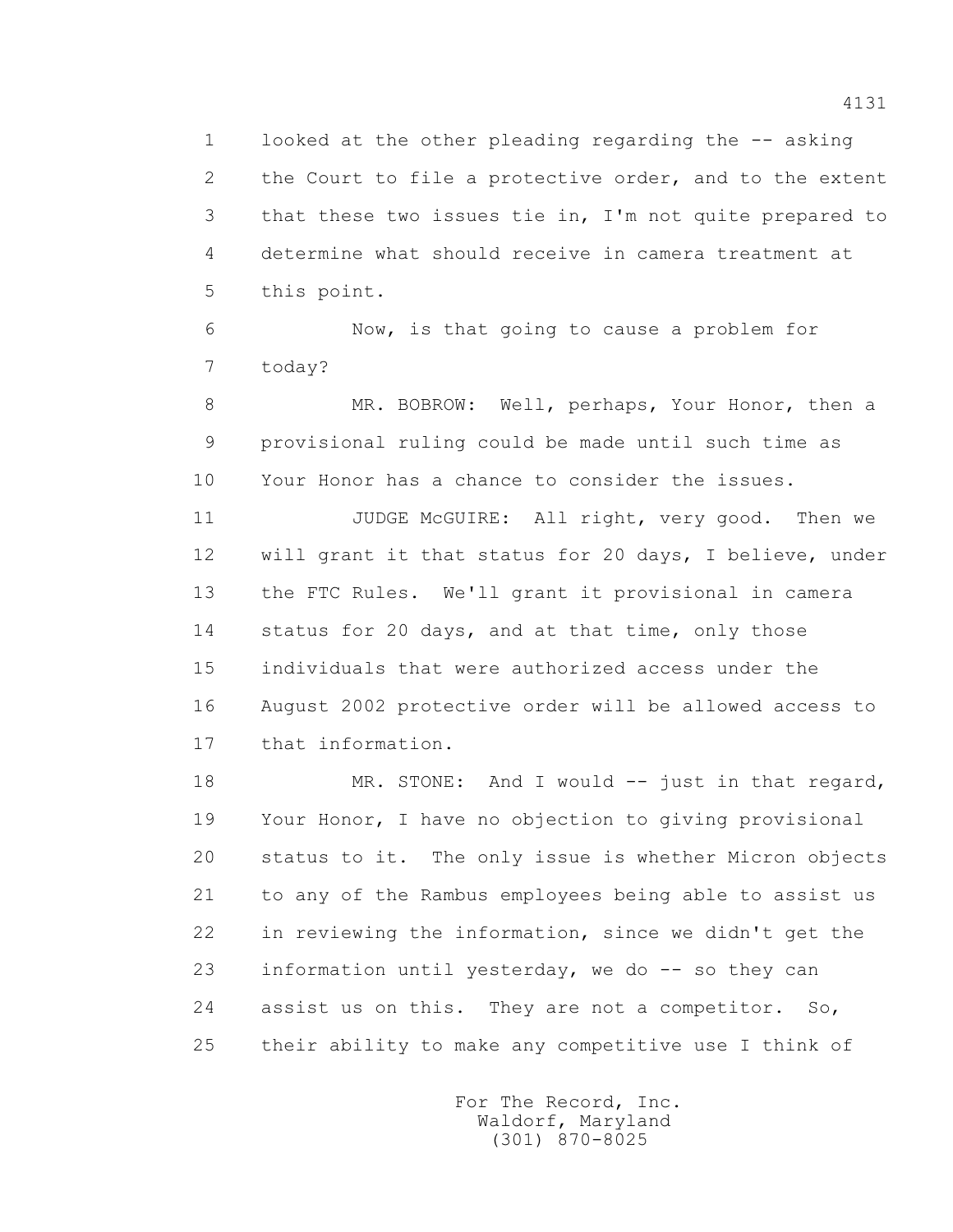1 this is zero.

 2 JUDGE McGUIRE: Do you want to respond to that? 3 MR. BOBROW: Yes, Your Honor. The issue there 4 is this is very, very sensitive information that 5 describes at some level of detail Micron's 6 manufacturing processes and production costs, which are 7 closely guarded. Rambus and its officers and directors 8 and others have regular contact with our competitors in 9 this business, regular contacts to discuss issues about 10 manufacturing costs and the like. This kind of 11 information could be very detrimental if it was 12 released to the public. 13 JUDGE McGUIRE: Okay, as I say, I'm going to 14 uphold my prior ruling and grant all this information 15 provisional in camera treatment under the terms of the 16 August 2002 protective order. 17 MR. STONE: Thank you, Your Honor. 18 MR. BOBROW: Thank you, Your Honor. 19 JUDGE McGUIRE: Okay, anything else we need to 20 take up? 21 MR. ROYALL: I don't believe so, Your Honor, 22 thank you. 23 JUDGE McGUIRE: Okay, then at this point, 24 complaint counsel may call its next witness. 25 MS. ZUK: Complaint counsel would now like to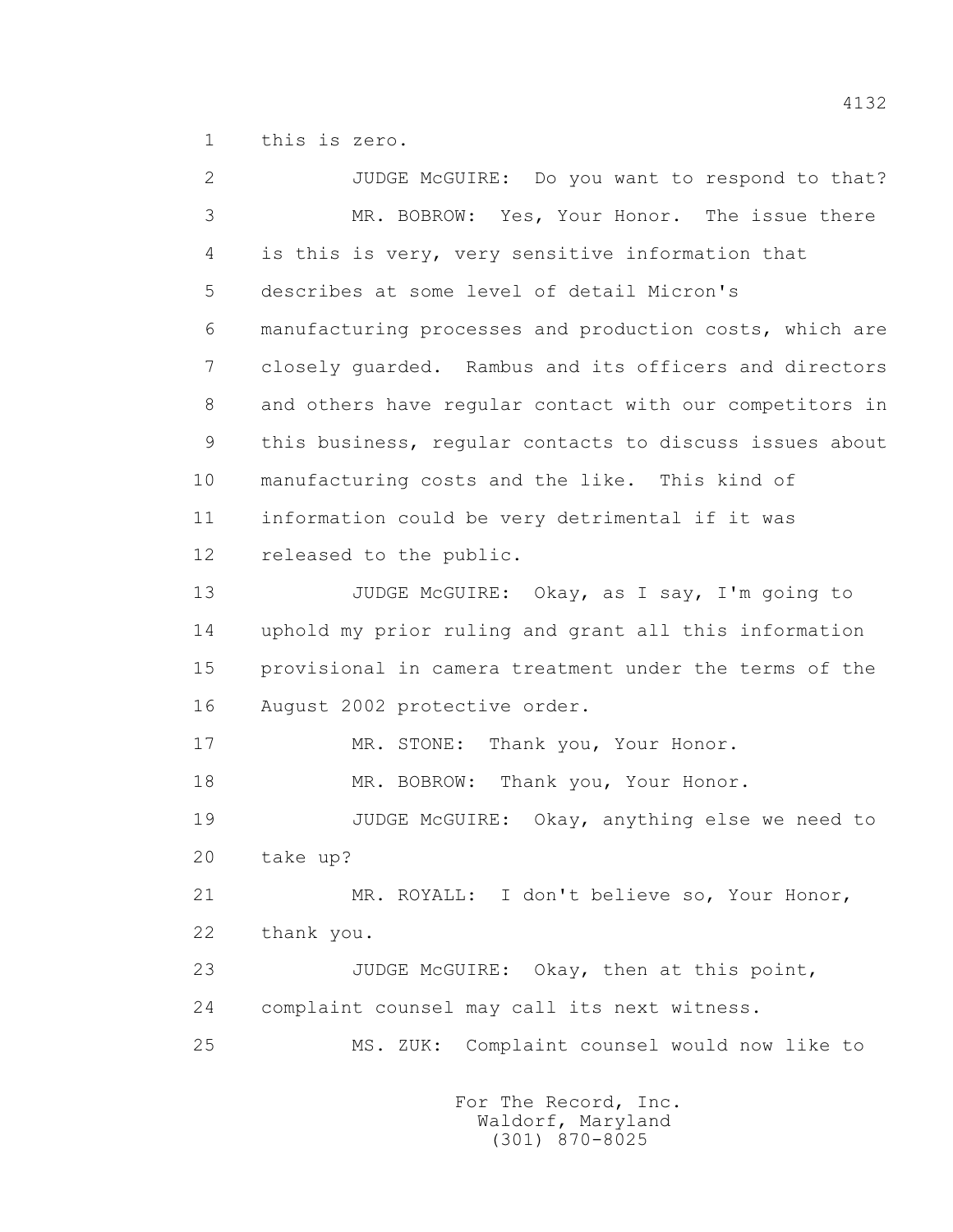1 call Brian Shirley to the stand.

 2 JUDGE McGUIRE: Mr. Shirley, are you in the 3 courtroom? There he is. Okay, Mr. Shirley, would you 4 please approach the Bench and be sworn by the court 5 reporter. 6 Whereupon-- 7 BRIAN M. SHIRLEY 8 a witness, called for examination, having been first 9 duly sworn, was examined and testified as follows: 10 JUDGE McGUIRE: Mr. Shirley, if you will have a 11 seat right there. 12 DIRECT EXAMINATION 13 BY MS. ZUK: 14 Q. Good morning, Mr. Shirley. 15 A. Good morning. 16 Q. Will you please state your full name for the 17 record? 18 A. Brian Michael Shirley. 19 Q. And where do you work, Mr. Shirley? 20 A. I work for Micron Technology in Boise, Idaho. 21 Q. What's your job today at Micron? 22 A. Excuse me. 23 My job is a design operations manager for the 24 computing and consumer group for Micron Technology. 25 Q. And could you briefly describe what the role of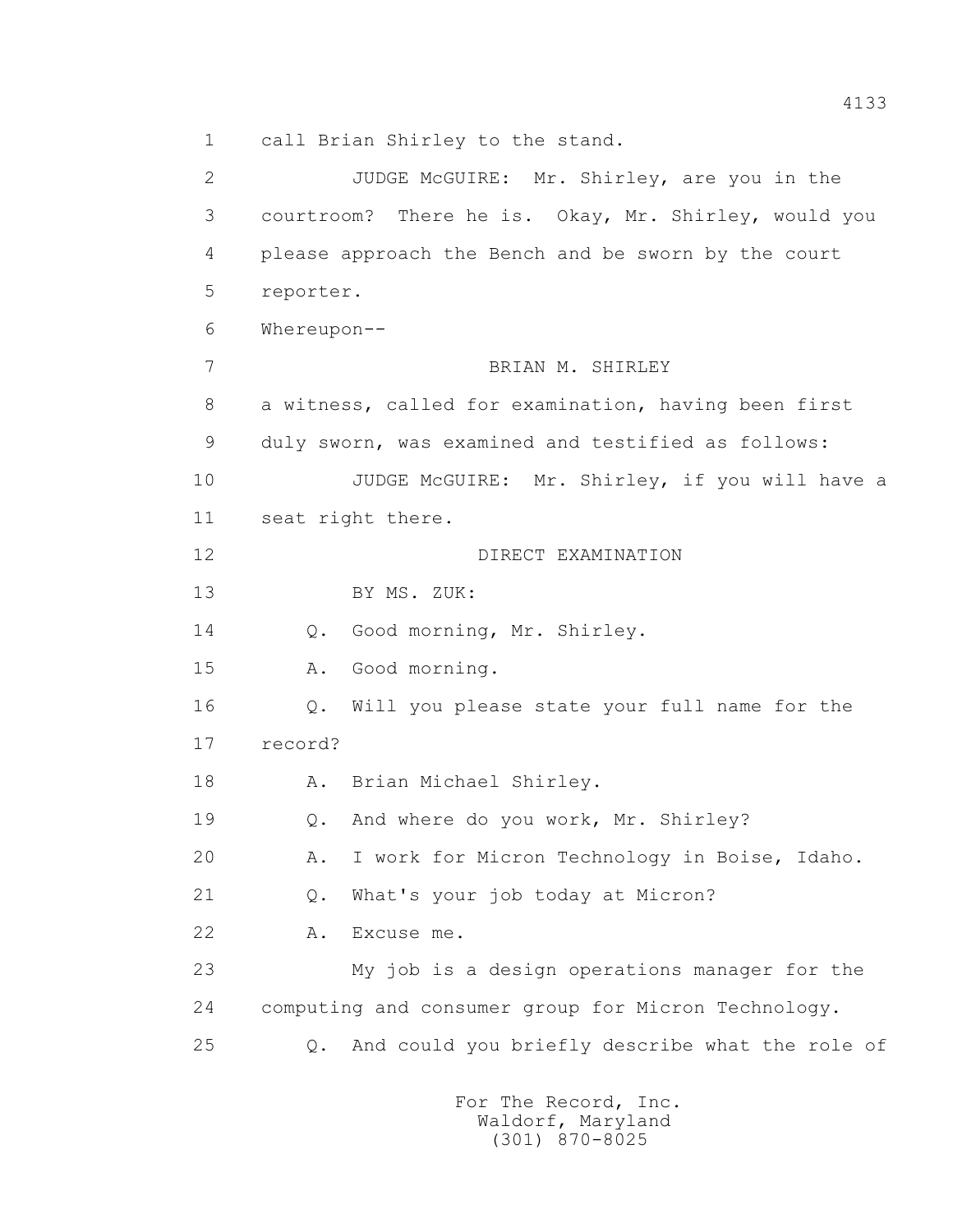1 the consumer and computing group is at Micron?

 2 A. Sure, the computing and consumer group is 3 essentially responsible for what we consider DRAM 4 design at Micron Technology.

 5 Q. And what are your work responsibilities today 6 at Micron?

 7 A. As design operations manager for the computing 8 and consumer group, I'm responsible for oversight of 9 the DRAM design group, looking at things like staffing, 10 prioritization, technical direction, cost analysis for 11 DRAM projects.

 12 Q. Are there several different kinds of engineers 13 that work in your group?

14 A. Yes, there are.

 15 Q. What are the different kinds of engineers that 16 work in your group?

 17 A. The different kinds of engineers who report to 18 me include design engineers, a group of engineers or 19 technical professions that we call layout designers, 20 and finally, a group of engineers that we call 21 computer-aided design engineers.

 22 Q. How many design engineers work in your group? 23 A. Currently, in my group, we have around 100 24 design engineers.

25 Q. And about how many layout designers work in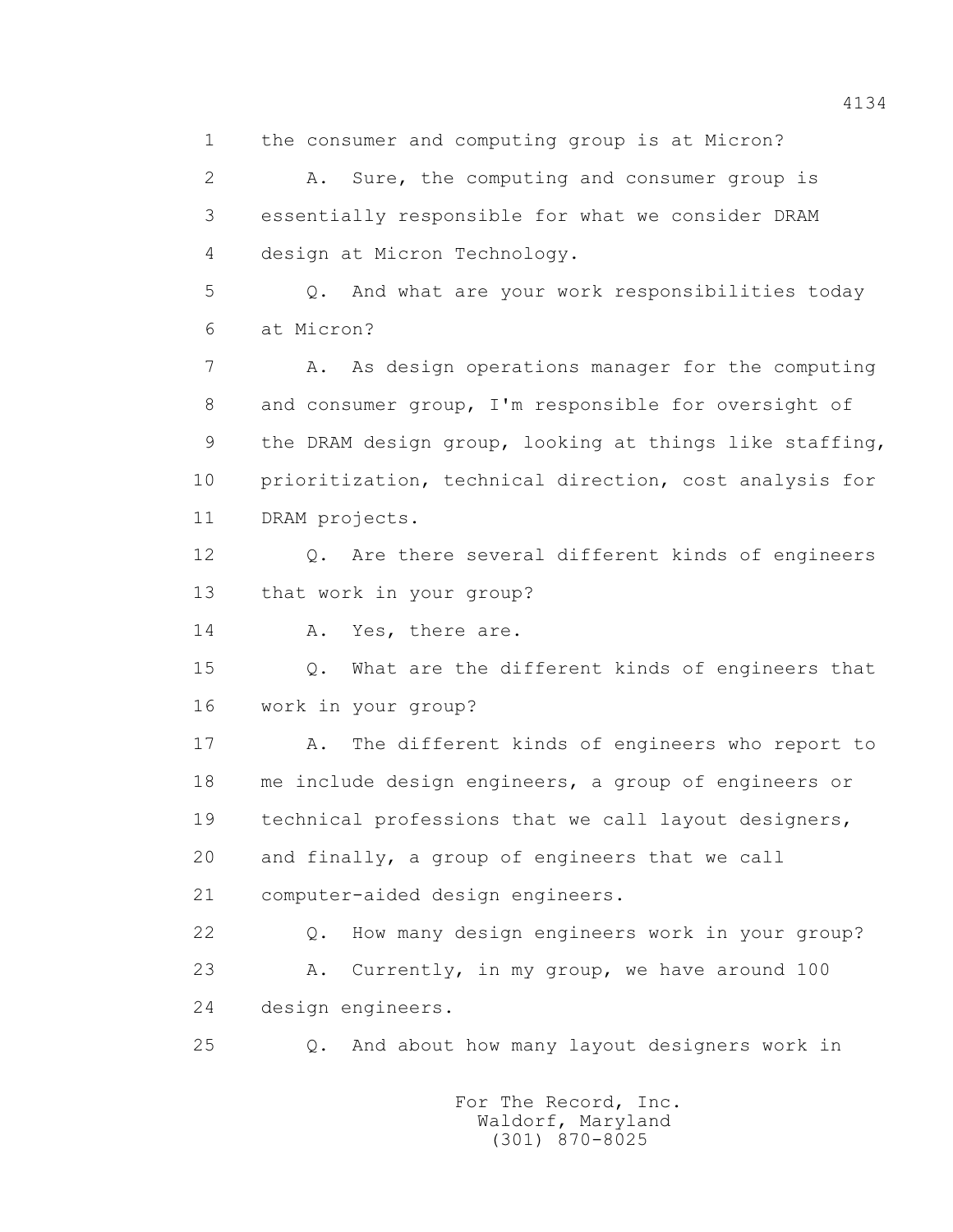1 your group?

 2 A. We currently have about 100 layout designers. 3 Q. And how about the number of CAD engineers in 4 your group? 5 A. There are currently about 30 CAD engineers in 6 the group. 7 Q. And all of those engineers or designers report 8 to you? 9 A. They do. 10 Q. How long have you been the DRAM design 11 operations manager at Micron? 12 A. I've been the DRAM design operations manager 13 since about 19 -- early 1997. 14 Q. Did you hold a position before early 1997 at 15 Micron? 16 A. I did. 17 Q. And what was that position? 18 A. Prior to becoming design operations manager, I 19 was a DRAM designer from about 19 -- early 1994 time 20 frame. 21 Q. And what did you do as a DRAM designer in the 22 early 1994 time frame? 23 A. At that time I was lead designer on several 24 designs. These were older, smaller density designs 25 than we're making now.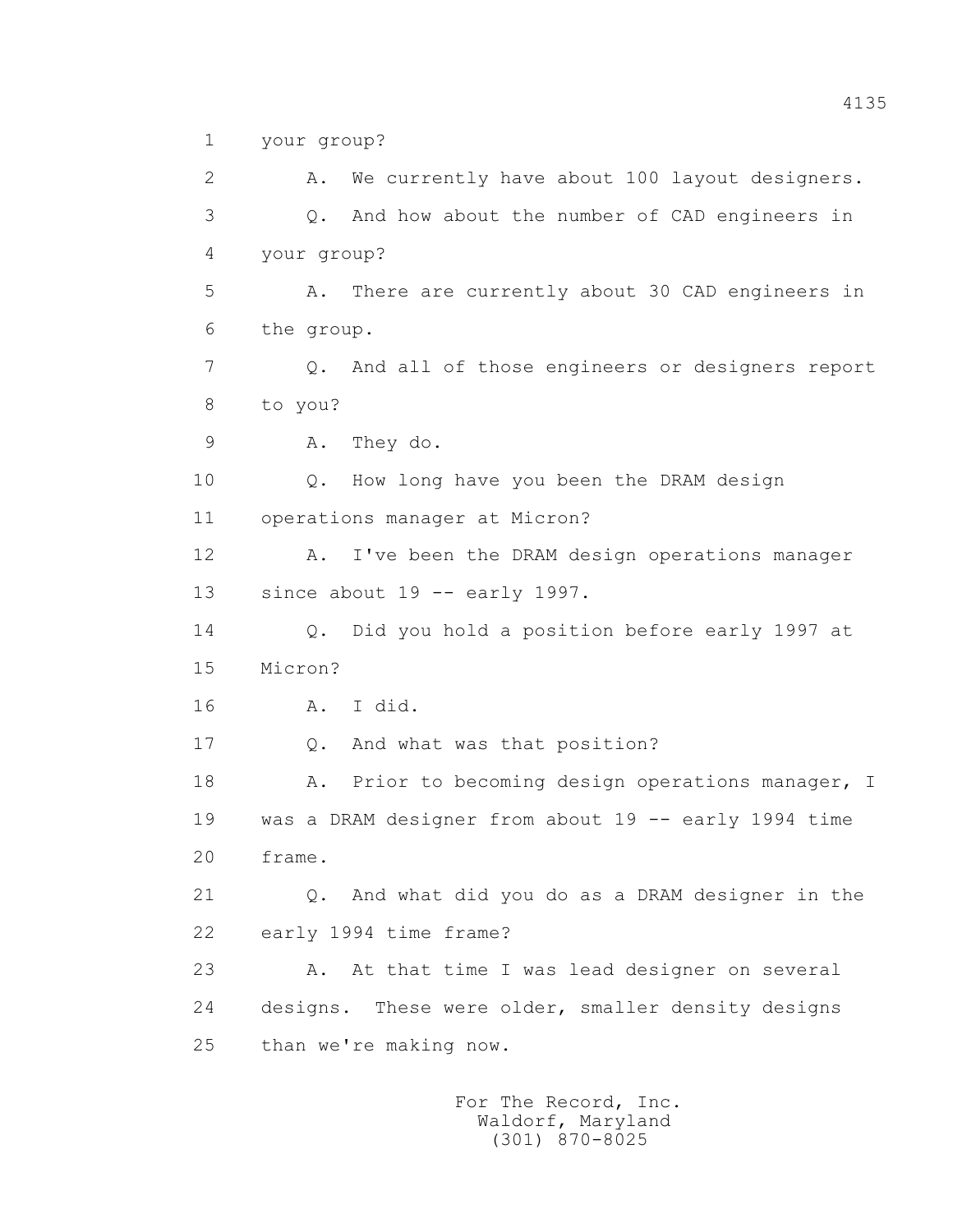1 Q. And what products were you doing design work 2 for in that time frame? 3 A. I was lead designer for several different 4 four-megabit products, referred to as EDO or extended 5 data out products. 6 Q. And before you worked as a design engineer at 7 Micron, and you said you started doing that in early 8 1994, were you obtaining a degree? 9 A. I did. 10 Q. And where did you obtain your degree? 11 A. I obtained my degree from Stanford University 12 in 1992. 13 Q. And what degree did you obtain from Stanford in 14 1992? 15 A. It was a Bachelor of Science in electrical 16 engineering. 17 Q. In your job today as DRAM design operations 18 manager, who do you report to? 19 A. My boss is a gentleman by the name of Bob 20 Donnelly. 21 Q. And what is Mr. Donnelly's position at Micron? 22 A. Mr. Donnelly heads up the computing and 23 consumer group. He's vice president of the 24 organization. 25 Q. And besides your group, the DRAM design group,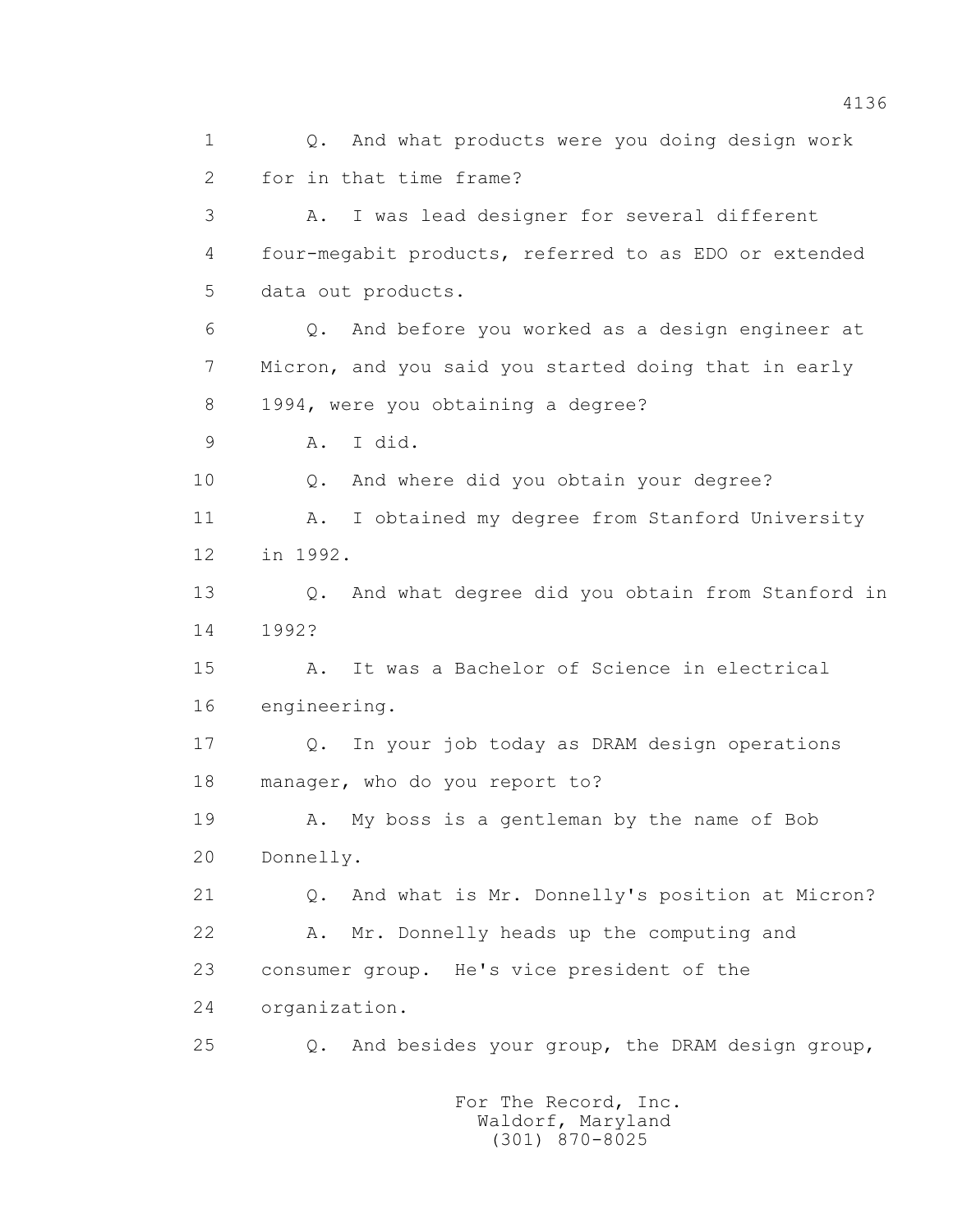1 are there other divisions of the consumer and computing 2 group at Micron? 3 A. There are. 4 Q. And what are those divisions?

 5 A. There are two other divisions that report to 6 Bob Donnelly. The first is referred to as the 7 marketing group, and the second is referred to as the 8 product engineering group.

 9 Q. And who is the head of the marketing group? 10 A. The head of the marketing group is a gentleman 11 referred to as Terry Lee.

 12 Q. And in your work as head of the design group, 13 do you have occasion to work with the marketing group? 14 A. Very often.

 15 Q. And what's the nature of the work that you do 16 with the marketing group at Micron?

17 A. We're involved with obtaining the 18 specifications for new design projects that marketing 19 develops, because it's my group's responsibility to 20 actually implement those designs based on the 21 specifications that the marketing group develops. 22 Q. And you used the term "specifications." Can

23 you explain what that term means?

 24 A. Specification is simply a collection of 25 functional and operational guidelines that describe to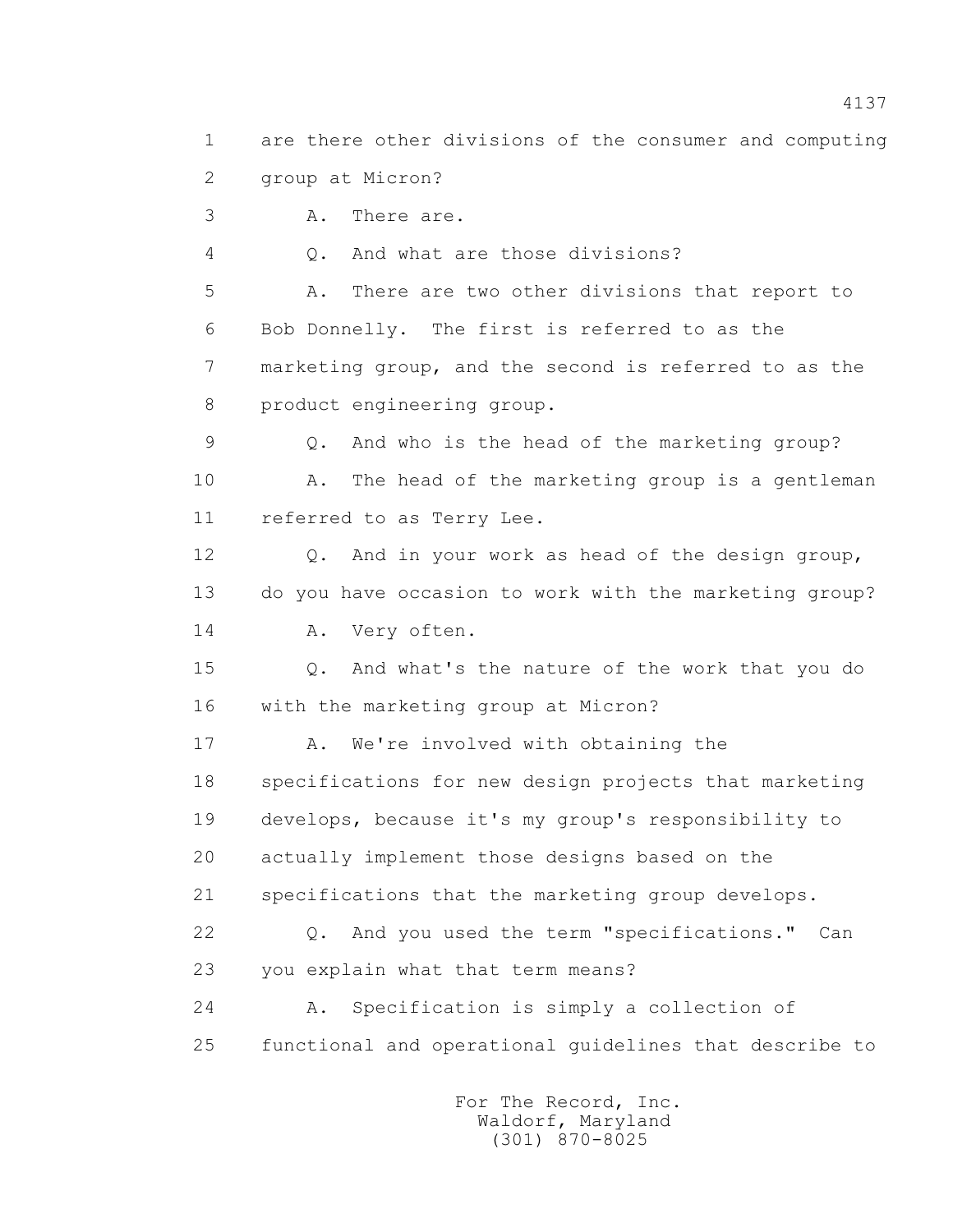1 us how the part should look to a customer.

 2 Q. Okay. And can you briefly explain what you 3 mean by "functional and operational guidelines"?

 4 A. Sure. These are guidelines on what a 5 particular microchip should do under certain 6 circumstances if it's given certain commands or if it's 7 given certain parameters.

 8 Q. And do you have an understanding of how the 9 marketing group develops these specifications that are 10 given to your group later on?

11 A. I have a broad level of understanding.

12 Q. And what is that understanding?

 13 A. The marketing group develops these 14 specifications based on several inputs, the foremost of 15 which is an organizational body referred to as JEDEC, 16 spelled J-E-D-E-C. They also receive inputs from 17 several of our customers from which -- or to which we 18 will sell these parts when they're in production.

 19 Q. Okay. Now, you just referred to customer 20 inputs. Can you explain what you mean by customer 21 inputs that the marketing group uses to develop its 22 specifications?

 23 A. Sure. It's common that a few of our very 24 important customers, the large computer makers such as 25 IBM or Sun, would add additional parameters that they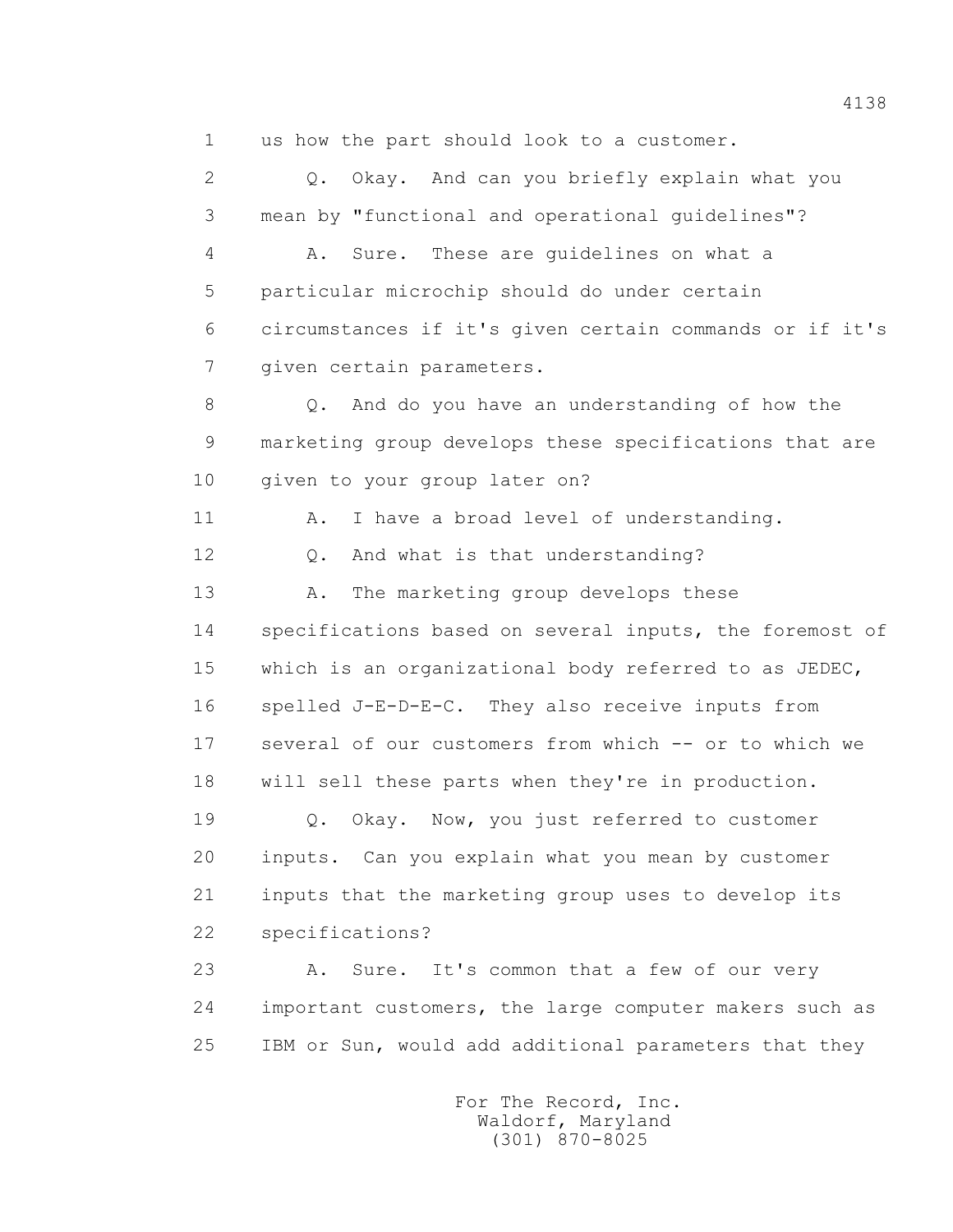1 may care about for a particular design project. 2 Q. Now, you just mentioned that they add 3 additional parameters. 4 A. Correct. 5 Q. Can you explain what you mean by your use of 6 the word adding? 7 A. They may take a JEDEC specification and add 8 additional parameters such as a particular speed or a 9 particular current that they would like a particular 10 design of ours to adhere to. 11 Q. Are you familiar with Intel's PC-100 12 specification? 13 A. I am. 14 Q. And how did you become familiar with that 15 specification? 16 A. Really in my role as design operations manager, 17 I became familiar with the Intel PC-100 specification. 18 Q. Is this an example of a customer input, as you 19 just described? 20 A. It is. 21 Q. And how -- can you articulate how it is an 22 example of one of the customer inputs you described 23 earlier? 24 A. Sure. The Intel PC-100 specification added 25 what I would call as a low level of detail about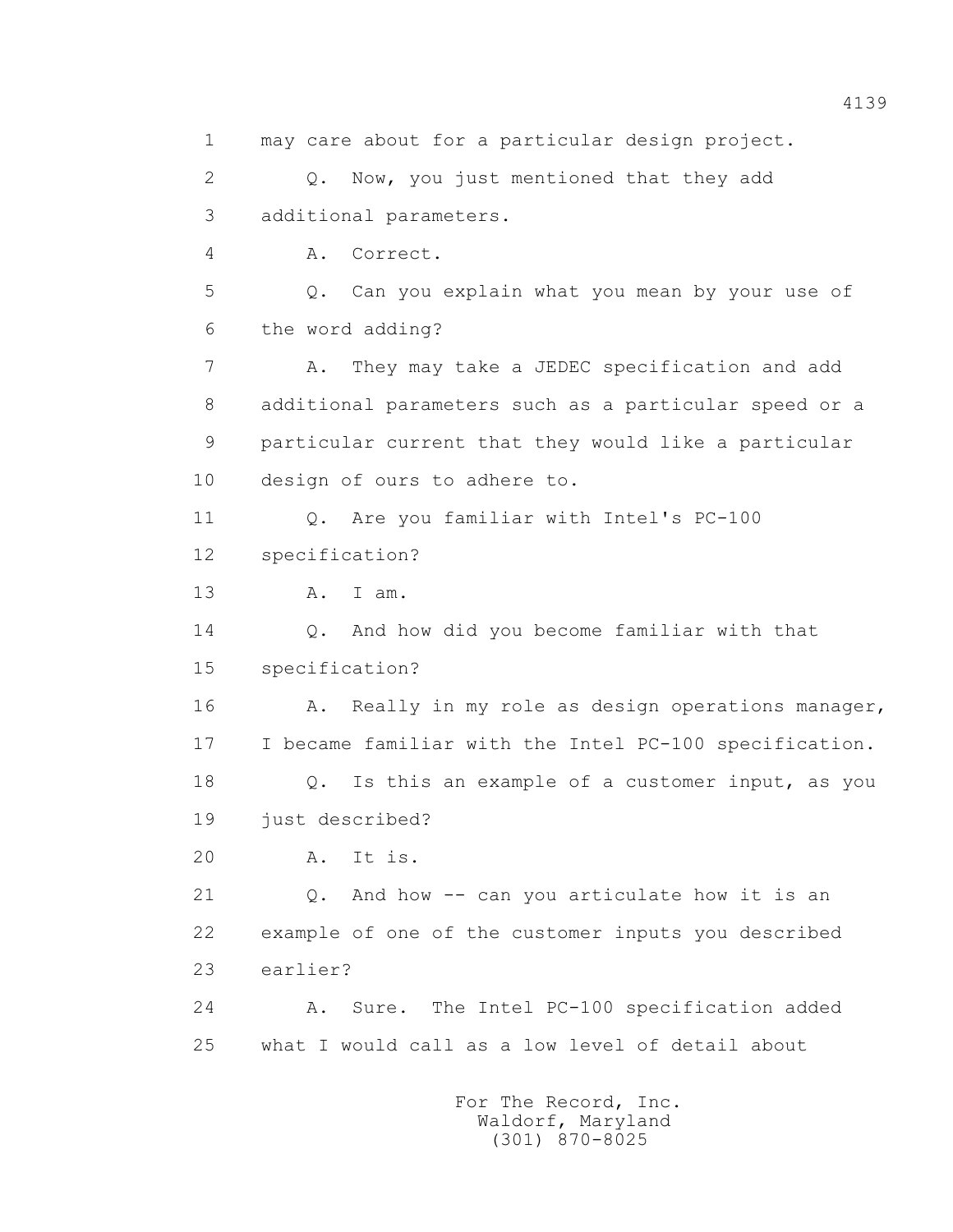1 additional speed grades and additional current

 2 requirements that they saw as important to their use of 3 our memory products.

 4 Q. Now, after you get a specification from the 5 marketing group, what interaction do you continue to 6 have, if any, with that group?

 7 A. Well, it may be on occasion some interaction 8 back and forth on what I would call a low level of 9 detail with a specification. For instance, for us to 10 take an estimate of how much power we think one of our 11 chips may take and have that become part of the 12 specification. So, there's a little bit of back and 13 forth.

 14 Q. Okay. Now, next I'd like to have you walk us 15 through the different steps in the design process, but 16 before we go into each step, I'd like to have you list 17 and identify each step for us, and as you do that, I'll 18 write the steps down on the easel.

19 A. Great.

 20 MS. ZUK: Can everybody see the easel? 21 JUDGE McGUIRE: Do you want to turn it just a 22 little more toward me if you wouldn't mind? 23 MS. ZUK: Like this?

24 JUDGE McGUIRE: That's good.

25 BY MS. ZUK: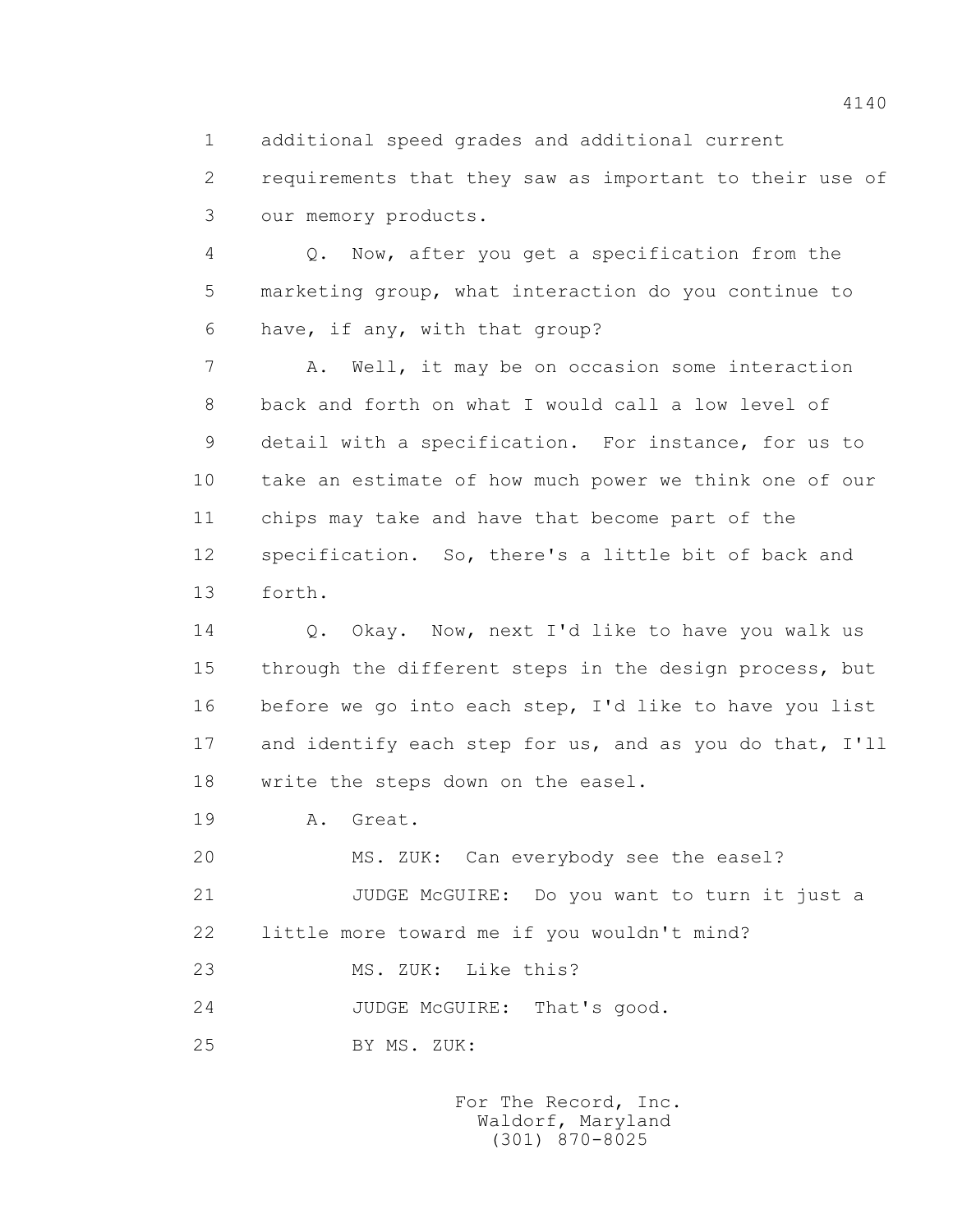1 0. Okay. What are the different -- could you 2 please identify the different steps in the design 3 process? 4 A. Sure. The first step is what we recall or what 5 we call the design phase. 6 Q. Okay. And after the design phase? 7 A. After the design phase, in some senses in 8 parallel with the design phase is something that we 9 call the layout phase. There's a little bit of a time 10 lag between the design phase and the layout phase. 11 Q. Okay. And if you could continue down the list 12 of steps. 13 A. There's another step that we call the 14 simulation phase that really starts to happen as the 15 design phase is coming to an end. 16 Q. And after the simulation phase? 17 A. Lastly, there's a -- there's a process that we 18 call the final verification phase. 19 Q. Okay, after the simulation phase? 20 A. That's correct. 21 Q. And are there any additional steps? 22 A. At that point, we hit a milestone that in 23 design we call tapeout. 24 Q. And after tapeout? 25 A. After tapeout, preceded by some number of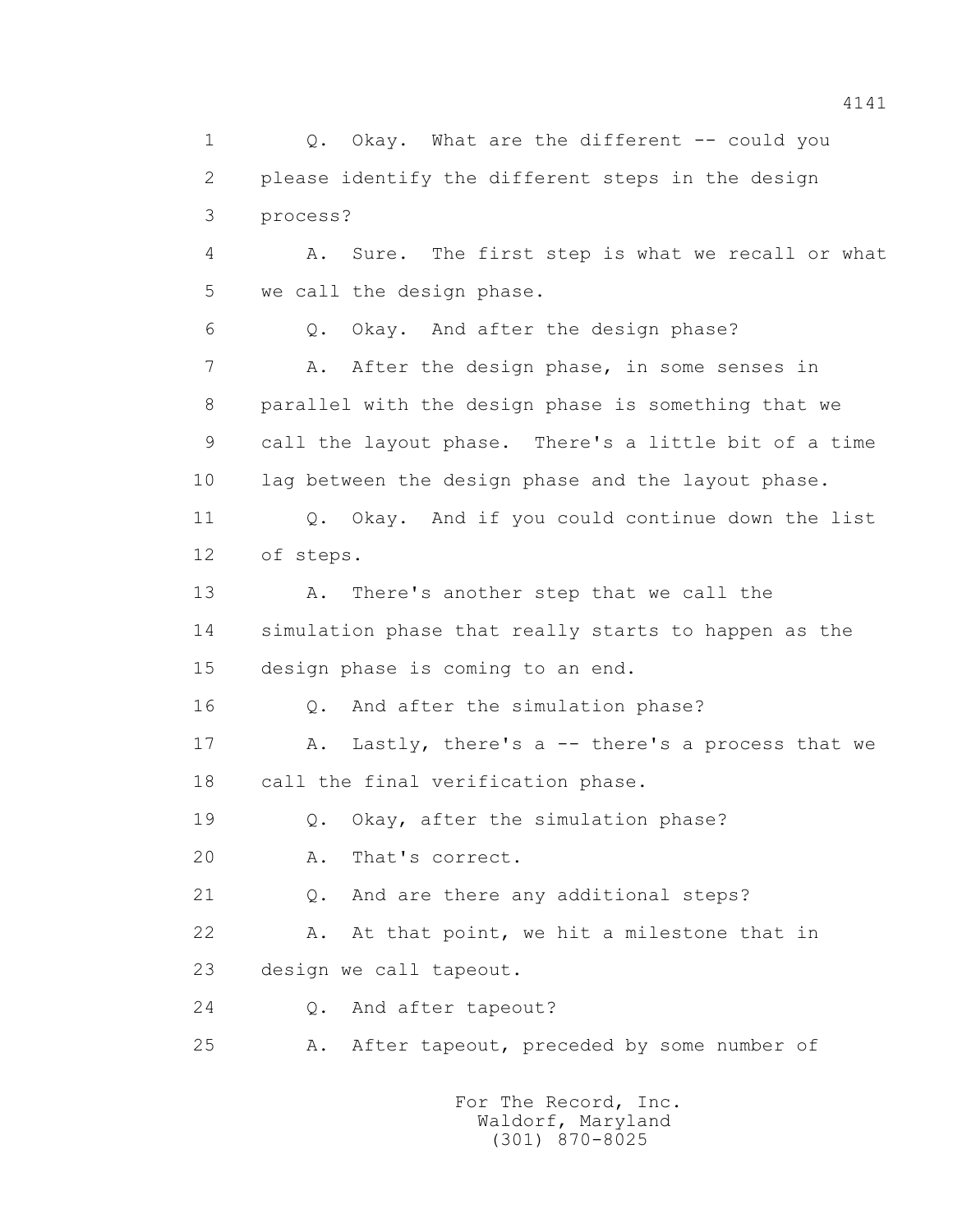1 weeks, we receive initial silicon on that design 2 product, one wafer that comes out of the fabrication 3 plant of that particular product. 4 Q. And how would you refer to that step in the 5 design process? 6 A. I'd -- it's really a milestone, and I would 7 just call it initial silicon. 8 Q. And after the initial silicon phase? 9 A. That's followed by a phase that we call the 10 validation phase. 11 0. And after the validation phase? 12 A. That's followed by something that we call 13 the -- the internal qualification phase. 14 Q. And how about after the internal qualification 15 phase? 16 A. That's followed by what we think of as the 17 start of production. So, really what I would call just 18 the production phase. 19 Q. Okay. Well, thank you for identifying all 20 those steps. Now we're going to go one by one. 21 A. Um-hum. 22 Q. Starting with the first step, which is the 23 design phase, can you explain what work is involved in 24 the design phase? 25 A. I can. This is the phase where the design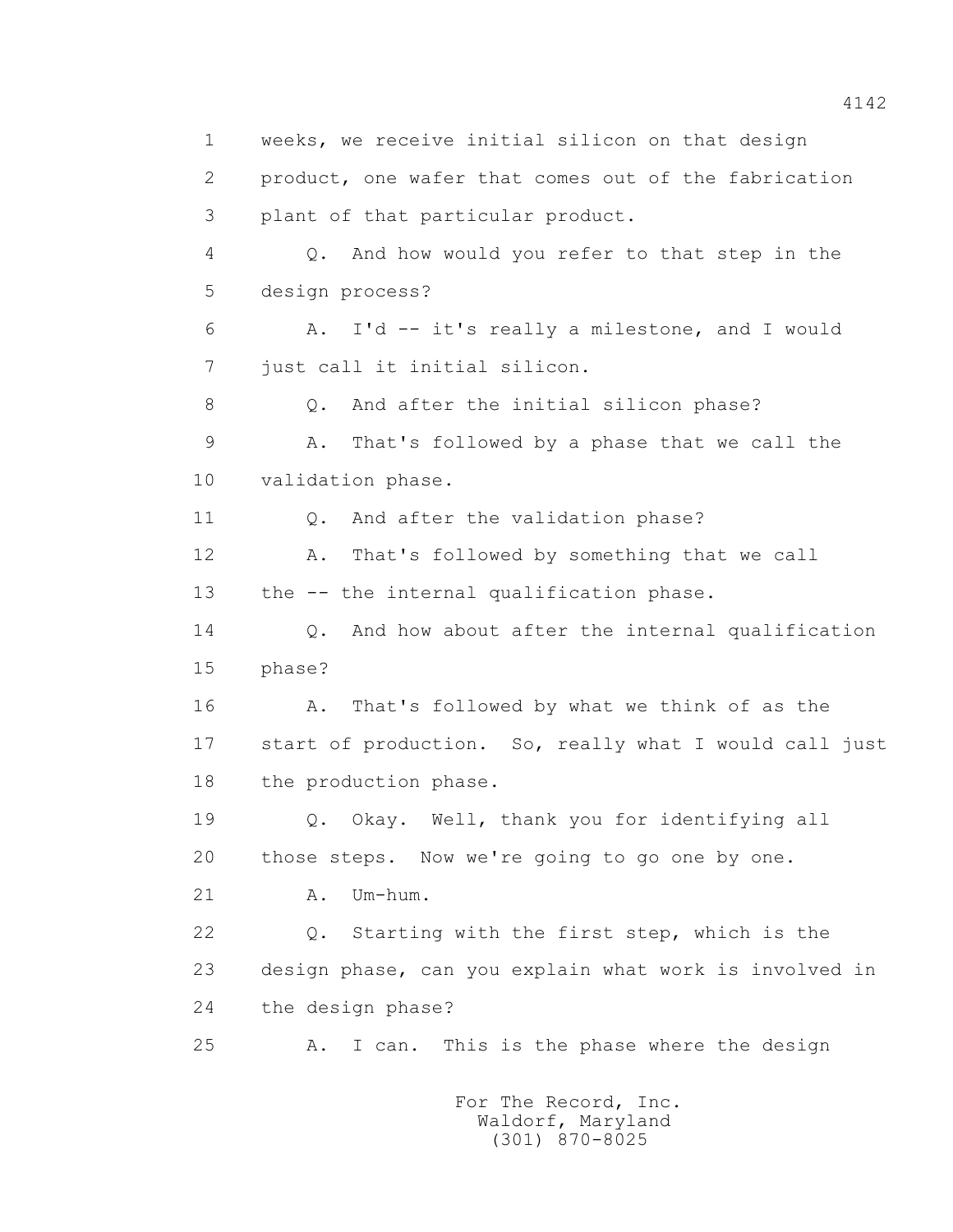1 engineers on a product do what we refer to as the 2 actual circuit design, putting down the transistors 3 that will implement the specification that's come over 4 from marketing.

 5 Q. And you just used the term "transistors." Can 6 you briefly give us a sense of what are transistors?

 7 A. Sure. Transistors are kind of the building 8 blocks of these microchips, the individual gates, of 9 which there may be millions on a given microchip.

 10 Q. And you just used another word that is somewhat 11 unfamiliar to me, "gates." Can you give us a sense of 12 what are gates?

 13 A. Gates are just -- it's almost another term for 14 the transistor. It's a term that we use to think of 15 particular operations inside of the memory chip.

16 0. Okay. Now, what happens during the layout 17 phase?

18 A. In the layout phase, the layout designers will 19 take these schematics, these circuit designs that the 20 design engineers have created, and they're responsible 21 for actually literally drawing rectangles and polygons 22 that truly represent what that circuitry will look like 23 when it's on the wafer.

 24 Q. Okay. And after the -- I'm assuming layout 25 designers are the ones -- are the people in your group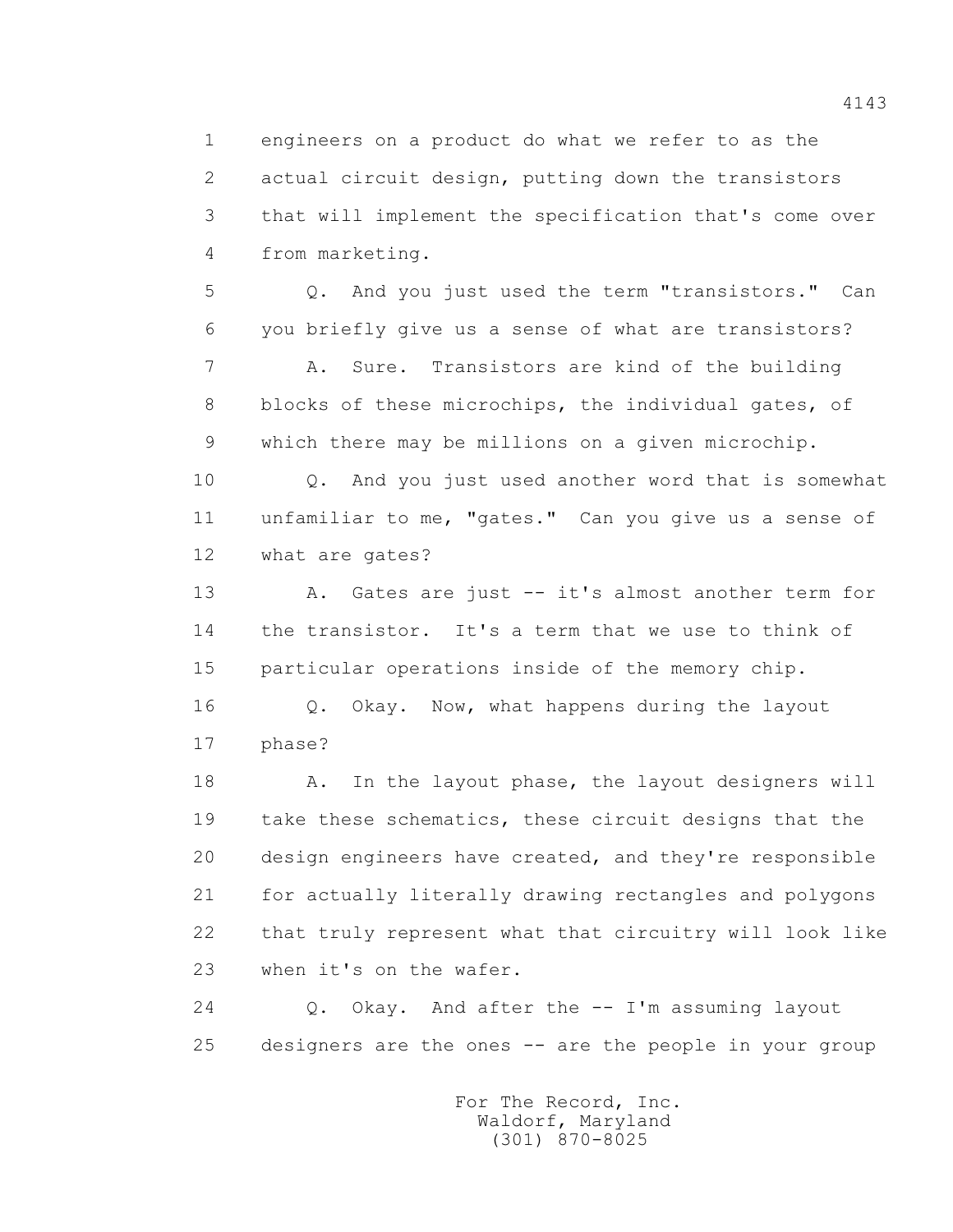1 that are responsible for the layout phase. Is that -- 2 A. That's correct.  $3 \qquad \qquad 0. \qquad -- \text{ accurate?}$  4 Now, after the layout designers have laid out 5 these rectangles and other shapes on the silicon -- 6 A. Um-hum. 7 Q. -- what happens during the simulation phase? 8 A. In the simulation phase, the design engineers 9 are taking the schematics, the circuits that they've 10 created, and they're actually simulating these on very 11 powerful computers that we use to tell us if the memory 12 chip will hopefully do what it's supposed to do when 13 it's in silicon. 14 Q. And are you familiar with the software that the 15 engineers who are responsible for the simulation phase 16 use? 17 A. I am. 18 0. And what is that software? 19 A. Well, there's several names for it. A very 20 common industry term would be SPICE, for instance, 21 which is actually an acronym. There are other terms 22 for that type of simulation software. 23 Q. Okay. And after the simulation phase, you 24 listed the final verification phase. Can you tell us 25 what is involved in the final verification phase?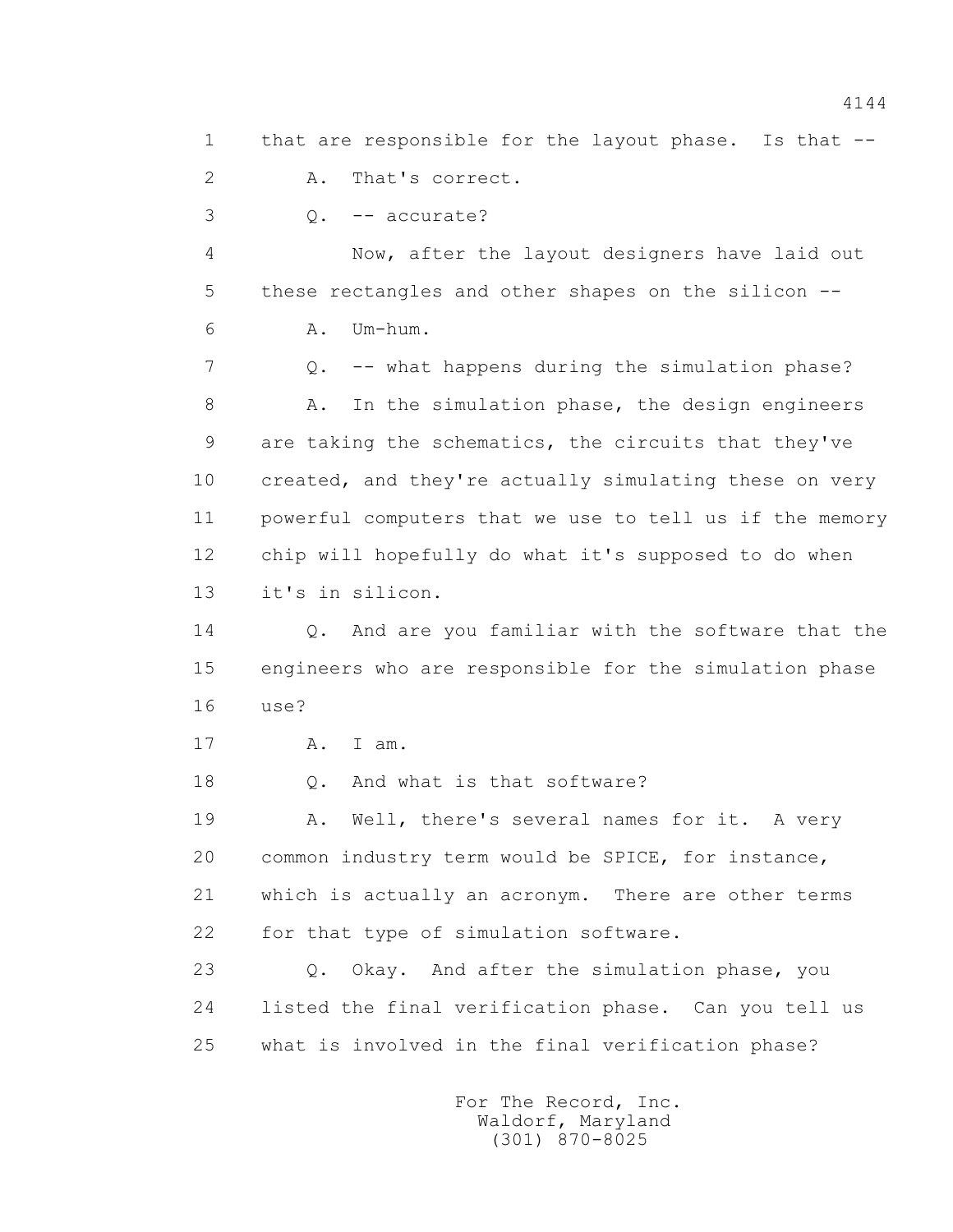1 A. That phase is when -- when the layout is 2 complete, when all these shapes have been put together, 3 there's an additional step where we go and make sure 4 that all of these rectangles that have been drawn out 5 truly represent the schematics that the design 6 engineers created.

 7 Q. And after you've completed that process in the 8 final verification phase, you said you reach a point 9 called tapeout. Can you explain what the term 10 "tapeout" means?

 11 A. Um-hum. Tapeout is a -- it's an industry term 12 that means -- when we're finished with this design, 13 these -- the individual rectangles, these shapes that 14 will show what the final memory chip will look like 15 need to be put onto a set of glass plates that we refer 16 to as masks, and the tapeout phase is simply the 17 process of taking this data and putting it onto these 18 plates that we'll use in the actual fabrication 19 process.

 20 Q. Okay. And what is done at that point when 21 you've taped out a design? What happens next?

22 A. The next phase, once those -- once those masks 23 are created, which is a very time-consuming, 24 capital-intensive process, the masks are returned back 25 to Micron, okay, the actual creation of the masks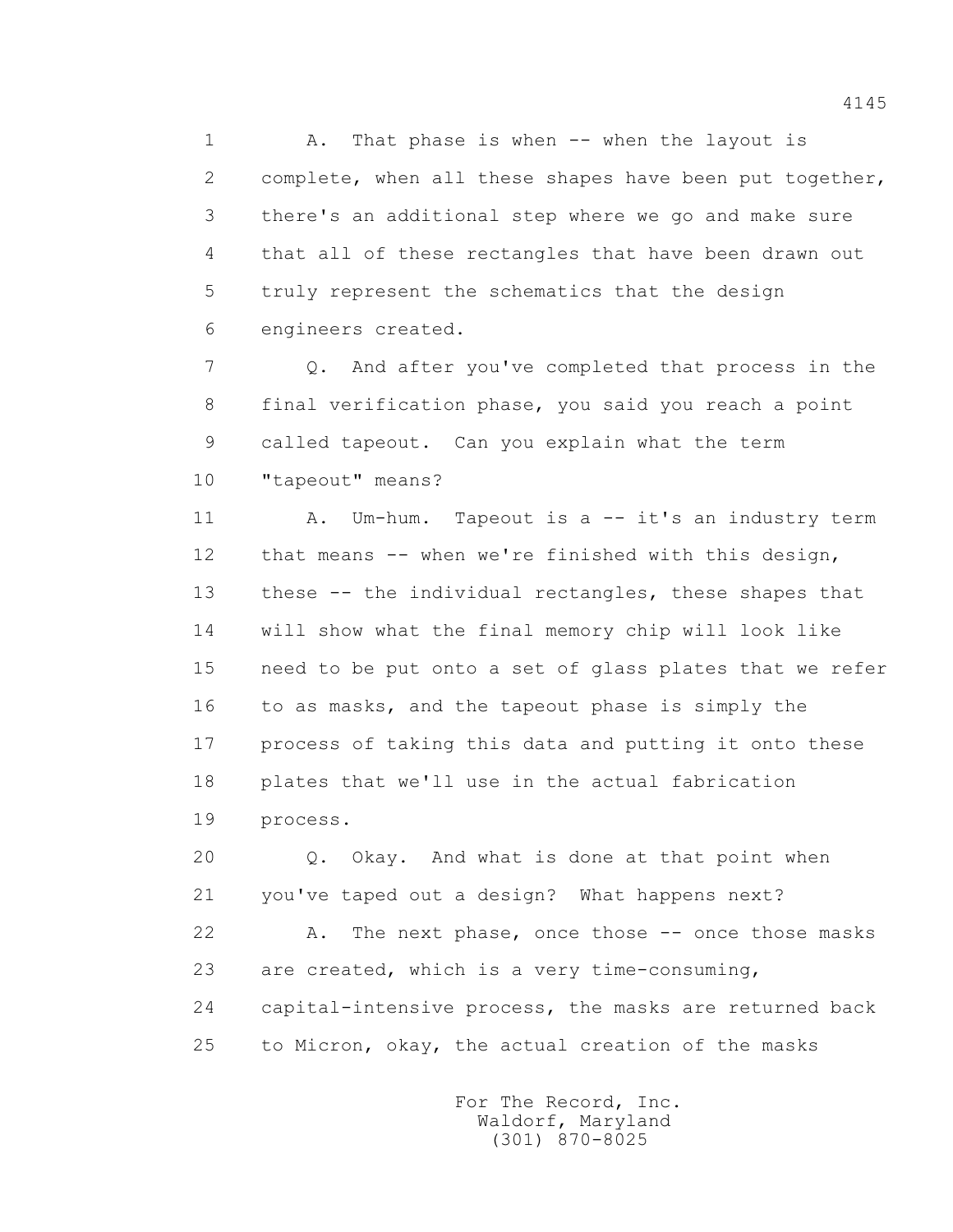1 happens at an outside company, and those masks are sent 2 back to us, and the fabrication plant will then take 3 those masks and through this fabrication process 4 produce a set of wafers for us to take a look at the 5 true silicon. 6 Q. Okay. Now, before we get into that phase, 7 which I think you referred to as the initial silicon 8 phase -- 9 A. Um-hum. 10 Q. -- I'd like to get a sense of that timing that 11 you just referred to. 12 A. Okay. 13 Q. In your experience, how long does it typically 14 take to move a project at Micron from the start of 15 design to tapeout? 16 A. Well, it really depends on the scope of the 17 project, but this can be anywhere from say three months 18 all the way up to 18 months on a very complicated new 19 design. 20 Q. Okay. And you said that you were waiting to 21 receive something from the vendors that you send the 22 tapeout to. 23 A. Um-hum. 24 Q. What are you -- what again did you -- what term 25 did you use to explain what you were waiting for?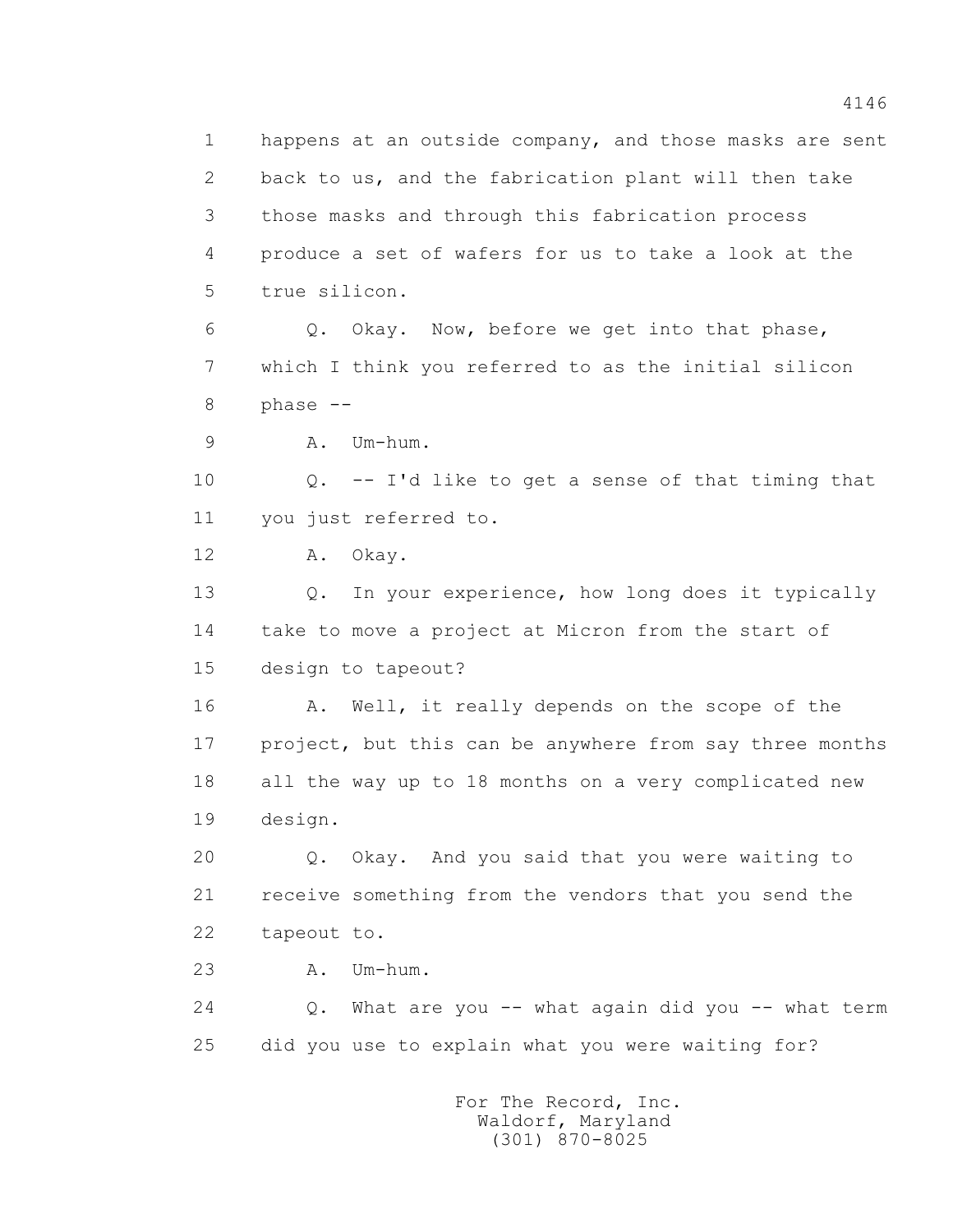1 A. Well, the vendors create these masks, these 2 plates that we use in the production process. 3 Q. Are you familiar with the term "mask set"? 4 A. I am. 5 Q. And can you explain what a mask set refers to 6 as opposed to a mask, say? 7 A. A mask set is just a term that refers to all 8 the different masks that would be necessary to build 9 one wafer of that memory product. There may be 10 anywhere from 17 to 26 individual layers responsible 11 for building that -- a memory chip. 12 Q. Now, after you get the mask set, the first mask 13 set from these vendors that make mask sets, what 14 happens during the initial silicon phase? 15 A. Well, the initial silicon phase, that's -- I 16 think of that more as just a milestone when after those 17 masks come back to Micron, it takes several weeks to 18 create these first wafers using these masks, and the 19 initial silicon milestone just refers to the first time 20 that we actually have a finished wafer that's completed 21 the production process. 22 Q. And about how much time does it take to get 23 that initial wafer from the first mask set that you 24 receive? 25 A. Well, the process of fabricating the masks from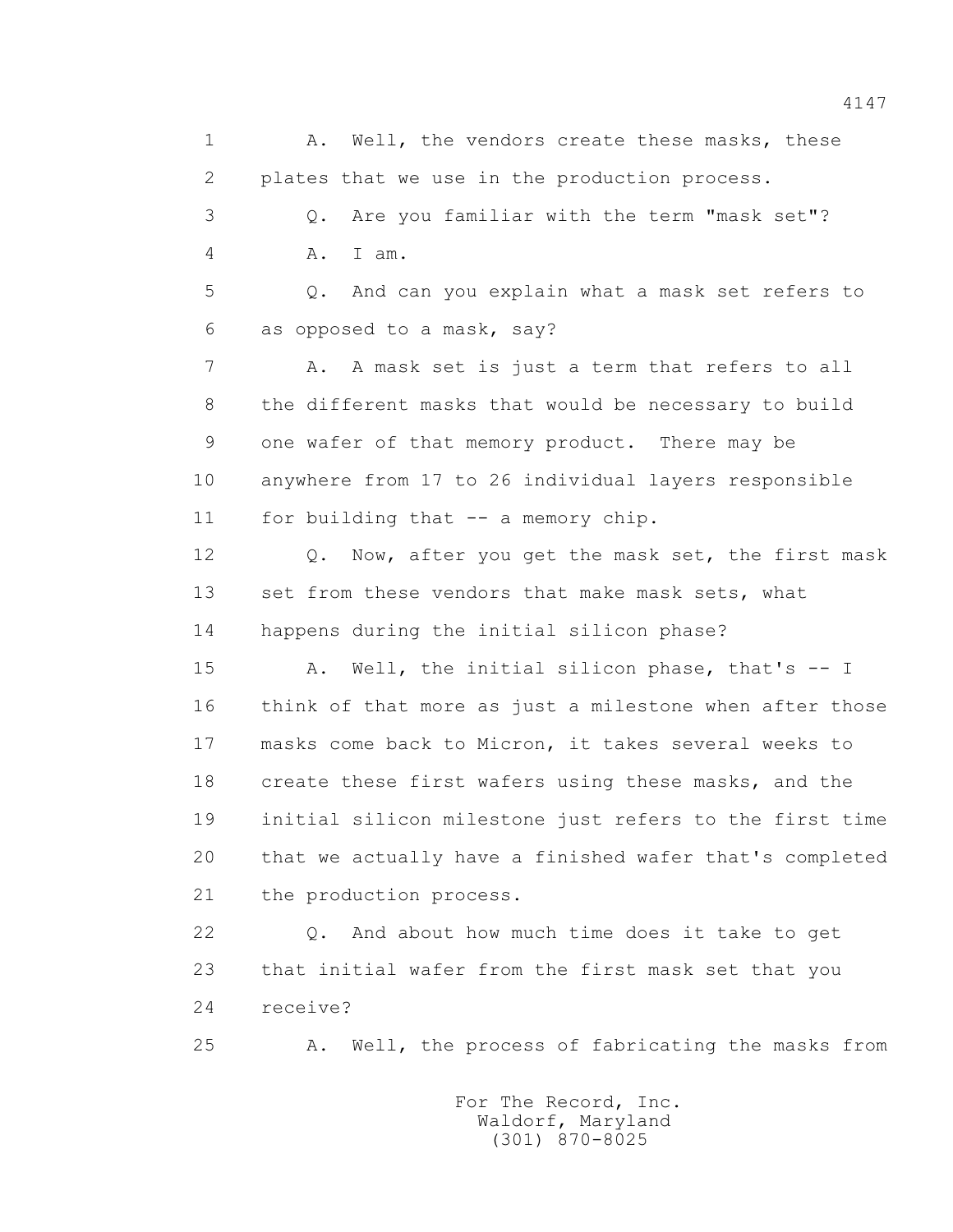1 the start of tapeout can be usually about three weeks 2 long, and the process of creating that first wafer 3 could be typically on the order of another three to 4 four weeks. We -- we really try to speed up that first 5 wafer, because it's really our first look at that 6 product in silicon.

 7 Q. And after you've produced the first wafer from 8 that initial mask set, what happens during your 9 validation phase?

 10 A. This is the phase where we take a few of those 11 wafers and we go through a variety of tests to find out 12 if generally our design did what it was supposed to do. 13 We look for problems. We look for how speedy that 14 microchip is, how much power it draws, really trying to 15 see if we were on the mark.

 16 Q. And what happens during the internal 17 qualification phase?

18 A. Once we're comfortable that the memory chip 19 performs the way it was meant to and implemented any 20 fixes that -- for problems that we may have found, then 21 we go into this internal qualification phase, which 22 could take something on the order of two to three 23 months, and what's involved there is really trying to 24 put the part through a much more rigorous set of tests 25 that make sure that not only is it -- does it perform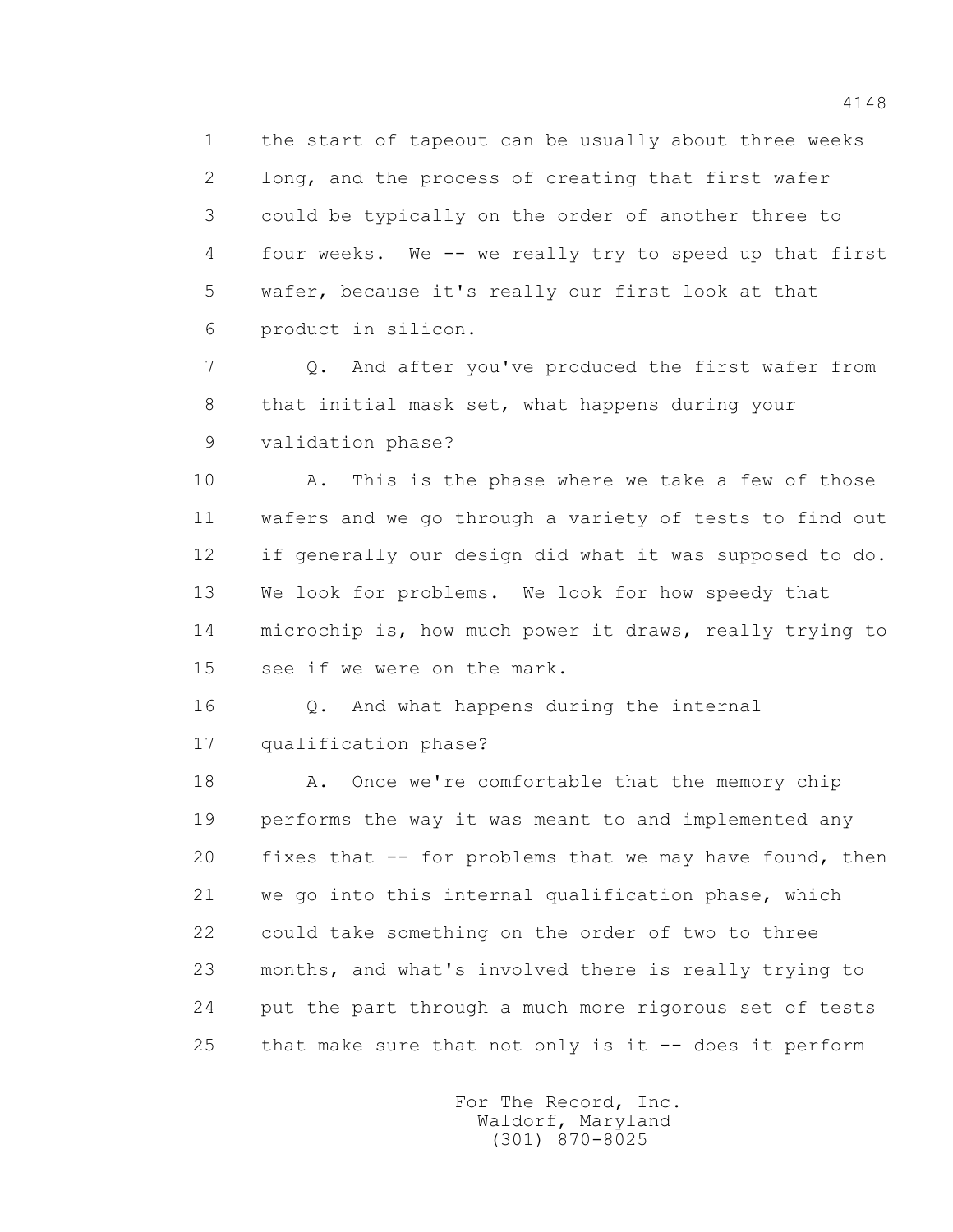1 according to specifications, but also that it's a 2 reliable memory chip, that it will last for the amount 3 of time that it needs to in someone's computer. 4 Q. Okay. And now, you mentioned a particular 5 period of time for -- that it takes typically to get 6 through the internal qualification phase. 7 A. Um-hum. 8 Q. And I want to get sort of a summary sense of 9 the time. You earlier testified that to get from -- 10 typically to get from -- the time it takes to get from 11 design to tapeout is anywhere from six to 18 months. 12 A. Correct. 13 0. Now, typically, based on your experience at 14 Micron, how long does it take to get from the -- 15 through the initial silicon phase and finish with the 16 internal qualification phase? 17 A. From -- from the point of tapeout to what we 18 would deem a product ready for production could take 19 anywhere from four to nine months depending on the 20 problems we've found in the design, problems that we've 21 found in the production process. It really depends. 22 Q. And can you briefly describe what happens after 23 the internal qualification phase typically? 24 A. Well, at this point, several things happen, one 25 of which is that we have parts that we feel are very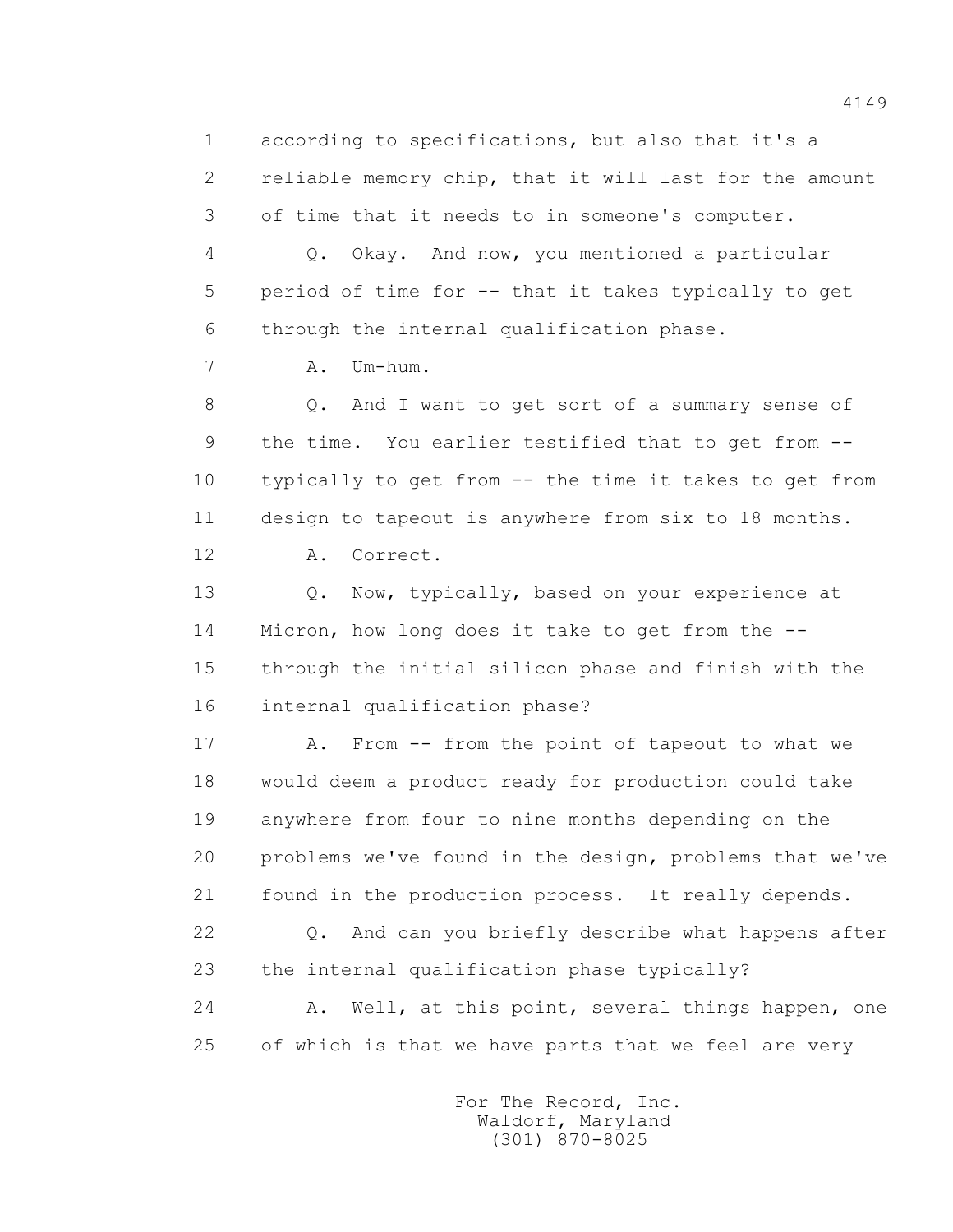1 representative of what the high-volume production 2 material will look like. So, at that point we send out 3 what we call customer samples to several of our 4 customers to make sure that they're happy with the 5 product. This is after sending out what we would call 6 engineering samples, which are very early, rough 7 material that may have problems with it that we do 8 during the validation phase.

 9 But then the other thing in the internal 10 qualification phase is starting to order more of these 11 mask sets to get ready for what we call high-volume 12 production.

 13 Q. And in your experience, about how long does it 14 take to get ready for high-volume production?

 15 A. Well, it really depends. The -- in high-volume 16 production, it depends on the readiness of that 17 production process, it depends on the tooling of that 18 production process and a variety of other factors.

 19 Q. Do you feel comfortable giving a range of time 20 that it might take Micron to ramp or go into 21 high-volume production with a certain part?

 22 A. Well, this phase from the point that we start 23 high-volume production to the point that we're 24 comfortable starting, you know, several tens of 25 thousands of wafers a week, which would be a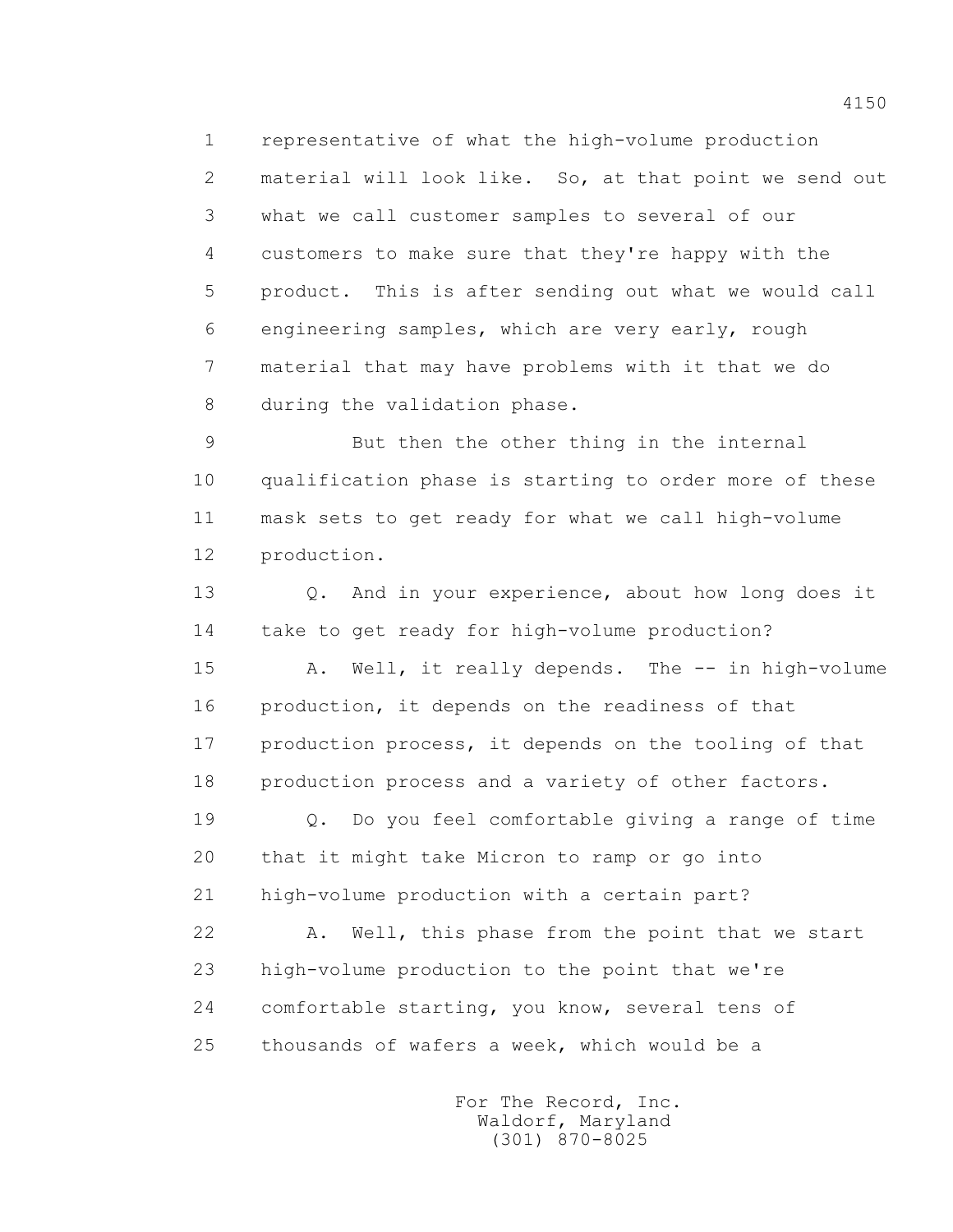1 representative high-volume product, could be, you know, 2 generally another six to nine months. This is a very, 3 very critical piece of the flow for risk management 4 reasons.

 5 It's -- in some senses, it's very easy to run 6 one wafer and see how it does. When you're running 7 several thousands of wafers, there's variability issues 8 and new problems that show up, and for risk management 9 reasons, it's a very, very critical part of the flow.

 10 Q. Now, you just referred to risk management 11 issues.

12 A. Um-hum.

 13 Q. Can you explain what you mean? What are some 14 of the risk management issues that Micron faces when 15 moving a part into volume production?

 16 A. Well, all the time we're taking a look at the 17 cost-effectiveness, the yields, the reliability of the 18 product that's coming out of the production process, 19 and if we start to see problems with that, there's 20 always a question about how good the -- what we call 21 the WIP, the work in progress, back somewhere in the 22 line, if it's going to have the same problems.

 23 So, because this is such a time-consuming 24 process, one of our chief concerns at any given time is 25 just making sure that if we have any hint of a problem,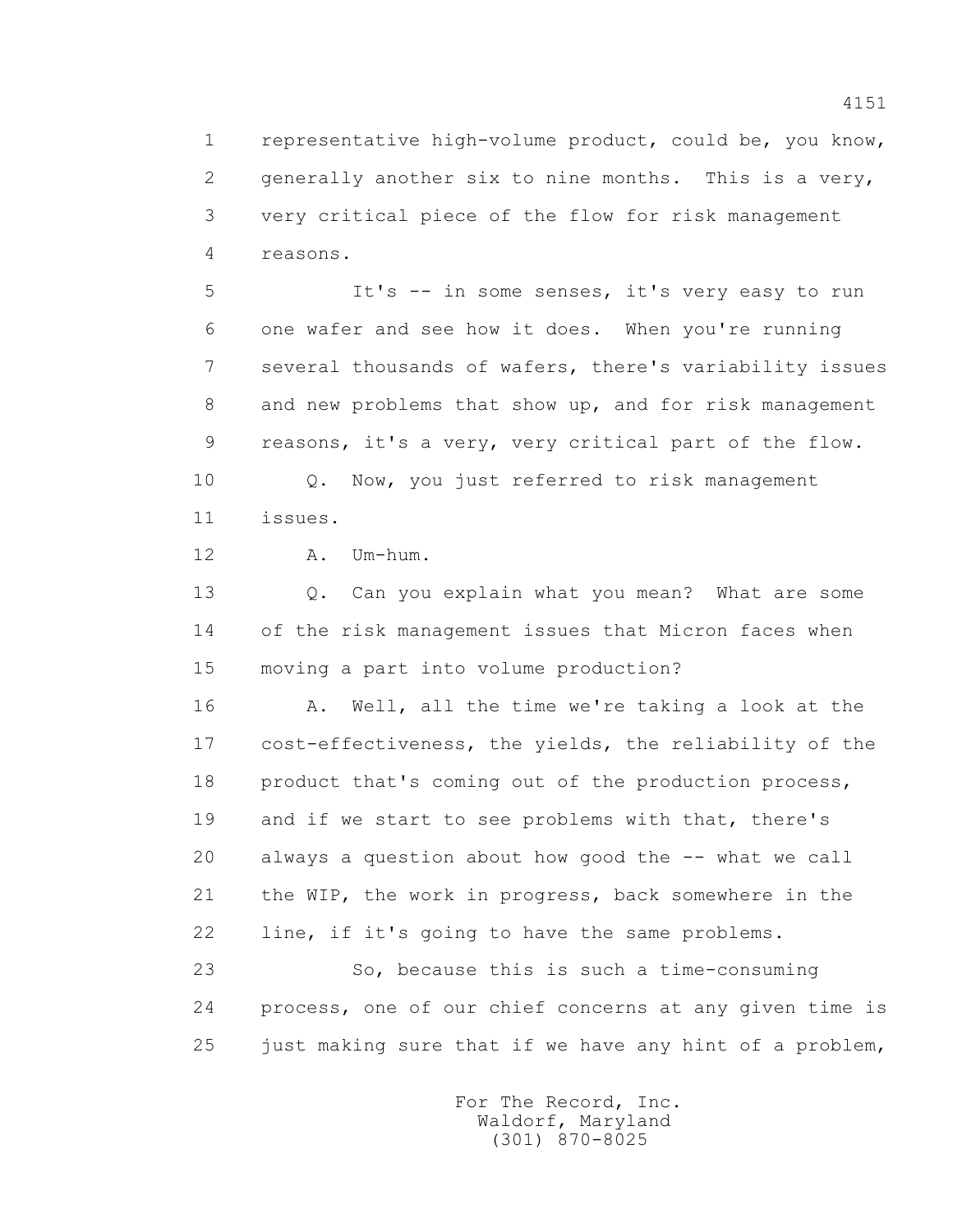1 we can very quickly jump on it.

 2 Q. And how does Micron -- in your experience, how 3 does Micron make sure that if you encounter -- if it 4 encounters any problems, it will be ready to deal with 5 them? 6 A. Well, there's several groups in the production 7 operations called -- one of which is called yield 8 analysis, another of which is called quality assurance. 9 These are groups that are constantly looking at the 10 final product and making sure that nothing has shifted 11 in the production process, making sure that there's no 12 hidden problems or reliability aspects that we haven't 13 uncovered. 14 0. Okay. Are you familiar with the costs 15 associated with that process? 16 A. Well, I'm familiar with the costs of what 17 happens when something goes wrong, unfortunately. 18 Q. Well, we'll get -- we'll get to that I think a 19 little bit later. 20 Just focusing on the production process, what 21 you know about that, are you familiar with a term 22 "wafer starts"? 23 A. I am. 24 Q. What does the term "wafer start" mean? 25 A. Wafer starts just refers to the rate at which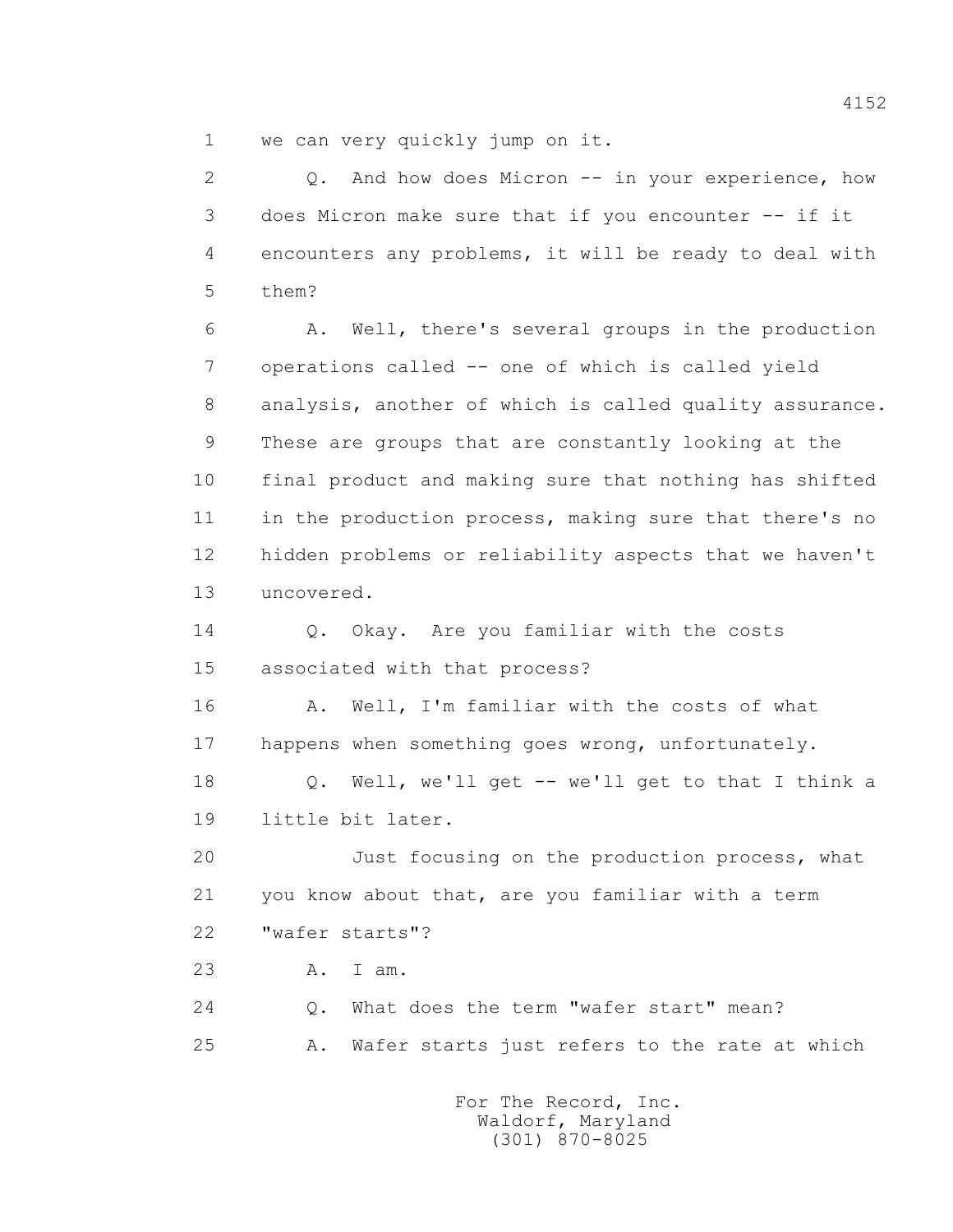1 we're starting new wafers in the production process for 2 any given product type. We usually think in terms of 3 wafers per week that we're starting.

 4 Q. And what is the state of the silicon at the 5 wafer start phase of production?

 6 A. Well, at that point, the wafers are essentially 7 blank. They're just what are referred to as blank 8 wafer slugs. There has not been any work really done 9 on those wafers yet.

 10 Q. And in your experience, how long does it take 11 to move a wafer from that blank slug state through the 12 production line and resulting in a finished chip?

 13 A. From the point of wafer start to the point of 14 wafers completed in the fab, we typically think in 15 terms of somewhere between 45 to 55 days.

16 0. Okay. And in your experience, about how many 17 mask sets are required to enable full volume production 18 of a leading part at Micron?

 19 A. Well, typically we buy that first mask set for 20 those first wafers, and we think in terms that that 21 first mask set is usually good for about 500 wafers a 22 week. As soon as we take a product beyond the point of 23 500 wafer starts a week, we buy our second mask set, 24 and that mask set might be good for another -- 25 somewhere between, you know, 800 to 1600 wafer starts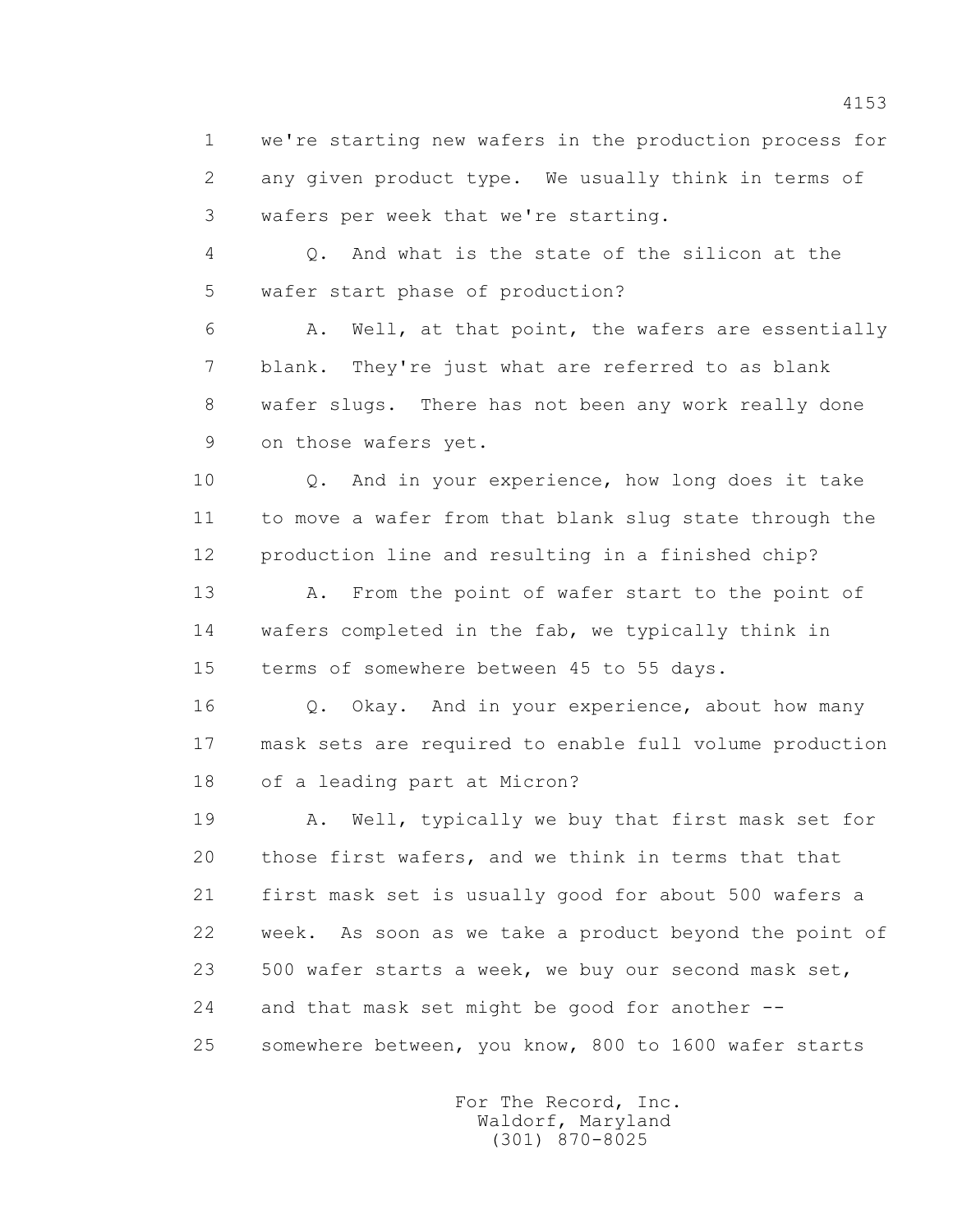1 per week.

| $\mathbf{2}^{\prime}$ | We buy the second set much earlier for these           |
|-----------------------|--------------------------------------------------------|
| 3                     | risk management reasons just in case, you know,        |
| 4                     | somebody in the fabrication plant accidentally drops   |
| 5                     | one of those reticles, for instance, we can't let that |
| 6                     | shut down the production line.                         |
| 7                     | Okay. And can you estimate for us about how<br>$Q$ .   |
| 8                     | many mask sets you would -- Micron would need to       |
| 9                     | acquire to put a leading part into full volume         |
| 10                    | production?                                            |
| 11                    | Sure. A high-volume product at Micron, you<br>Α.       |
| 12                    | know, generally we would think in terms of roughly a   |
| 13                    | thousand wafer starts a week per reticle set.<br>The   |
| 14                    | capability of Micron over the last several years has   |
| 15                    | been roughly 50,000 wafer starts a week, and at any    |
| 16                    | given time, we've got several more than just 50 wafer  |
| 17                    | or 50 mask sets for a variety of other reasons, but    |
| 18                    | some of these high-volume products may take anywhere   |
| 19                    | from, you know, 25 to 45 reticle sets to run in        |
| 20                    | production.                                            |
| 21                    | Do all designs go into volume production?<br>Q.        |
| 22                    | No.<br>Α.                                              |
| 23                    | Can you explain why that's true?<br>Q.                 |
| 24                    | Well, there's a variety of reasons, the chief<br>Α.    |
| 25                    | of which is that once we're done with the design,      |
|                       |                                                        |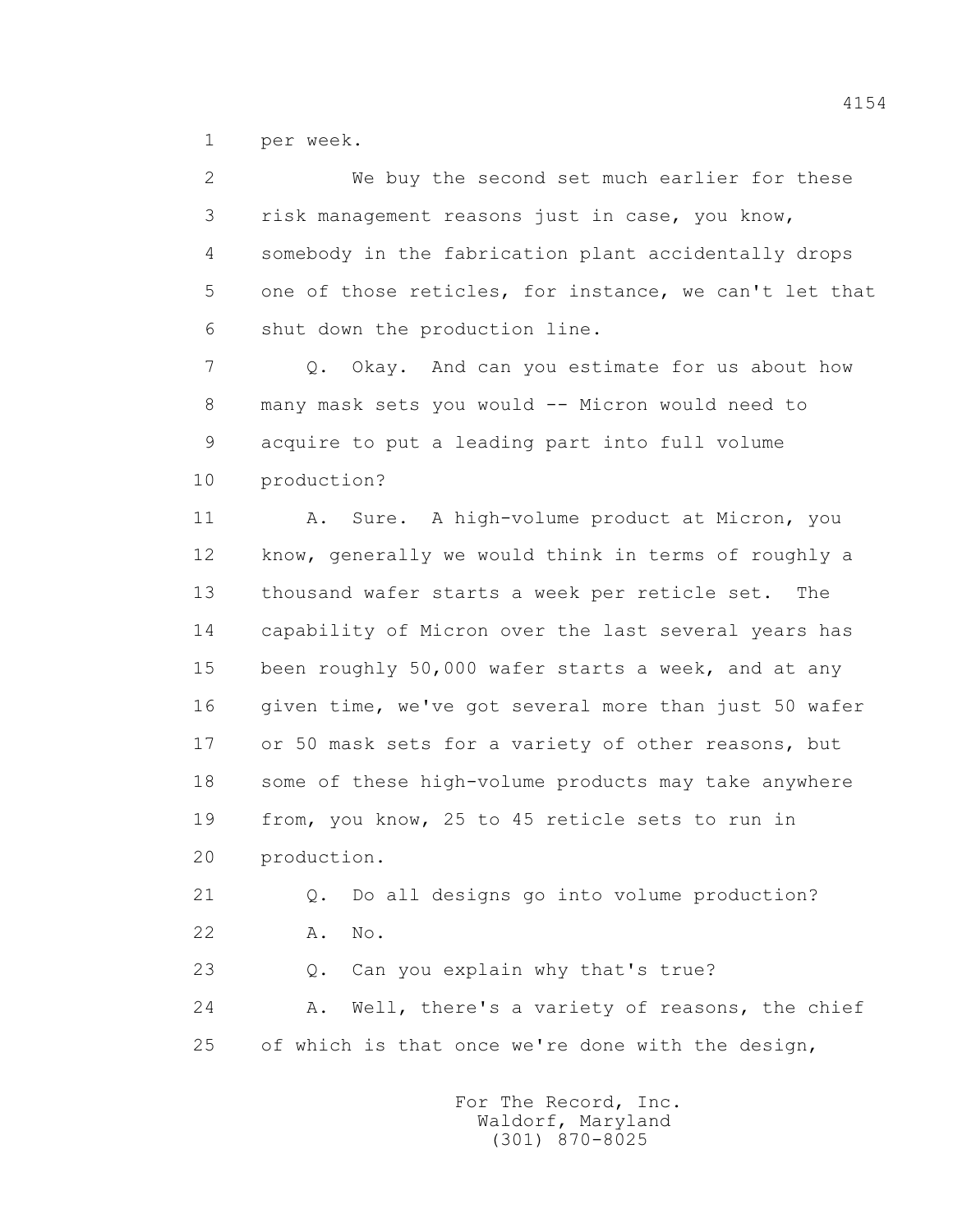1 Micron is always looking at customer demand to really 2 be the determining factor for how much production a 3 particular product will see. 4 Q. Okay. Now, you've just taken us through the 5 different steps in the design process. 6 A. Um-hum. 7 Q. And now I want to get a sense of the different 8 kinds of design work that your group does. 9 A. Right. 10 Q. And first of all, are there different kinds of 11 design work that -- 12 A. There are. 13 Q. -- your group does? 14 Now, I'd like to go through those different 15 kinds of design with you step by step as we did with 16 the steps in the design process, but can you first 17 identify for me the different kinds of design work that 18 your group does? 19 A. Well, we typically subdivide our kinds of 20 design projects based on project scope, and so the 21 three top-level distinctions we use would be a new 22 design, and then a derivative design, and then finally 23 what's referred to as a revision design. 24 Q. Okay. Now, let's take the first of those 25 categories of design that you mentioned, new design.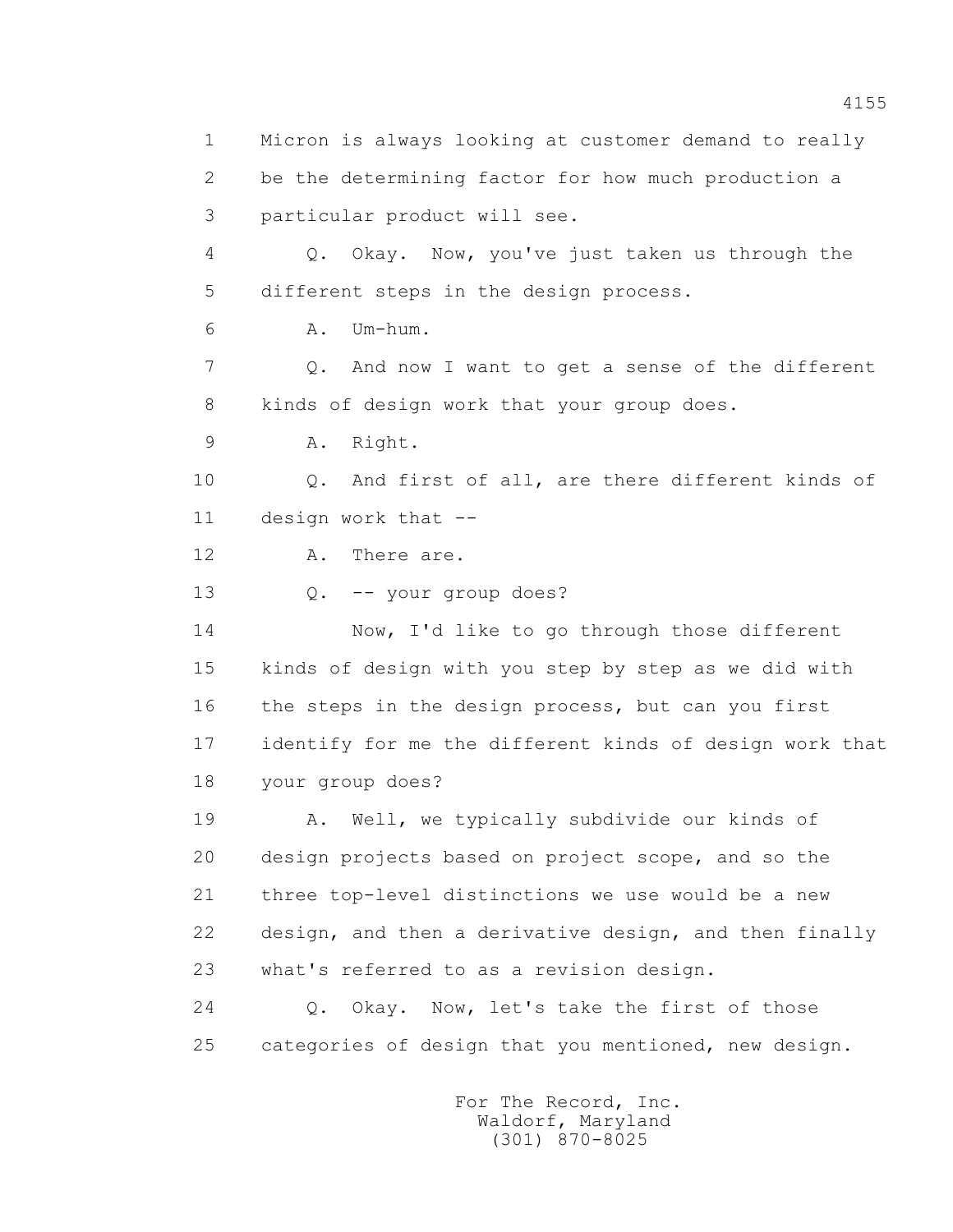1 A. Um-hum.

 2 Q. Can you explain what you mean by new design 3 work?

 4 A. Sure. New design work is a design project that 5 is usually not able to use a lot of circuitry that 6 might have been developed from other microchip 7 products, and so we think of these as very big, very 8 long projects, really because it's time-consuming to 9 create all of this new circuitry and all of this new 10 layout. 11 0. Okay. Are you familiar with the term 12 "transparent design work"? 13 A. I am. 14 Q. What is your understanding of the term 15 "transparent design work"? 16 A. Well, that's a term that we use in the design 17 group to think of whether a new design project will 18 essentially be transparent to the user, meaning that

 19 the -- it's going to perform to a specification that 20 already exists.

 21 Q. Okay. When you're doing new design work, how 22 often does that -- is that work transparent to the 23 user?

 24 A. For what we would think of as a new design 25 project, it may be roughly 50 percent of the time that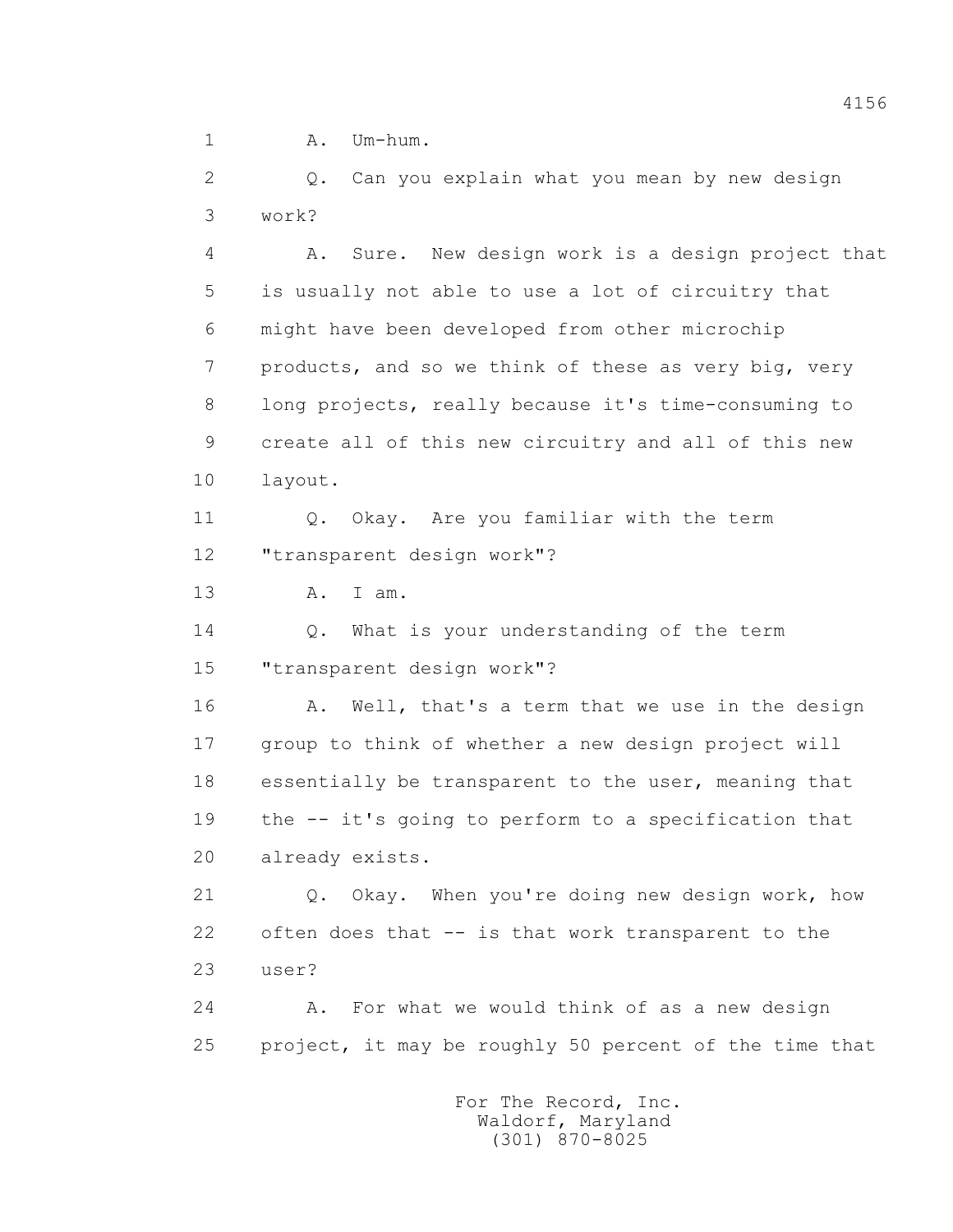1 we think of a project as being transparent, that

 2 it's -- it adheres to the existing specification as 3 opposed to a new specification.

 4 Q. How many engineers do you normally assign to a 5 new design project?

 6 A. Well, it would really depend according to the 7 project scope, but these are generally our 8 heavier-staffed projects and could be anywhere from 9 five to 10 or even 12 design engineers.

 10 Q. And how about layout engineers, how many 11 layout -- or layout designers, I'm sorry, that's the 12 term you used earlier.

13 A. Um-hum.

 14 Q. How many layout designers would you assign 15 normally to a new design project?

16 A. We typically think of design to layout staffing 17 as just being a one-to-one ratio. So, if there's five 18 designers on a project, typically there's about five, 19 maybe a couple more, layout designers.

 20 Q. Generally speaking, do you know how many new 21 design projects at Micron typically -- are typical in a 22 given year?

 23 A. Well, it varies quite a bit by year, but a 24 rough average would be something on the order of 25 roughly a third of our total design projects as being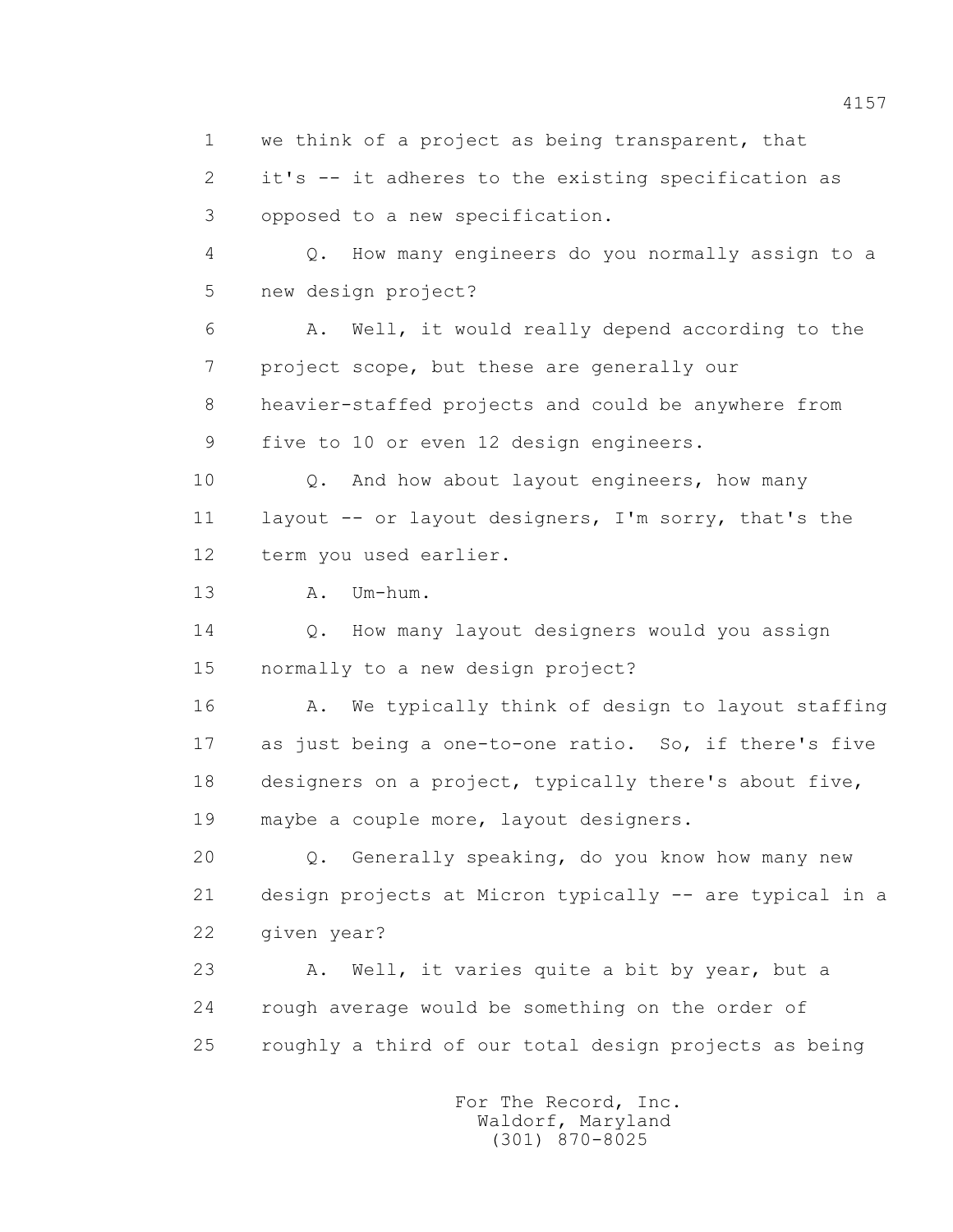1 new designs.

 2 Q. And in terms of number of projects, what -- can 3 you estimate for us what that 30 percent of total 4 design projects might result in? 5 A. Sure. Depending on the year, that one-third 6 may be anywhere from, you know, two projects up to -- 7 up to five projects for any given time. 8 Q. Now, the second category of design that you 9 mentioned was derivative design work. 10 A. Correct. 11 0. Are there different kinds of derivative design 12 work? 13 A. There are. 14 Q. And can you identify for me what those 15 different kinds of derivative design work are? 16 A. Um-hum. This is a very broad category. 17 Derivative designs we think of as a design project that 18 can use a lot of circuitry, a lot of layout from a 19 project that might already exist, and so there are -- 20 there are several different categories of derivative 21 design work. 22 Q. And what are those different categories? 23 A. Well, one of the biggest categories at Micron 24 is a category that we call a design shrink. 25 Q. Okay. And are there other categories of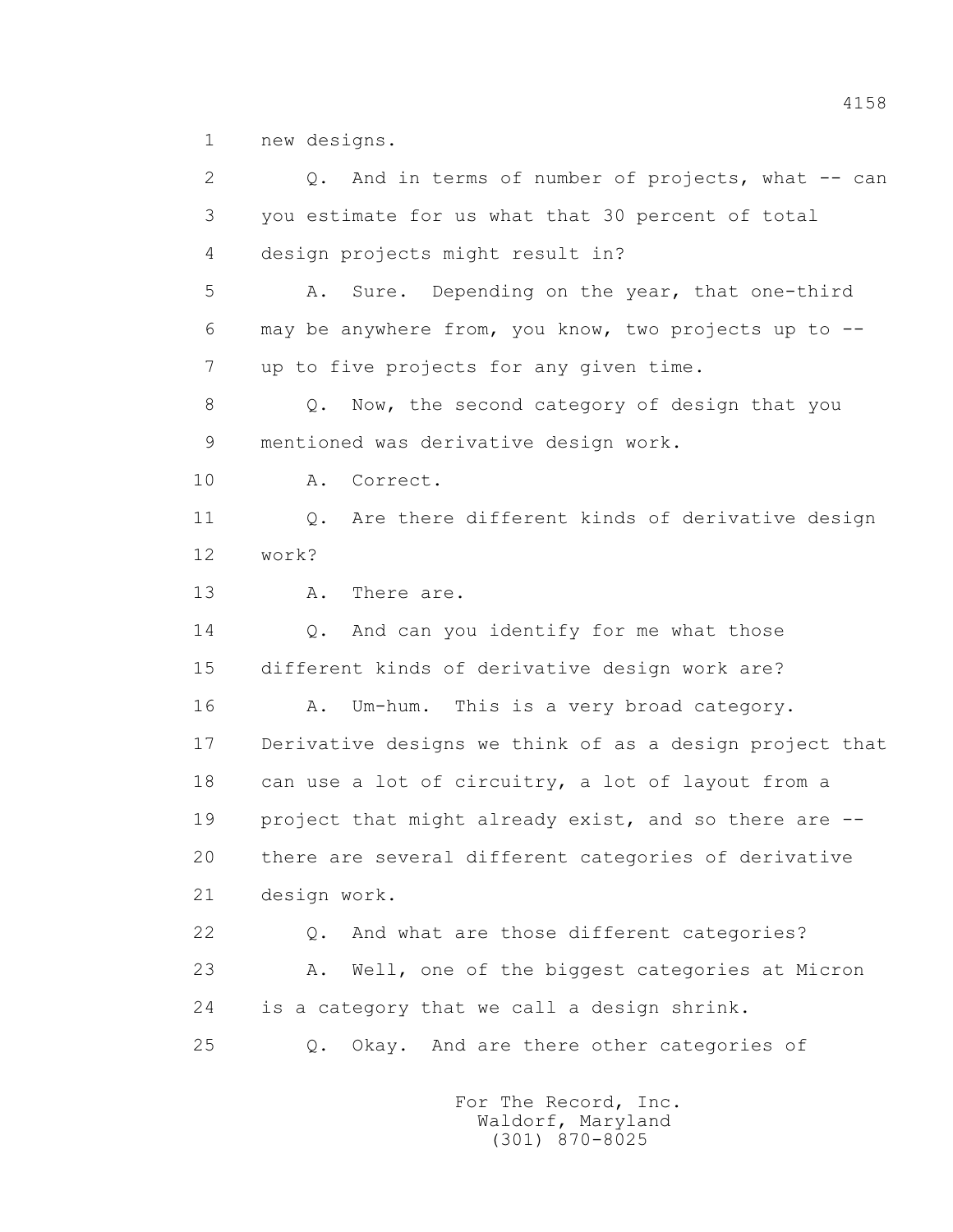1 derivative design work that you can think of?

2 A. There are.

 3 Q. And can you -- we can go through them one by 4 one, but can you just identify what those categories 5 are?

 6 A. Well, the broad categories would be what we 7 would think of as a configuration change. Another 8 category may be something that we think of as a 9 cut-down, as well as a flip-out.

 10 Q. Now, you just mentioned that much of the 11 derivative design work uses a lot of circuitry from 12 existing design work. What does that indicate about 13 whether the -- whether derivative design work is 14 typically transparent or not?

 15 A. More often than not, what we think of as 16 derivative projects will be transparent designs. 17 They're adhering to a specification that we have 18 already used for another microchip design, and so it 19 will be transparent to the user.

 20 Q. Now, let's take the first example of derivative 21 design work that you mentioned, which was a shrink. 22 Can you briefly explain what's a shrink?

 23 A. Sure. A design shrink is a project where we 24 take an existing design, for instance, a 64-megabit 25 design, and we move it to another production process,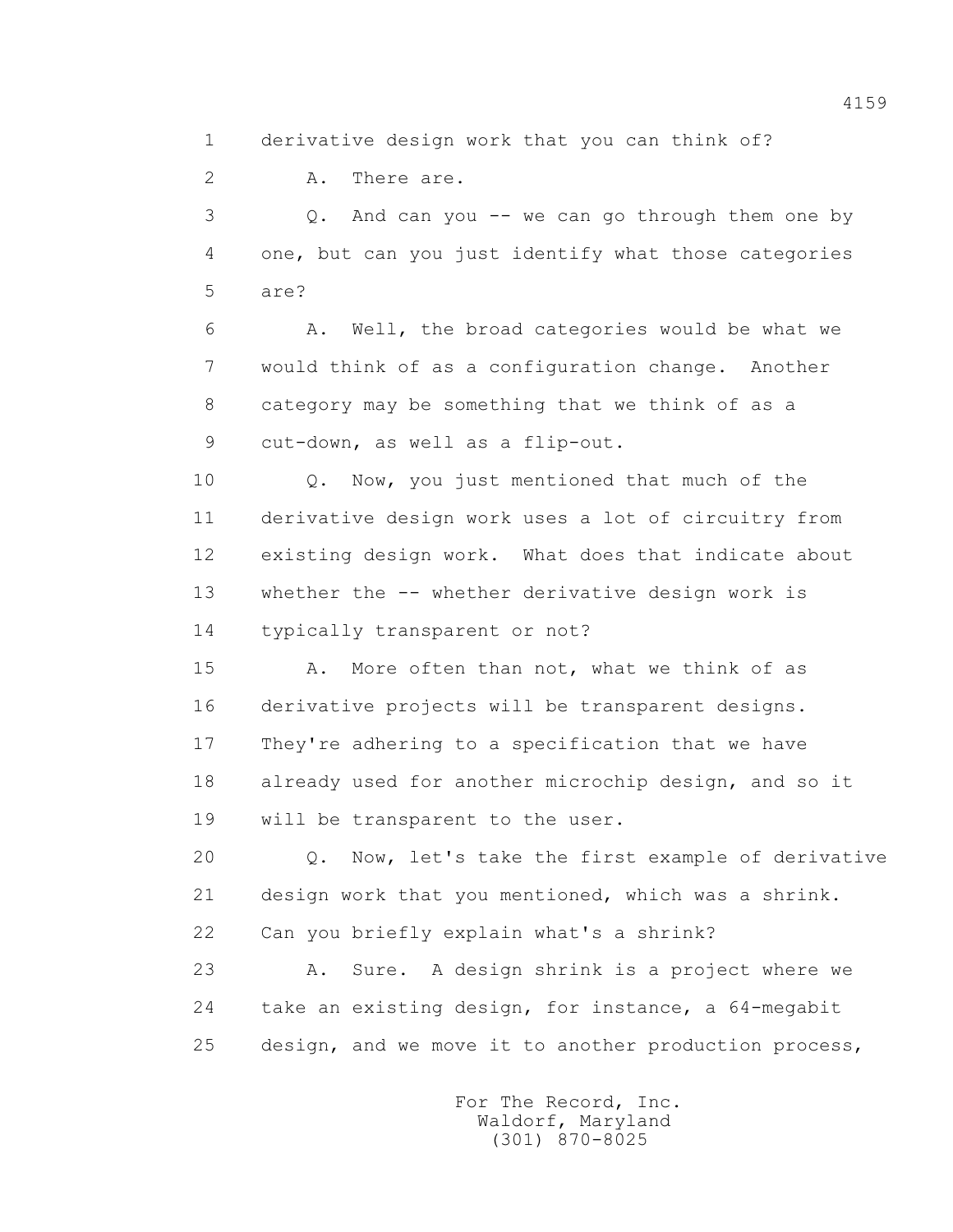1 and we do that because these newer production processes 2 may allow us to manufacture that design more cheaply.

 3 Q. Now, you used the term "newer production 4 process." Can you explain what you mean by "newer 5 production process"?

 6 A. Um-hum. This is -- refers to something that is 7 happening in the fabrication plant. Roughly every 15 8 months or so, we're trying to bring in new production 9 equipment, new production gear that allows us to make 10 these chips smaller. So, a 16-megabit chip we might be 11 able to reduce its total size by 35 percent, for 12 instance.

 13 Q. Do you have an understanding of why Micron 14 tries to move existing designs to newer production 15 processes?

16 A. Well, it's really a cost -- a cost reason. If 17 we're able to move a certain design to a newer 18 production process, we're able to output more product 19 from our given production plans.

 20 Q. And can you give us a sense based on your 21 experience at Micron what kind of a cost savings is 22 generated by moving products to a newer process?

 23 A. Well, the -- I guess an easy figure of merit to 24 use is that every time we're able to move a design to a 25 newer process, if we have the tooling for that new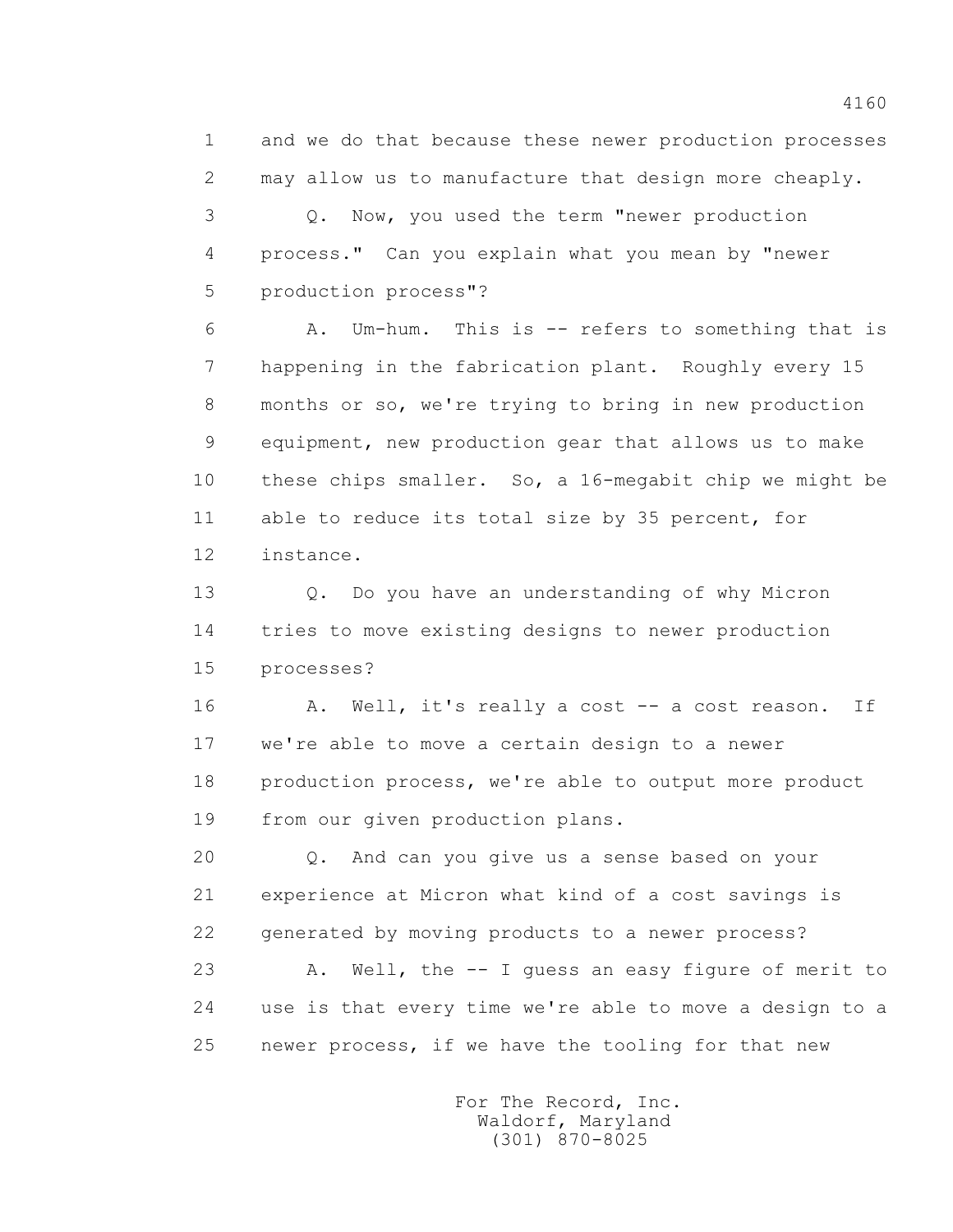1 process and if there's no snags in that new production 2 process -- and there always are -- but we're generally 3 able to output something like 50 percent more product 4 from a given wafer.

 5 Q. Okay. Generally speaking, when Micron plans to 6 transition to a newer process, does shrink design work 7 occur for all of the parts being produced?

8 A. No.

 9 Q. Can you explain why shrink work doesn't occur 10 for all of the parts being produced at Micron?

11 A. Well, there are several reasons. One of them 12 is that several designs we decide that the 13 additional -- the additional product out the door, the 14 additional cost/benefits is not worth the extra cost of 15 this new -- this new project, which is very expensive.

 16 Another reason may be unfortunately just a 17 fixed number of design teams available to go and do the 18 shrinks. And another reason may be that the -- when we 19 bring a new production process to Micron, that's a very 20 expensive process, the act of buying this new tooling 21 for the production plant, and so there's several times 22 when we're simply limited on our capacity for that new 23 production process.

 24 Q. Now, you mentioned earlier that -- as far as I 25 understood it, and correct me if I'm wrong -- that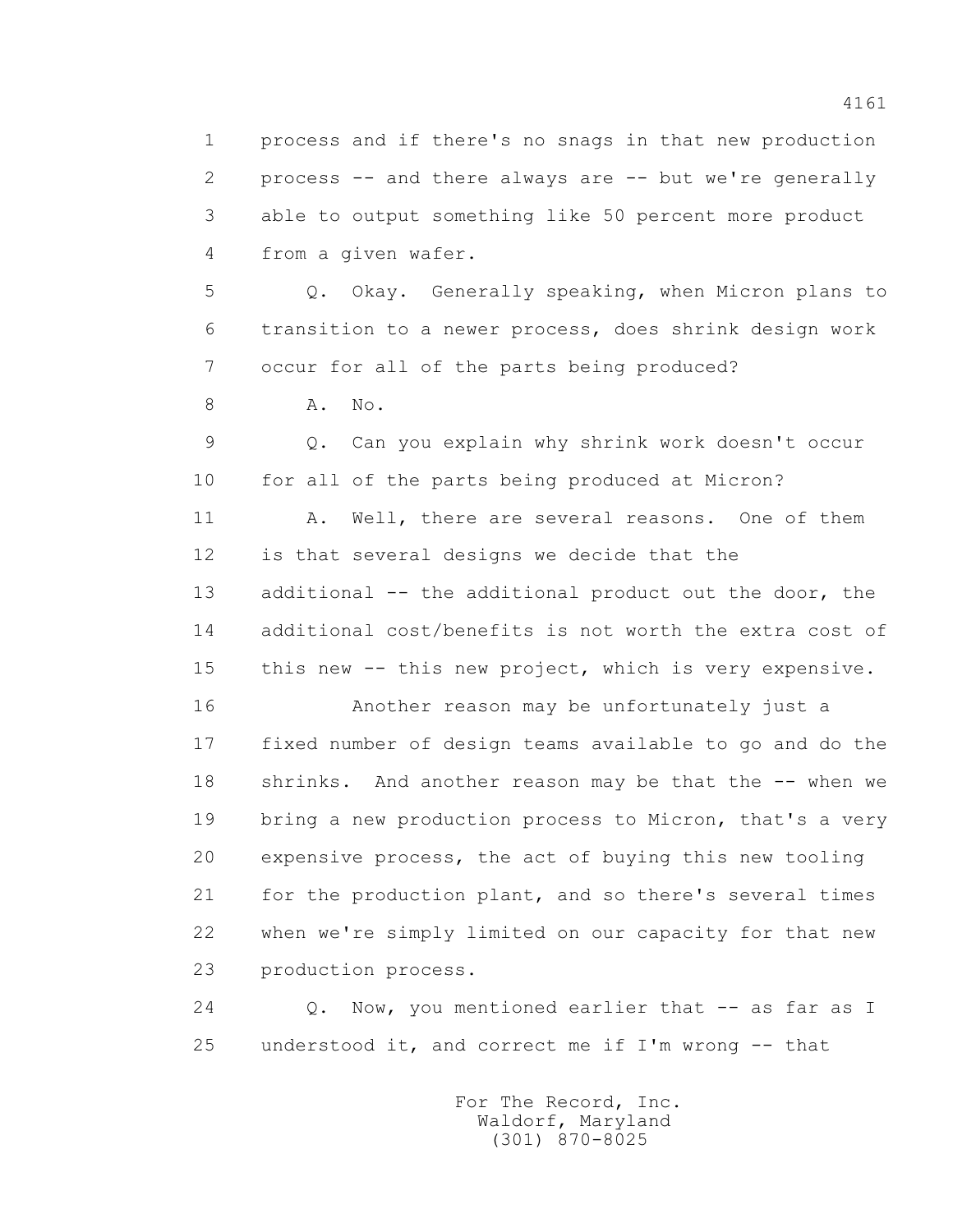1 Micron has the ability to -- or gets newer production 2 processes every 15 months. Did I get that right?

3 A. That's generally about correct, yeah.

 4 Q. Does that mean that it has an understanding 15 5 months in advance of when new process technology is 6 going to be available?

7 A. At least.

 8 Q. And can you give me a sense how much time in 9 advance of that Micron needs in order to get its design 10 ready for those -- get its design work -- or have its 11 shrink design work done by the time new process 12 technology is available?

 13 A. Sure. Well, my job as design manager is to 14 make sure that designs for shrink reasons are never the 15 limiter. If Micron invests the money to bring in this 16 new production process, which is incredibly capitally 17 intensive, then typically we want to make sure that the 18 designs are in silicon, proven out, qualified and ready 19 to go by the time that that process is ready for 20 high-volume production. So, ideally, we would like to 21 be -- you know, to have the chip through this entire 22 process, internally qualified and ready for production, 23 you know, before that process technology is ready to 24 ramp in the fabs. If it's not, then we've bought a lot 25 of tools that are just sitting around depreciating and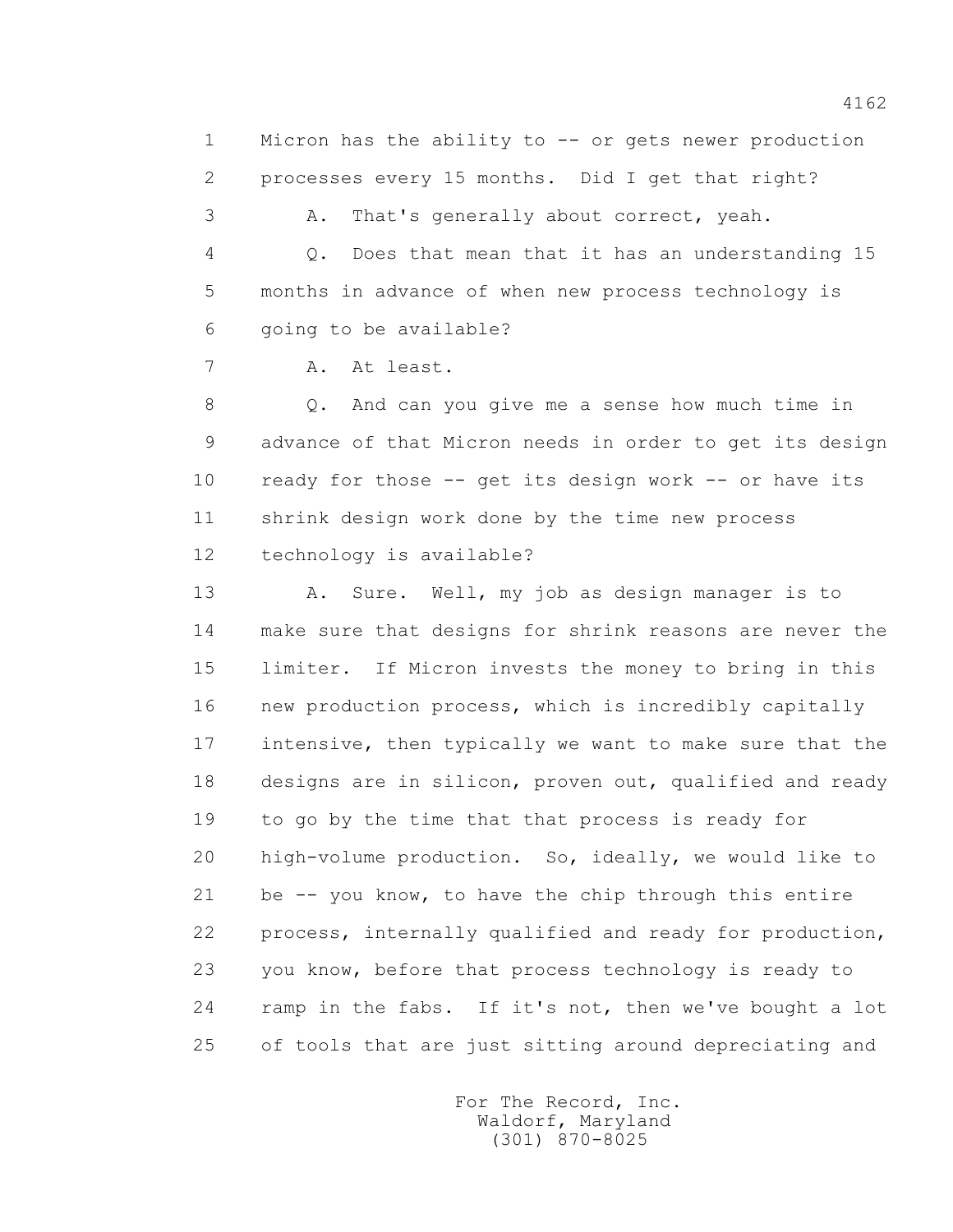1 not generating the kind of cost improvement revenue 2 that we want.

 3 Q. And can you estimate in terms of number of 4 months or whatever you feel comfortable how much time 5 before a new process technology is available Micron 6 needs to be underway with its shrink design work? 7 A. We would like to be internally qualified, you 8 know, three to four months before a production process 9 is ready to go. If you go back through the entire time 10 phase, that would imply that tapeout has happened at 11 least a year, a year and a half before that production 12 process is ready to -- ready to ramp. And you can take 13 back the start of the design phase from there.

 14 Q. Do you know how many separate fabrication 15 plants Micron has across the world?

 16 A. Currently we're running roughly six production 17 plants in operation right now.

 18 Q. To your knowledge, when Micron transitions from 19 one process technology to another, does it transition 20 all of those plants at the same time to the new process 21 technology?

22 A. No, we don't.

 23 Q. Can you explain to the Court why Micron doesn't 24 transition all of its fabrication plants at the same 25 time to a new process technology?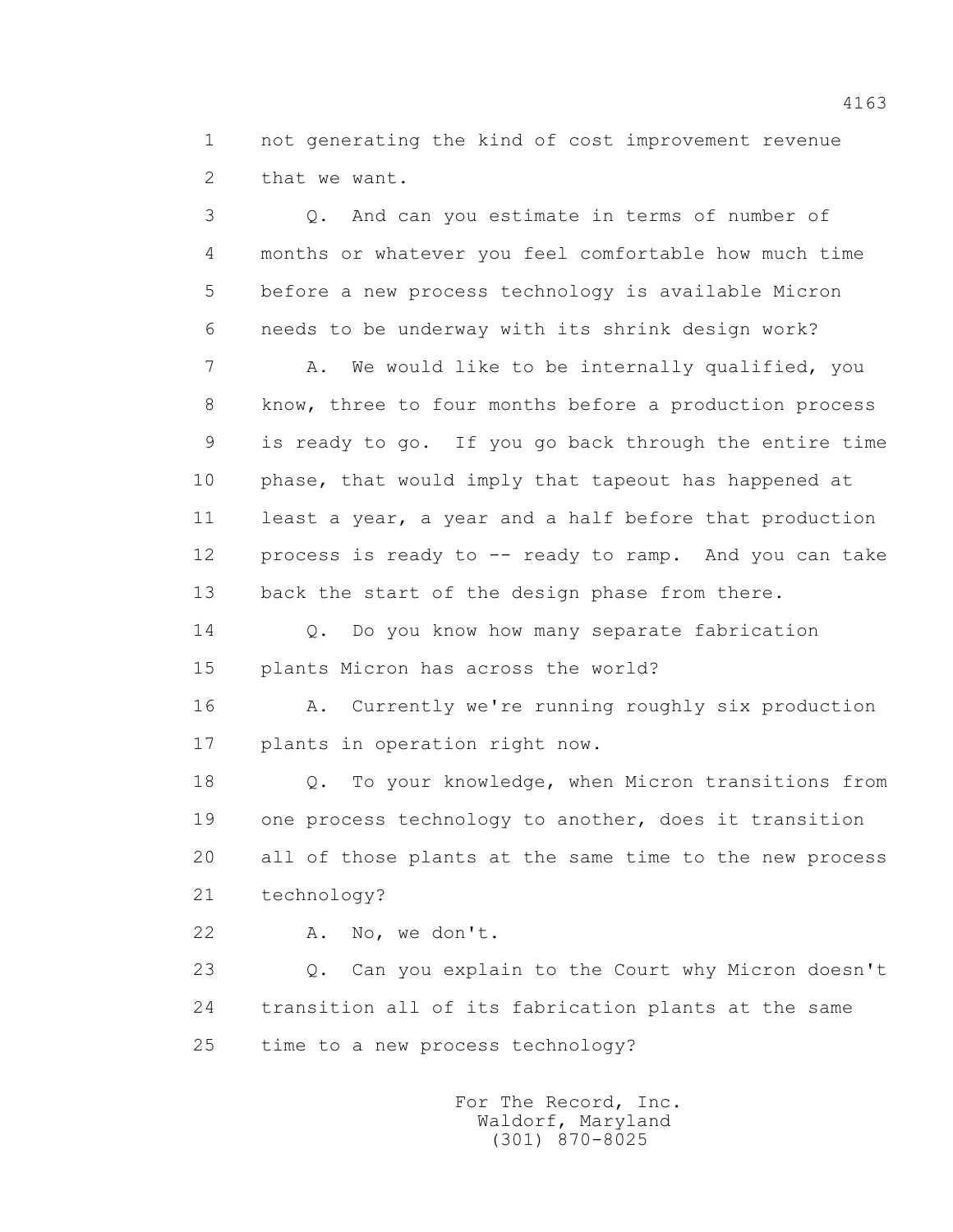1 A. Well, the largest reason is probably just the 2 cash to do so. There might be other reasons such as, 3 you know, risk management reasons of that new process 4 technology.

 5 Q. Now, earlier you explained that you typically 6 assign anywhere from five to ten design engineers for 7 new design work and an equivalent number of layout 8 designers. Can you give us the same kind of 9 information about how many design engineers and layout 10 designers you typically assign to a shrink project?

 11 A. Again, it varies, but typically it's going to 12 be a smaller number. It might be somewhere between 13 three to six or eight if it's a very, very involved 14 derivative, for instance, but that's the ballpark.

 15 Q. And before we even moved into the categories of 16 design, you estimated that it normally takes Micron to 17 move from the start of design and get to tapeout 18 anywhere from six to 18 months.

19 A. Correct, for a new design.

 20 Q. Can you explain where shrink design work would 21 fall in that time range that you gave us?

 22 A. There's some variance, but I think, you know, a 23 ballpark range would be something on the order of three 24 to nine months, depending on how involved that project 25 is.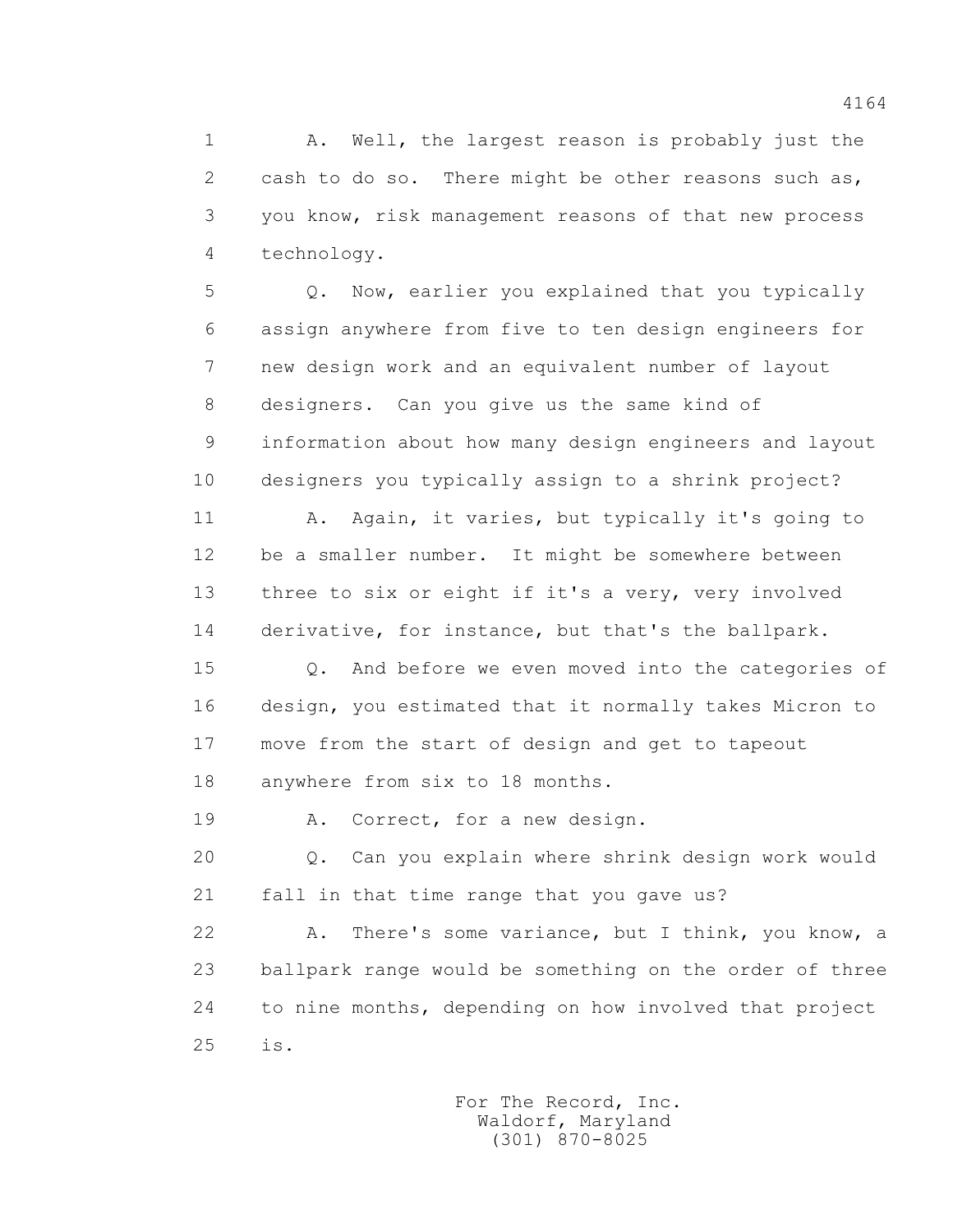1 0. And that would be from the start of the shrink 2 design to tapeout?

3 A. That's correct.

 4 Q. And I don't think I actually asked the same 5 question for new design work. Can you give us a sense 6 of how long it would take typically at Micron to get 7 from the start of design to tapeout for a new design 8 project?

 9 A. This is -- you know, generally these are longer 10 projects. I think, you know, a nine to 18-month kind 11 of figure for a new design project may be about right. 12 Q. Okay. Now, earlier you mentioned a second kind 13 of derivative design work, and you used the term

14 "configuration."

15 A. Um-hum.

 16 Q. Can you explain what you mean by configuration 17 design work?

 18 A. Sure. This is a subset of the derivative 19 category. It may be simply taking an existing design 20 that has something that we call outputs, it might have 21 16 outputs, for instance, and a configuration change 22 may be making that product now have 32 outputs, 23 possibly to make it better for, you know, graphics 24 memory or different applications.

25 Q. And how many engineers do you typically assign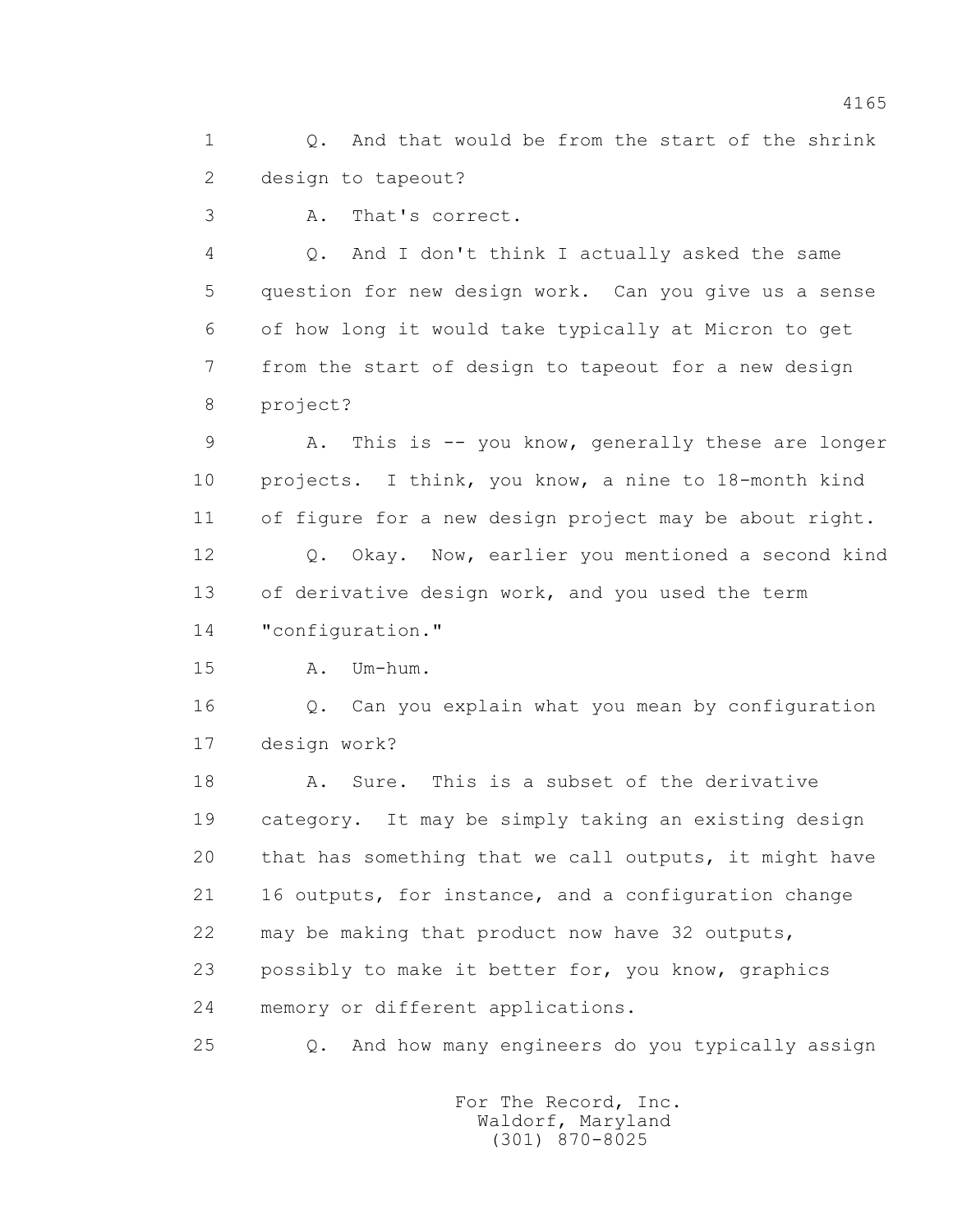1 to do configuration work?

 2 A. This would roughly be on the order of three to 3 six designers, depending on the scope.

 4 Q. And in your experience, how long does 5 configuration design work typically take?

 6 A. I think you're talking on the order of four to 7 seven months, depending on the scope of the project.

 8 Q. And a third category of derivative design work 9 that you mentioned was flip-out --

10 A. Um-hum.

 11 Q. -- design. Can you explain what you mean by 12 flip-out design?

13 A. If it's possible, we try to take an existing 14 design that may be for a 64-meg product, for instance, 15 and in its simplest form, take all of that layout work 16 and just flip it and put two of them together, move a 17 few of the rectangles, and hopefully have something 18 that's basically a 128-meg memory chip design.

 19 Unfortunately, it's never quite that simple, but that's 20 the essence of it.

 21 Q. And how many engineers do you typically assign 22 to a flip-out project?

 23 A. This might be on the order of three to six 24 designers.

25 Q. And how long does a flip-out project typically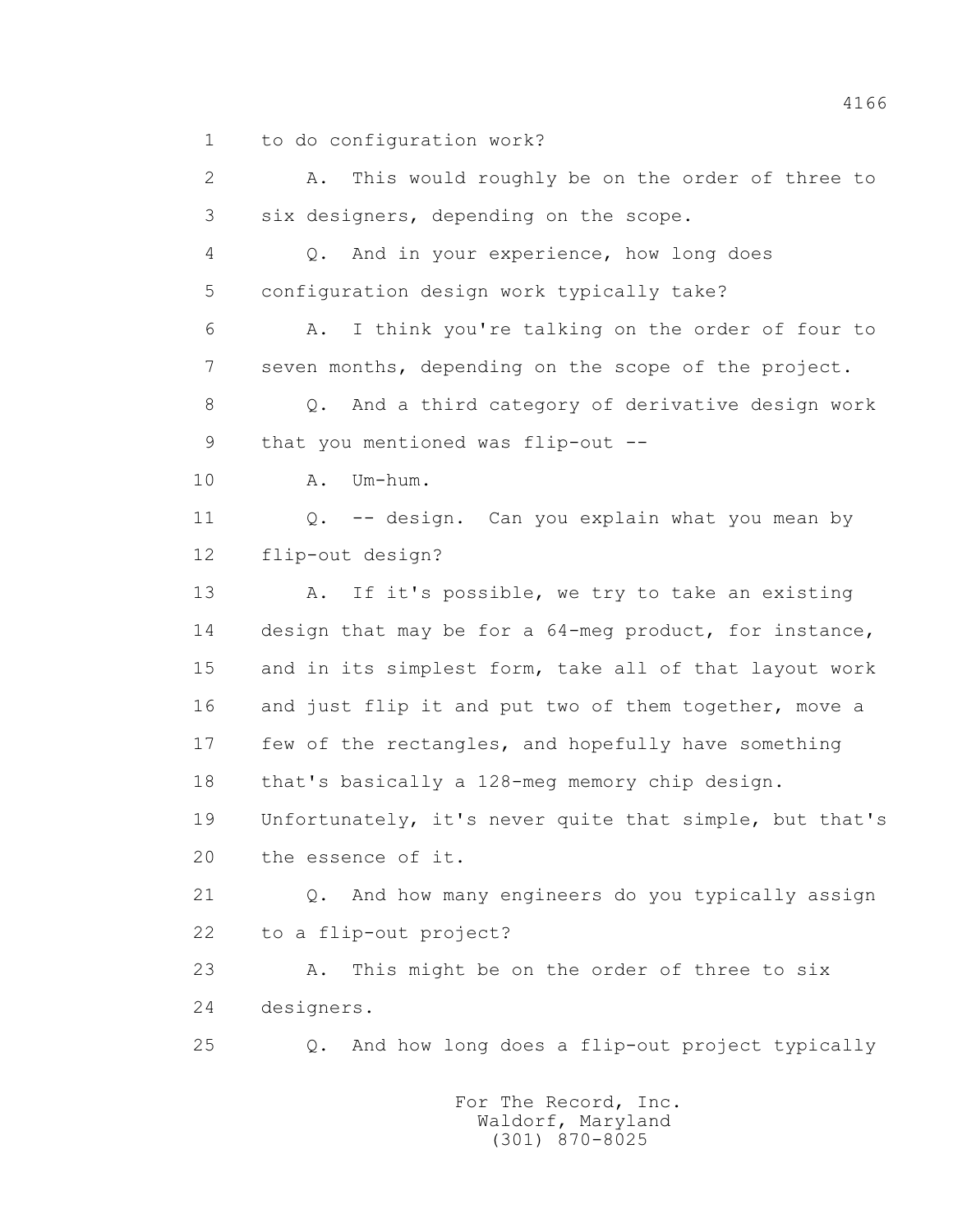$1 + a k P$ 

 2 A. It could be anywhere from four to eight months. 3 Q. Now, you also mentioned a cut-down design work. 4 Is that the same thing as flip-out or is that 5 different? 6 A. Well, in essence it's the same, only that we're 7 trying to get a design of smaller density from our 8 existing design. So, we may take a 256-megabit design 9 and try to take all of that layout data and cut off the 10 64 million of those memory cells and try to make a -- 11 or I'm sorry, 128 million of those memory cells and 12 make a 128-megabit DRAM design from that existing 13 design. 14 Q. And how many designers would you typically 15 assign to a flip -- or a cut-down project? 16 A. This could be on the order from three to five 17 designers. 18 Q. And about how long does it typically take to do 19 a cut-down project? 20 A. This usually just might be on the order of 21 three to five months in general. 22 Q. Okay. And again, that time period, just to 23 make the record clear, is the time period involving the 24 start of design work to tapeout? 25 A. That's correct.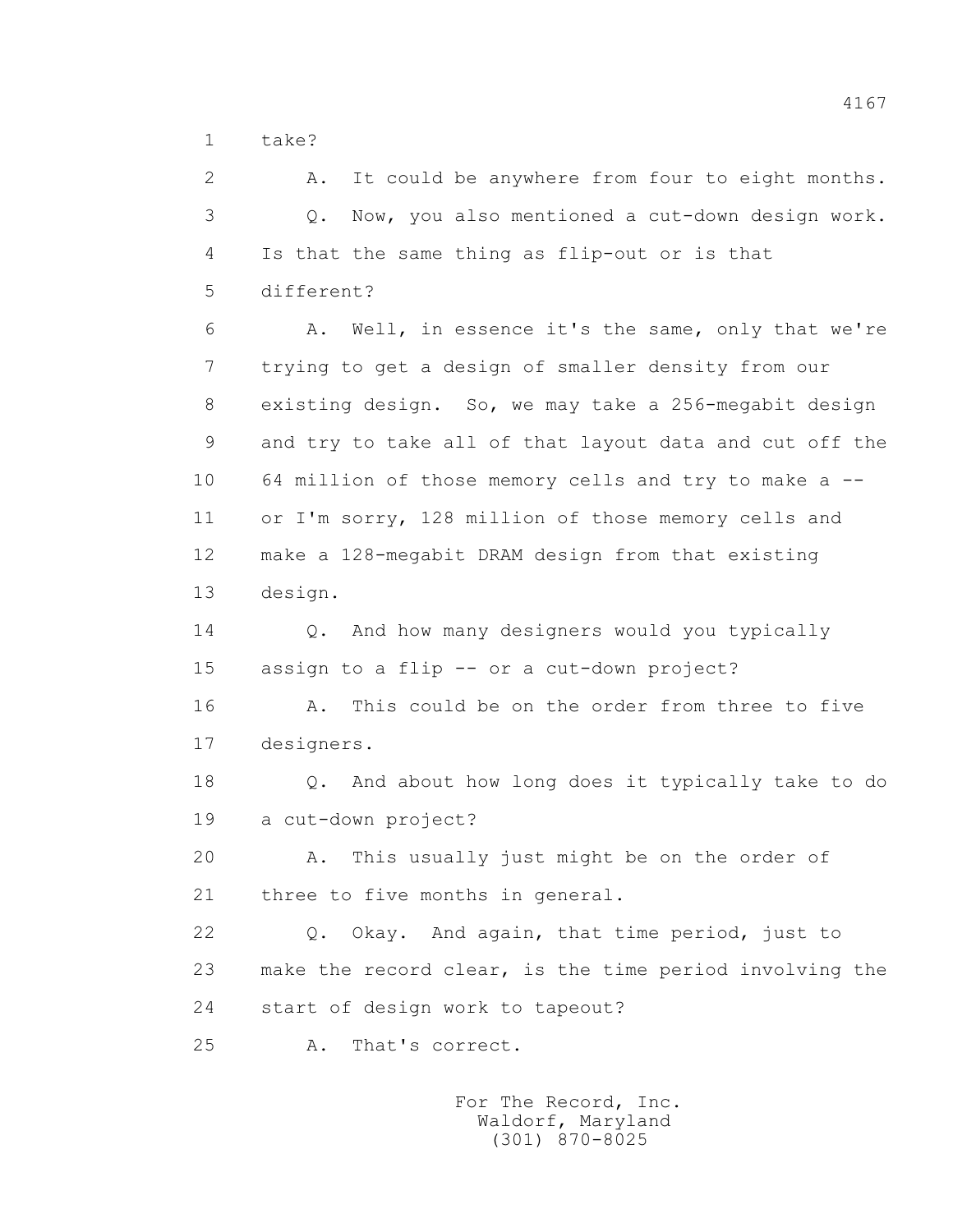1 Q. The third category of design that you mentioned 2 was revision design.

3 A. Correct.

 4 Q. Can you explain what revision design work 5 entails?

 6 A. Um-hum. We think of a revision design as 7 taking an existing design project and keeping most of 8 the circuitry, most of the layout intact and just 9 changing something on it, be it something required by 10 the process or some kind of a circuit change, something 11 that requires new transistors, a new set of masks, 12 basically a new design project, but just making a 13 smaller number of changes.

 14 Q. Okay. Under what circumstances does Micron do 15 revision design work?

 16 A. Well, there's not many of these projects. 17 Unfortunately, if we're doing a -- what we call a 18 revision tapeout, it's usually the case that we've 19 found something fundamentally wrong in a -- in one of 20 our design projects that made it to silicon, some kind 21 of a problem that we have to fix with a new set of 22 masks. So, it doesn't happen often.

 23 Q. Can you remember an example of when Micron had 24 to do revision design work?

25 A. Sure, a relatively recent example would be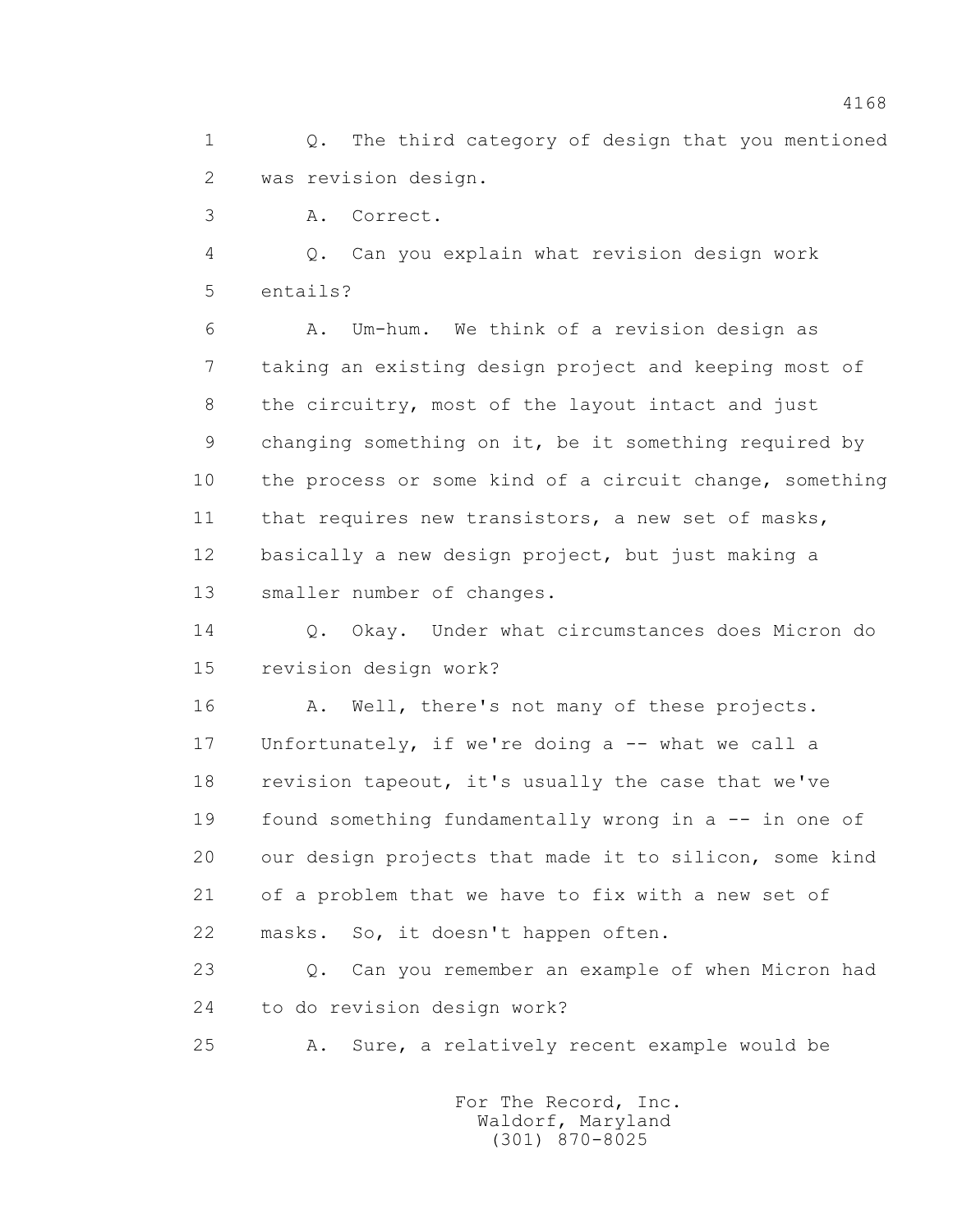1 Micron's first 256-meg DDR product. We taped this out 2 in mid-year 2000. We got it in silicon. We thought it 3 looked pretty good. About four or five months down the 4 road, more of this testing through this validation 5 process and this internal qualification process 6 uncovered the fact that there were some -- there were 7 some flaws in the circuitry, certain things that 8 weren't working the way they were supposed to, and 9 consequently, we started out a new revision design 10 called the T96B to go fix those.

11 0. Okay. Now, in the process of fixing those 12 problems that you uncovered in that project, did you 13 have to do transparent design work or did you have to 14 do something besides transparent design work?

 15 A. Well, that's what we would have called 16 transparent design work, because both of those projects 17 still conformed to our existing specification, our list 18 of guidelines on what that part should do from a 19 customer's perspective.

 20 Q. Okay. And about how long did this revision 21 design work on the 256-meg DDR part take?

22 A. From the start of design to tapeout, it was 23 roughly a four-month project.

 24 Q. And were there costs associated with that 25 four-month project on the 256-meg DDR revision?

> For The Record, Inc. Waldorf, Maryland (301) 870-8025

4169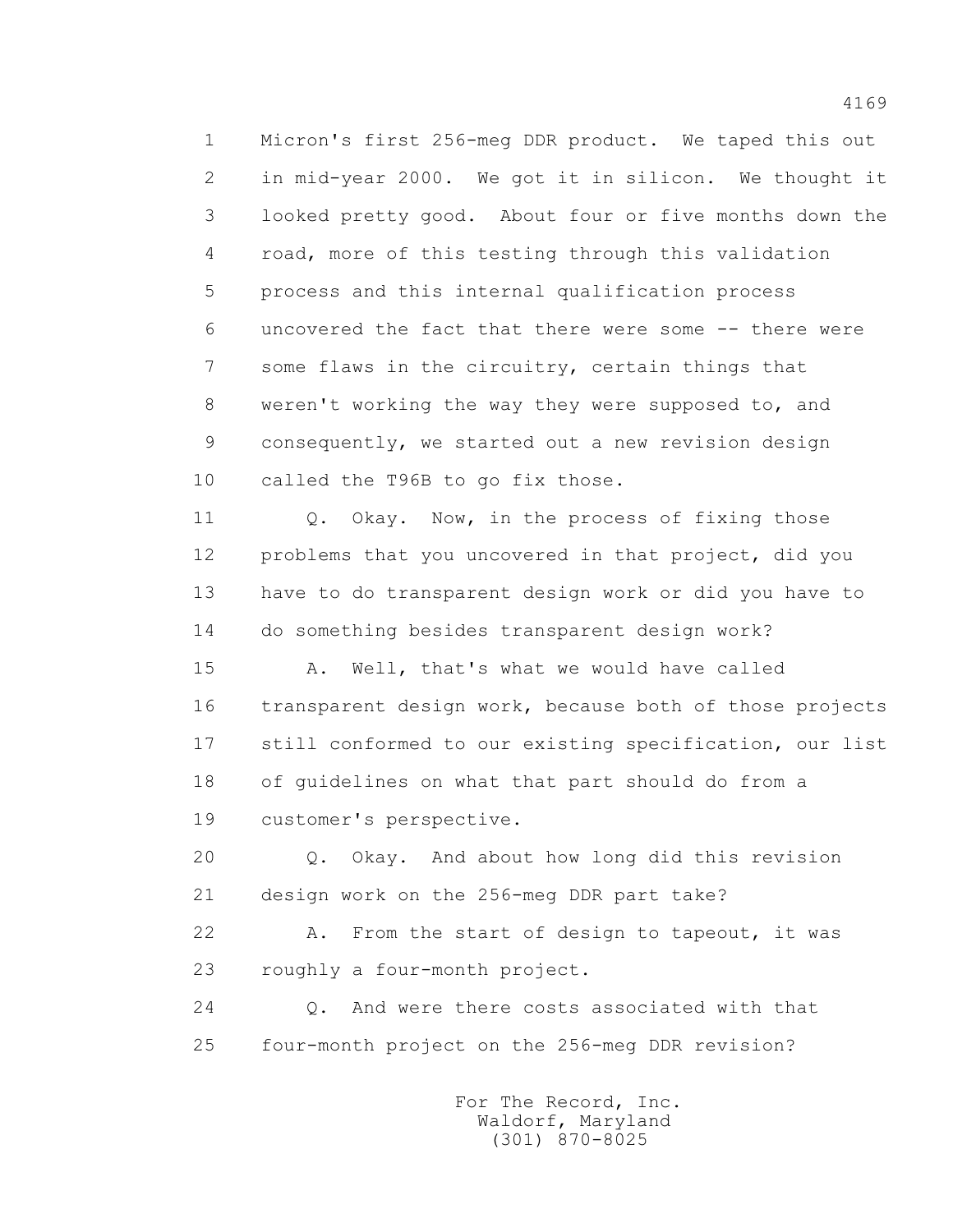1 A. Yes, very much so.

 2 Q. And can you identify what categories -- what 3 kinds of costs were associated with that revision work? 4 A. Well, I guess you could break it down into 5 three primary sets of costs; what we considered as 6 out-of-pocket costs, a second category that we think of 7 in terms of inventory and WIP, work in progress, on the 8 older design that is essentially worthless, and then 9 the third category is what we would think of as 10 opportunity costs. 11 0. Okay. Now, I'd like to take you through each 12 of those costs that were associated with that revision 13 work. What did you mean when you used the term 14 "out-of-pocket costs" in relation to the revision work 15 that was done on the 256-meg DDR? 16 A. Well, these are just -- these are hard costs 17 that -- out-of-pocket money that Micron needs to spend 18 on this -- on this unplanned design project, this new 19 project that is really just fixing problems from the 20 older project. 21 Q. And what are examples of some of the money that 22 had been spent on that project by Micron? 23 A. Um-hum. Well, one of the out-of-pocket 24 expenses was just the cost for this new mask set. In

> For The Record, Inc. Waldorf, Maryland (301) 870-8025

25 that particular case, this was a project on what we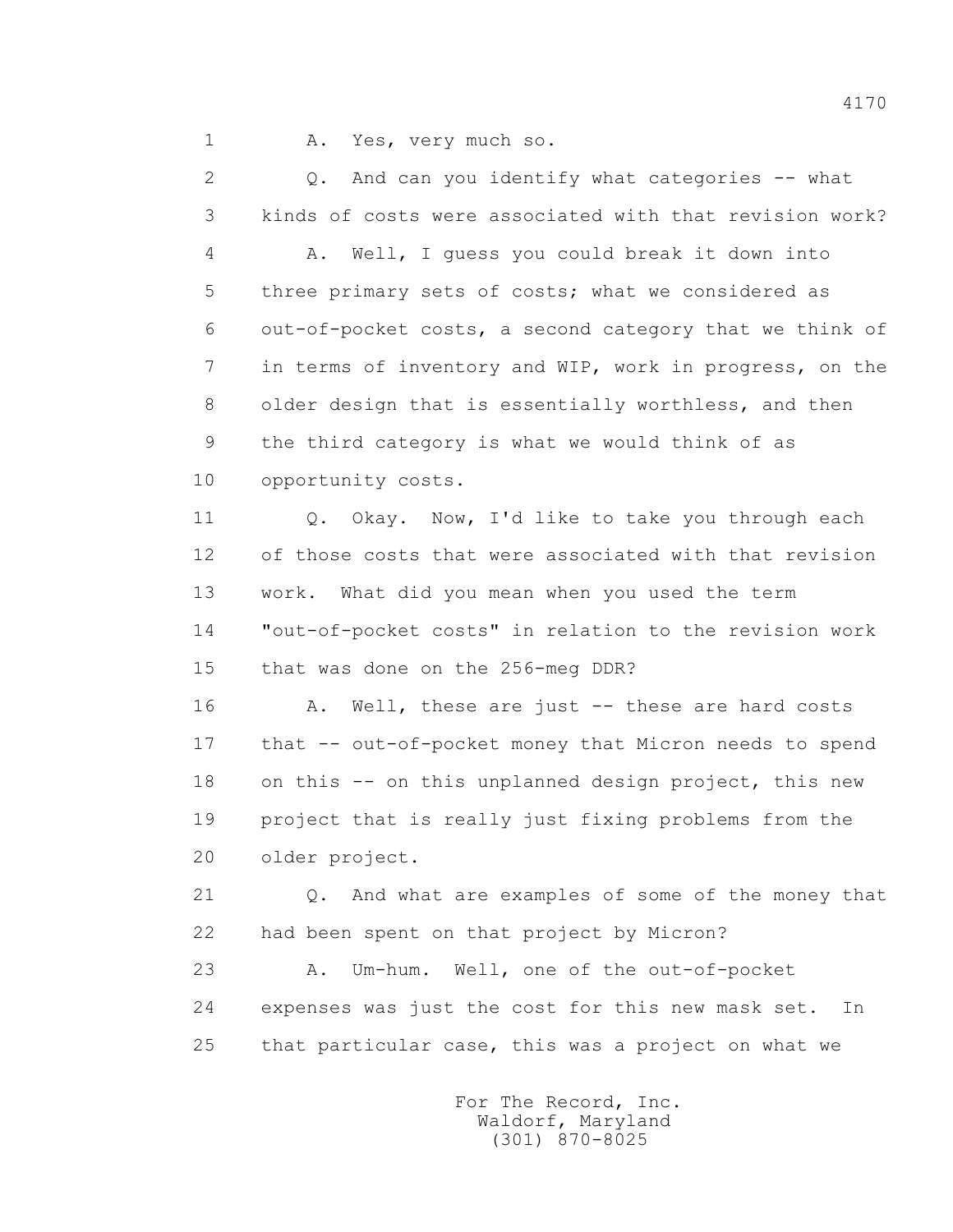1 call a 0.15-micron production process --

 2 MR. BOBROW: I'm sorry, Your Honor, Jared 3 Bobrow from Micron Technology.

 4 JUDGE McGUIRE: Sir, I'm going to ask you again 5 to come to the podium so I'll know on the record who 6 you are. So, just state your name again.

 7 MR. BOBROW: Jared Bobrow from Micron 8 Technology. I'm sorry for interrupting. It sounded 9 like the witness was about to go into some information 10 that might be confidential to Micron in terms of the 11 process series and what the cost of that mask set might 12 be to Micron, so I just wanted to caution the witness 13 on that or ask for provisional in camera treatment.

 14 JUDGE McGUIRE: Let me ask counsel, do you 15 intend to go into this area to any extent at all? If 16 so, I am just going to declare it in camera testimony.

 17 MS. ZUK: Your Honor, we may get into some 18 actual numbers, certainly in a little bit we will, so 19 it may be --

 20 JUDGE McGUIRE: When you say -- what, are you 21 going to do that now or at some point during the 22 examination? If you're going to do it now, then we are 23 just going to declare in camera treatment.

24 MS. ZUK: I would -- I think on the side of 25 caution, it would be a good thing to do that.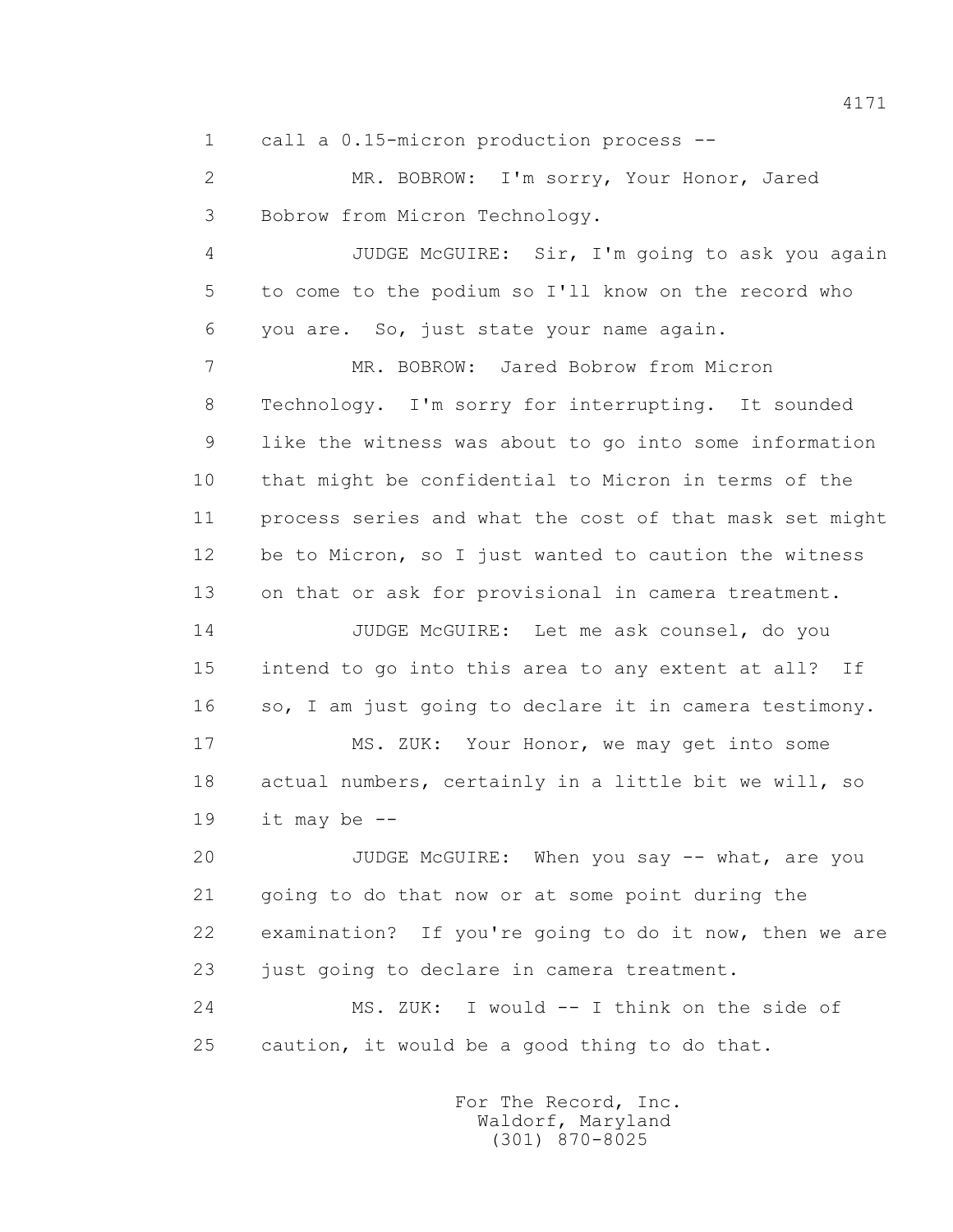1 JUDGE McGUIRE: All right, why don't we do 2 this. It's time to take a break anyway. Why don't we 3 take a ten-minute break. I'm going to ask the 4 audience, we've gone through this before, but due to a 5 prior order issued by this Court, the testimony that 6 we're going to take up next is confidential, and the 7 public will not be able to be in court during this 8 inquiry. So, when we come back, I'm going to ask only 9 those individuals that have access to in camera treated 10 evidence to come back in the courtroom.

 11 Do we have some idea as to how long that may 12 take so we can advise the audience, you know, about how 13 much time this might take? And then also, as we did 14 the other day, we may want to discuss whether 15 respondent at that time wants to go into its cross to 16 expedite this in camera type treatment.

 17 MS. ZUK: I would think that -- I mean, the 18 rest of the presentation will involve the 19 demonstratives that you ruled on earlier today, so it 20 may be -- it may cause the entire examination -- the 21 remaining examination to involve --

 22 JUDGE McGUIRE: Okay, then let's take our 23 break. The audience then will be apprised, we will 24 open the door, we will do something at the end of this, 25 and my apology, but that's the way it has to be in this

> For The Record, Inc. Waldorf, Maryland (301) 870-8025

4172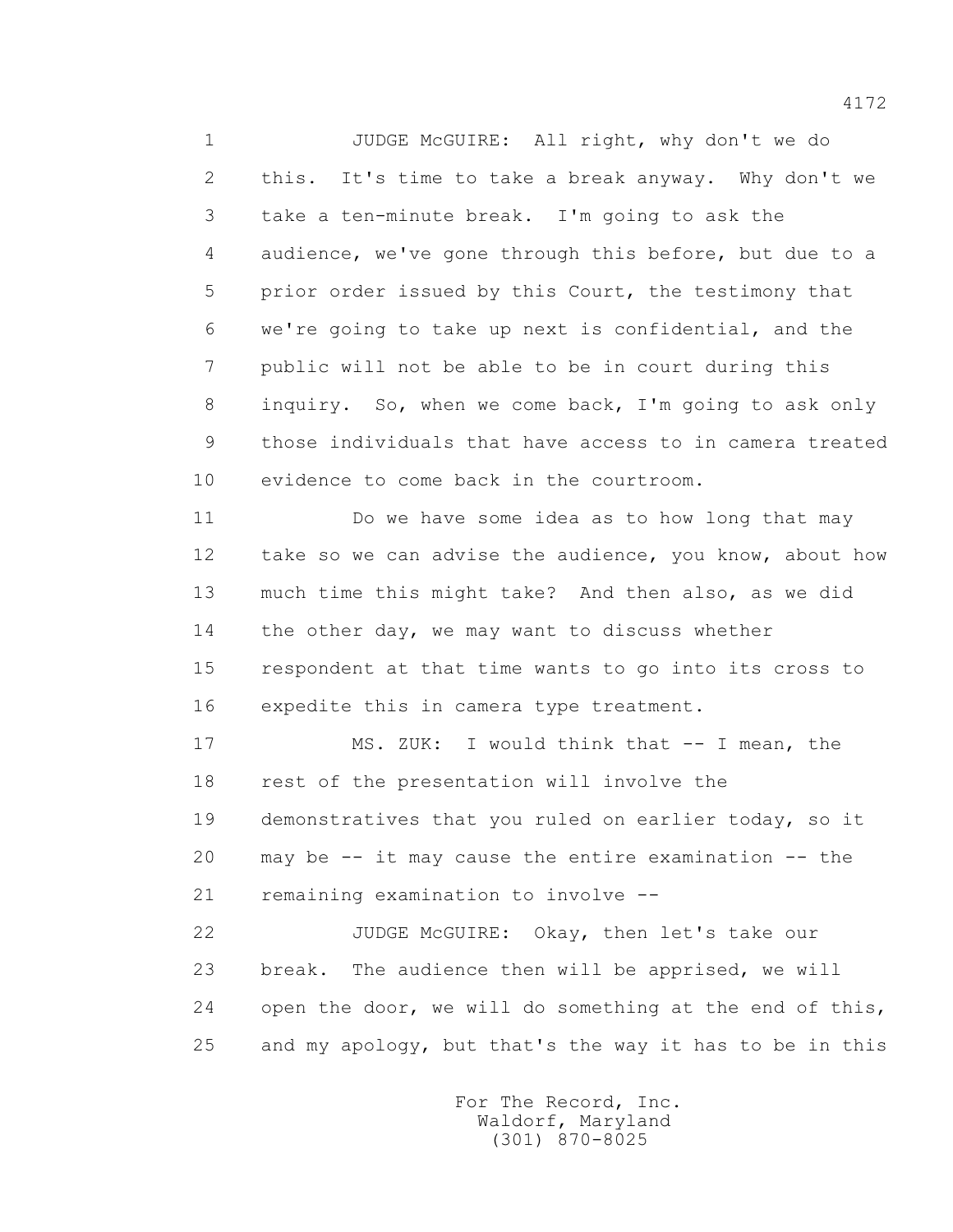```
 1 case.
```
 2 So, let's take a ten-minute break. Hearing in 3 recess.

4 (A brief recess was taken.)

 5 JUDGE McGUIRE: This hearing is in order and is 6 now in in camera session.

 7 (The in camera testimony continued in Volume 8 22, Part 2, Pages 4204 through 4253, then resumed as 9 follows.)

10 MR. STONE: In that regard, Your Honor, could I 11 just clarify based on Micron's counsel's statement that 12 the last question and answer about needing additional 13 test equipment is one we can discuss with our client 14 not subject to the in camera order?

 15 JUDGE McGUIRE: Mr. Bobrow, do you want to be 16 heard?

17 MR. BOBROW: Yes, I have no objection to that. 18 JUDGE McGUIRE: Okay, so noted.

19 MR. STONE: Thank you, Your Honor. I

20 appreciate that courtesy.

21 THE REPORTER: Can we go off the record?

22 (Discussion off the record.)

23 JUDGE McGUIRE: On the record.

 24 MS. ZUK: Would it be possible to read that 25 question back?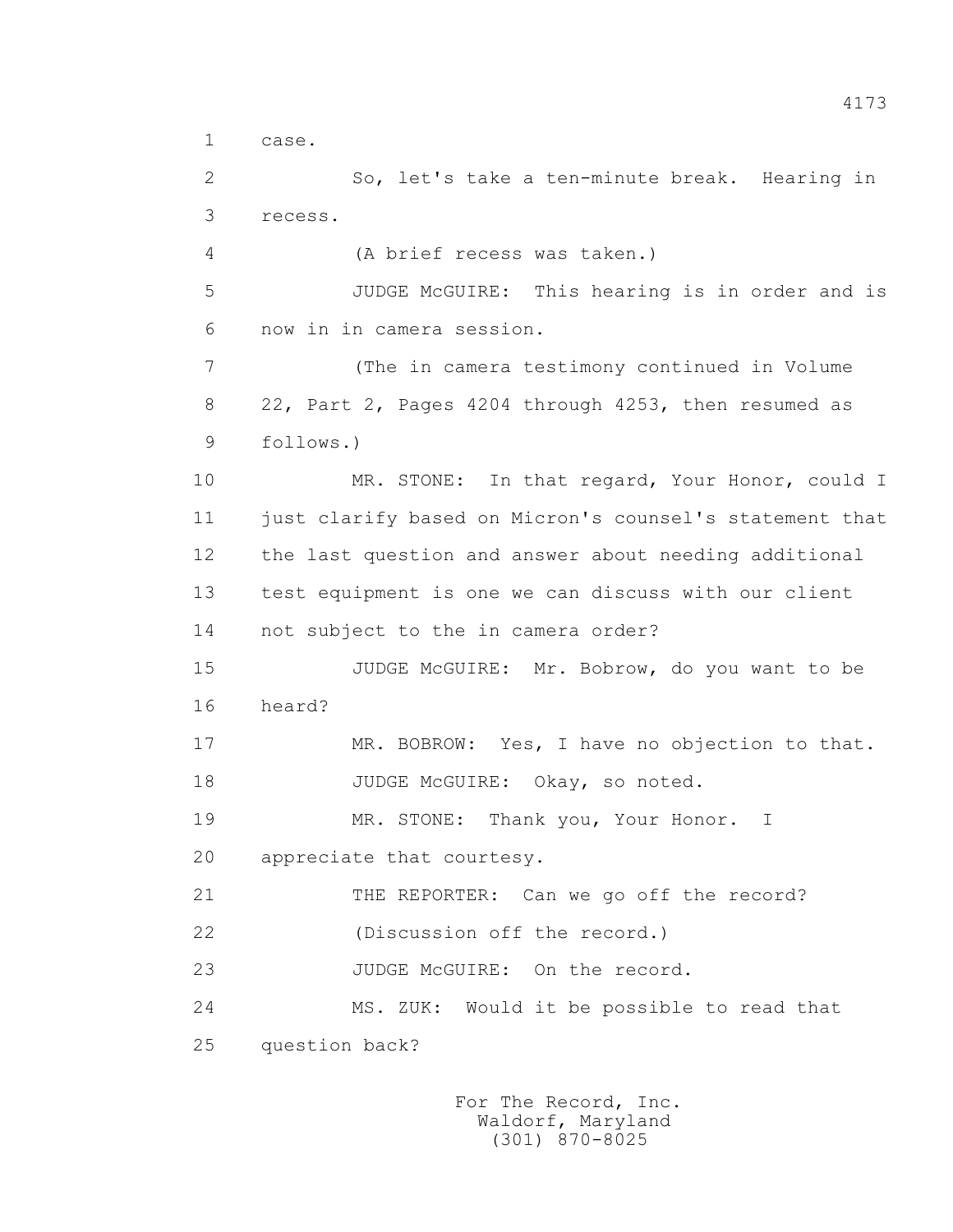1 (The record was read as follows:) 2 "QUESTION: And earlier, in describing the 3 inventory that you had established for the design that 4 you had to revise on the 256-meg part, you mentioned -- 5 I'm sorry, let me start that over again." 6 JUDGE McGUIRE: Off the record. 7 (Discussion off the record.) 8 JUDGE McGUIRE: Okay, where are we? 9 MS. ZUK: I believe we are at the inventory 10 cost issue, so I will try to rephrase. 11 BY MS. ZUK: 12 Q. Earlier you -- when you described the revision 13 work on the 256-meg DDR part that you had -- that 14 Micron had to do, you mentioned that one of the costs 15 associated with that were inventory costs. 16 A. Correct. 17 Q. How would the inventory costs associated with 18 that revision work compare to the inventory costs 19 associated with work -- redesign work that would need 20 to occur on SDRAM and DDR parts as a result of 21 litigation with Rambus? 22 MS. JEFFRIES: I'm going to again object on the 23 same opinion testimony and speculative grounds, and in 24 this particular question, we are getting into the 25 compound question of some significance because of the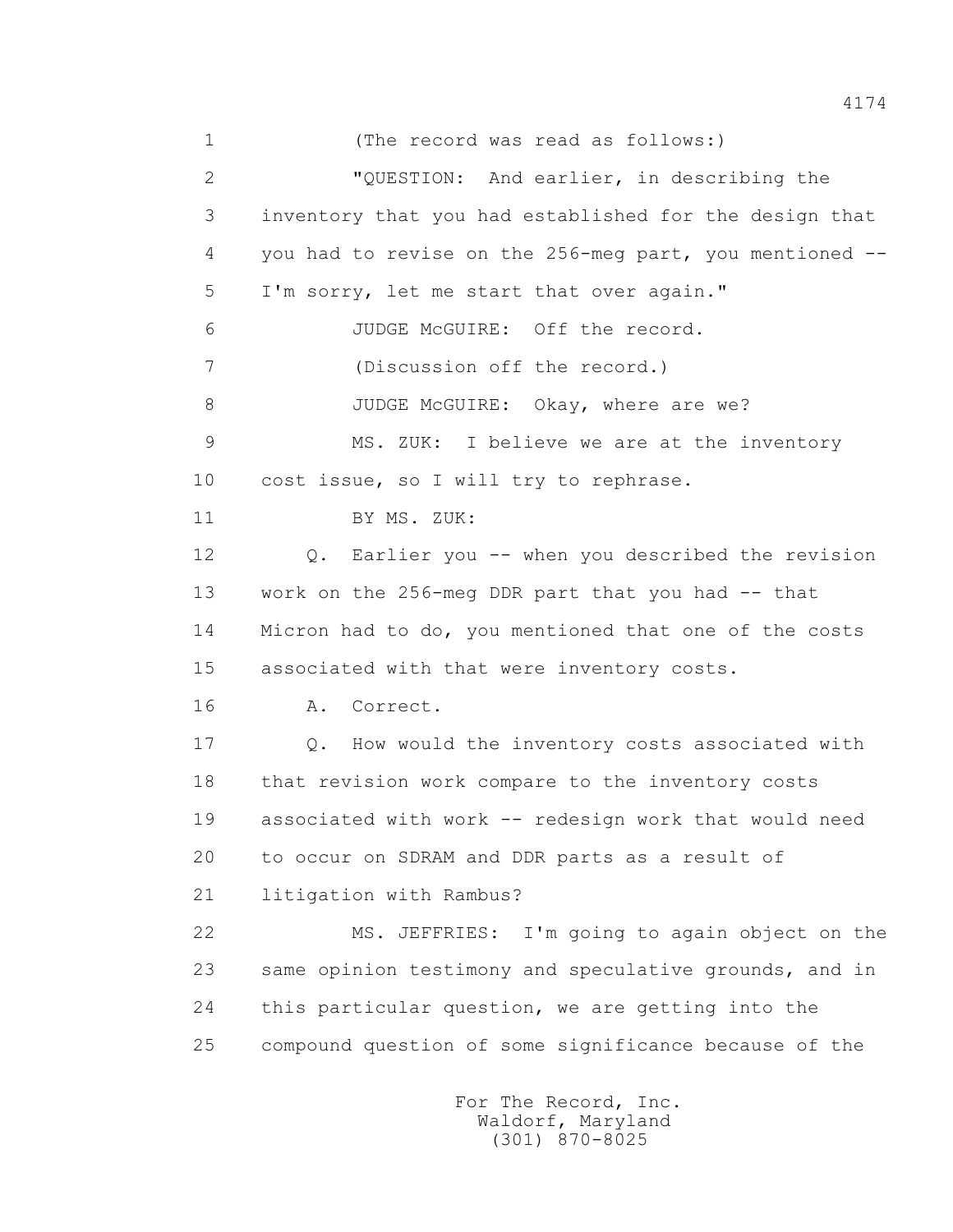1 different alternatives that have been proposed. They 2 are widely varying possibilities with respect to 3 inventory, at a minimum.

 4 JUDGE McGUIRE: Well, I'll let you be heard on 5 this, Ms. Zuk. How is this not opinion testimony? 6 MS. ZUK: It's based on his understanding of 7 what revision work has entailed for Micron and what -- 8 JUDGE McGUIRE: All right, I do think that it's 9 a compound question, so on that basis, I'll uphold the 10 objection. So, you need to state the question with 11 more specificity.

12 MS. ZUK: Okay.

13 MS. JEFFRIES: Thank you, Your Honor.

14 BY MS. ZUK:

 15 Q. Let's take the redesign work that would need to 16 occur on SDRAM parts separately from the redesign work 17 that would need to occur on DDR SDRAM parts.

18 A. Okay.

 19 Q. Focusing on the redesign work that would need 20 to occur on SDRAM parts, how would the inventory costs 21 associated with that redesign work compare to the 22 inventory costs associated with the revision work that 23 was done on the 256-meg SDRAM part?

 24 MS. JEFFRIES: Your Honor, again, I have to 25 object. That hasn't quite corrected the problem.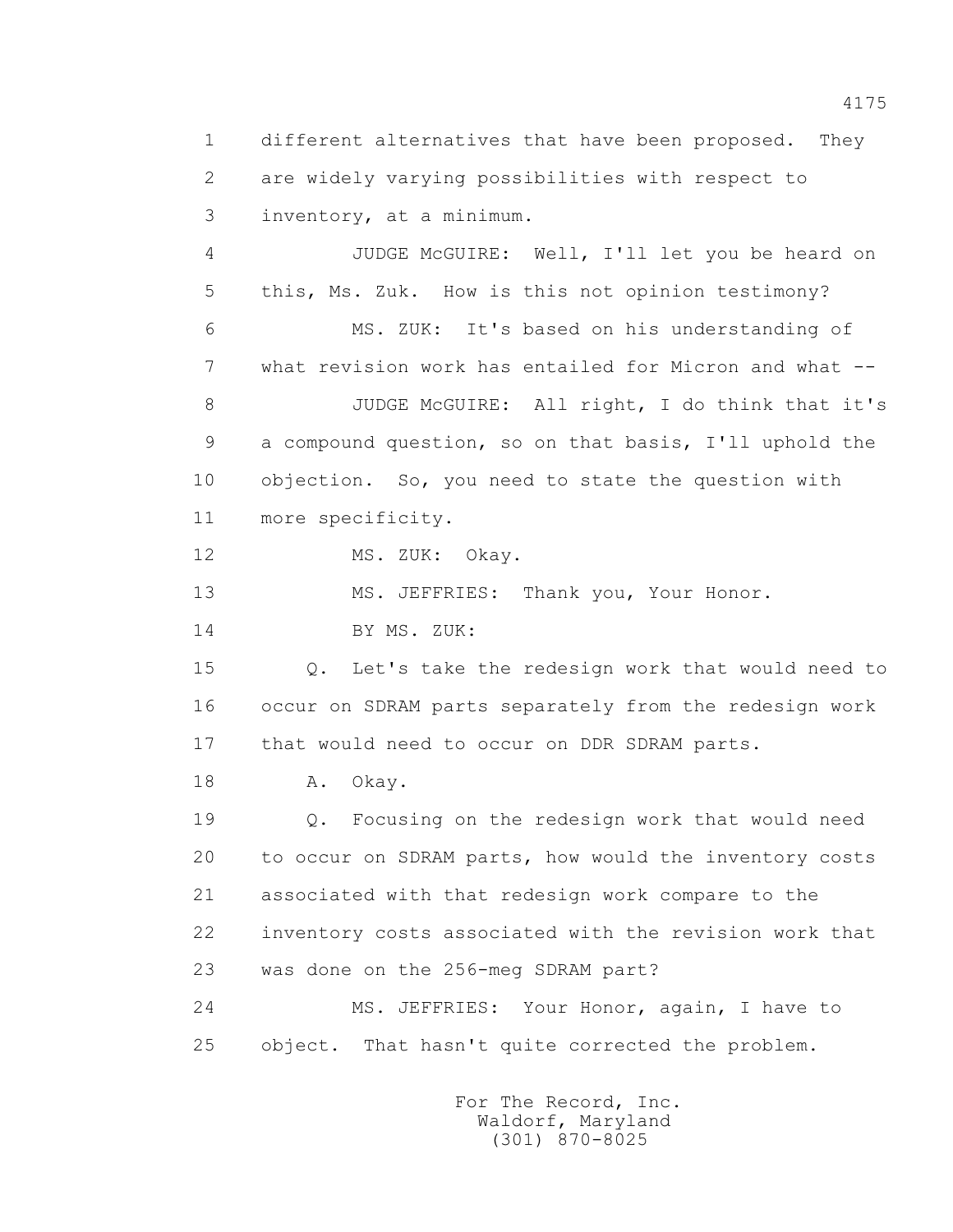1 There are at least six alternatives that are proposed, 2 for example, to change out the programmable CAS latency 3 feature. There are additionally six or so proposed 4 alternatives for the programmable burst length feature. 5 Each of those could have potentially different impacts 6 on the inventory, and so without breaking it down, 7 we're getting a compound question that doesn't -- 8 again, calling for opinion, calling for speculation, 9 and now giving us an inaccurate response, frankly, with 10 respect to its combination. 11 JUDGE McGUIRE: All right, sustained. 12 MS. JEFFRIES: Thank you. 13 MS. ZUK: Perhaps we can ask these preliminary 14 questions and it might resolve some of these issues or 15 concerns. 16 JUDGE McGUIRE: Please. 17 BY MS. ZUK: 18 Q. Are you familiar that there are different 19 alternatives to -- that could be used to avoid each 20 feature that is at issue in the Rambus case? 21 A. Generally, I'm familiar with the fact that 22 there are some proposed alternatives if infringement 23 were found. 24 Q. Do you have an understanding about whether or 25 not the different costs associated with implementing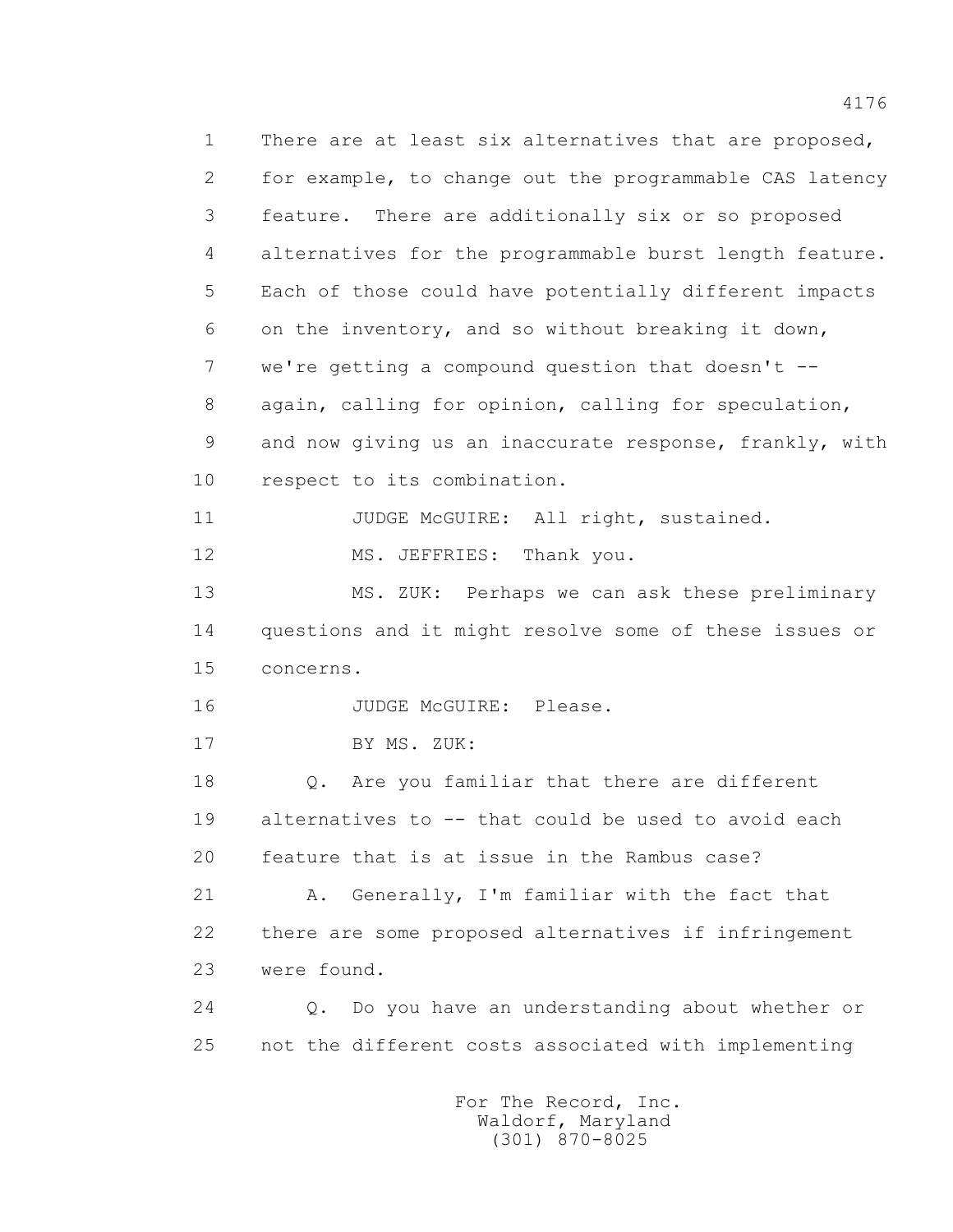1 those alternatives would differ depending on the 2 alternative selected?

 3 MS. JEFFRIES: Object to that on lack of 4 foundation. The witness has not shown that he 5 understands in any detail what any of these 6 alternatives would entail, and so being aware at a 7 general level doesn't provide him with the basis to 8 respond to the inventory question.

 9 JUDGE McGUIRE: I'll -- that's overruled. He 10 can answer it to the extent that he has personal 11 knowledge of that area. Overruled.

12 THE WITNESS: I think my -- my understanding is 13 looking at the first step of the process, which is 14 simply getting the allegedly infringing circuitry off 15 the design, and in that sense, the inventory costs that 16 would be incurred do, in fact, compare to the revision 17 that we talked about.

18 **In that case, there was essentially no**  19 inventory and trivial amount of work in progress 20 because we hadn't started ramping that product yet. 21 For either mid-year 2000 or end of year 2002, obviously 22 these SDRAM and DDR products were in high-volume 23 production.

 24 MS. ZUK: Your Honor, can I have a minute to 25 talk with co-counsel?

> For The Record, Inc. Waldorf, Maryland (301) 870-8025

4177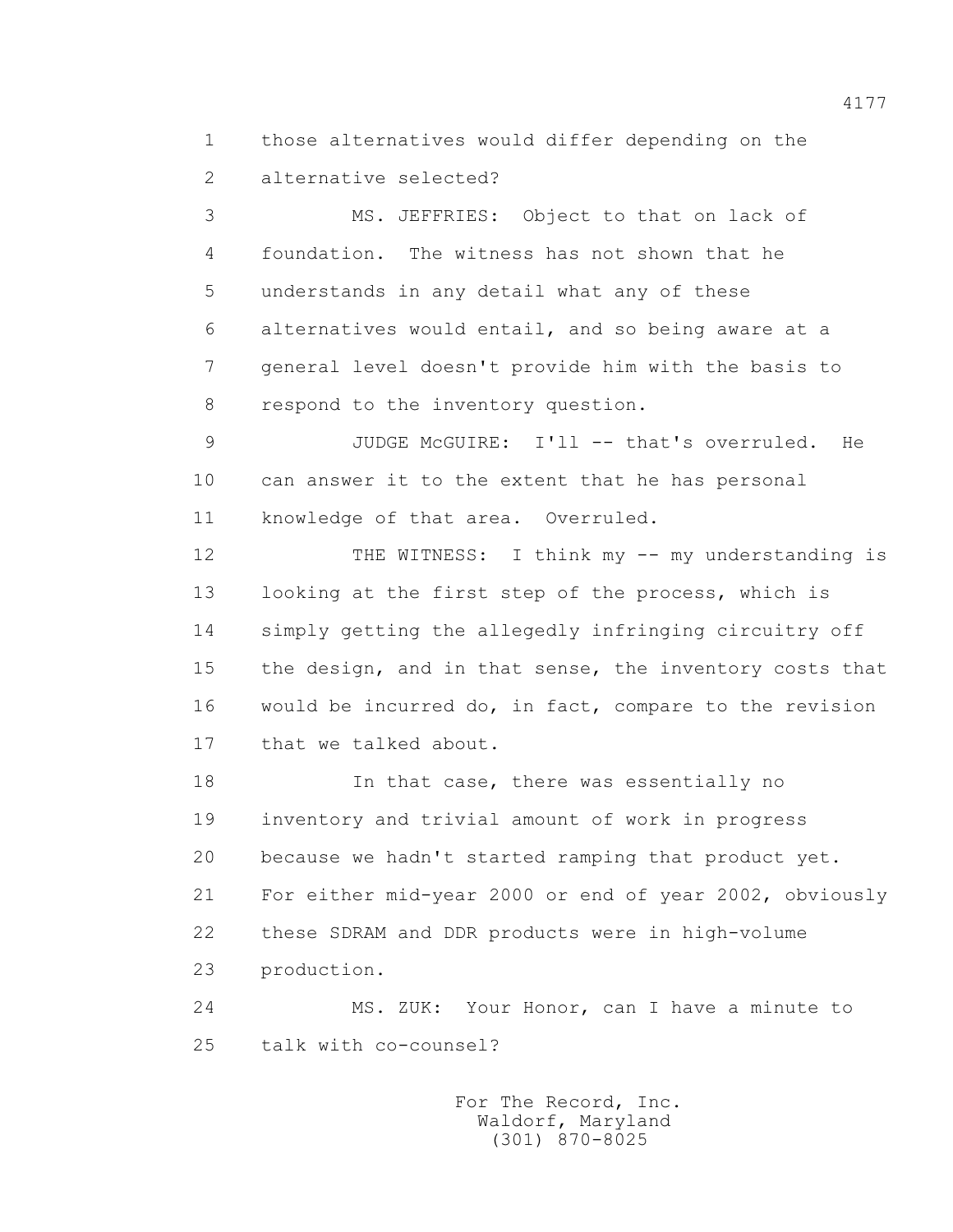| $\mathbf 1$  |            | JUDGE McGUIRE: Sure.                                 |
|--------------|------------|------------------------------------------------------|
| $\mathbf{2}$ |            | (Counsel conferring.)                                |
| 3            |            | MS. ZUK: All right, I'm ready.                       |
| 4            |            | JUDGE McGUIRE: All right, go ahead.                  |
| 5            |            | BY MS. ZUK:                                          |
| 6            | Q.         | Let's move on to the last topic.                     |
| 7            | Α.         | Okay.                                                |
| 8            | Q.         | Have you ever been involved in any other patent      |
| 9            |            | litigation for Micron besides the Rambus litigation? |
| 10           | Α.         | I have.                                              |
| 11           | $Q$ .      | And what was that litigation besides the Rambus      |
| 12           |            | litigation that you were involved with?              |
| 13           | A.         | I was involved with litigation with                  |
| 14           |            | Mosel-Vitelic involving patent disputes about three  |
| 15           | years ago. |                                                      |
| 16           |            | Q. And what was your involvement in the              |
| 17           |            | Mosel-Vitelic litigation?                            |
| 18           | Α.         | I was helping out Micron counsel on a broad          |
| 19           |            | variety of technical matters.                        |
| 20           | $Q$ .      | Were you deposed in that case?                       |
| 21           | Α.         | I was.                                               |
| 22           | $Q$ .      | How long were you involved in that litigation?       |
| 23           | Α.         | To the best of my memory, my involvement in          |
| 24           |            | that litigation occurred over about a six to         |
| 25           |            | eight-month period.                                  |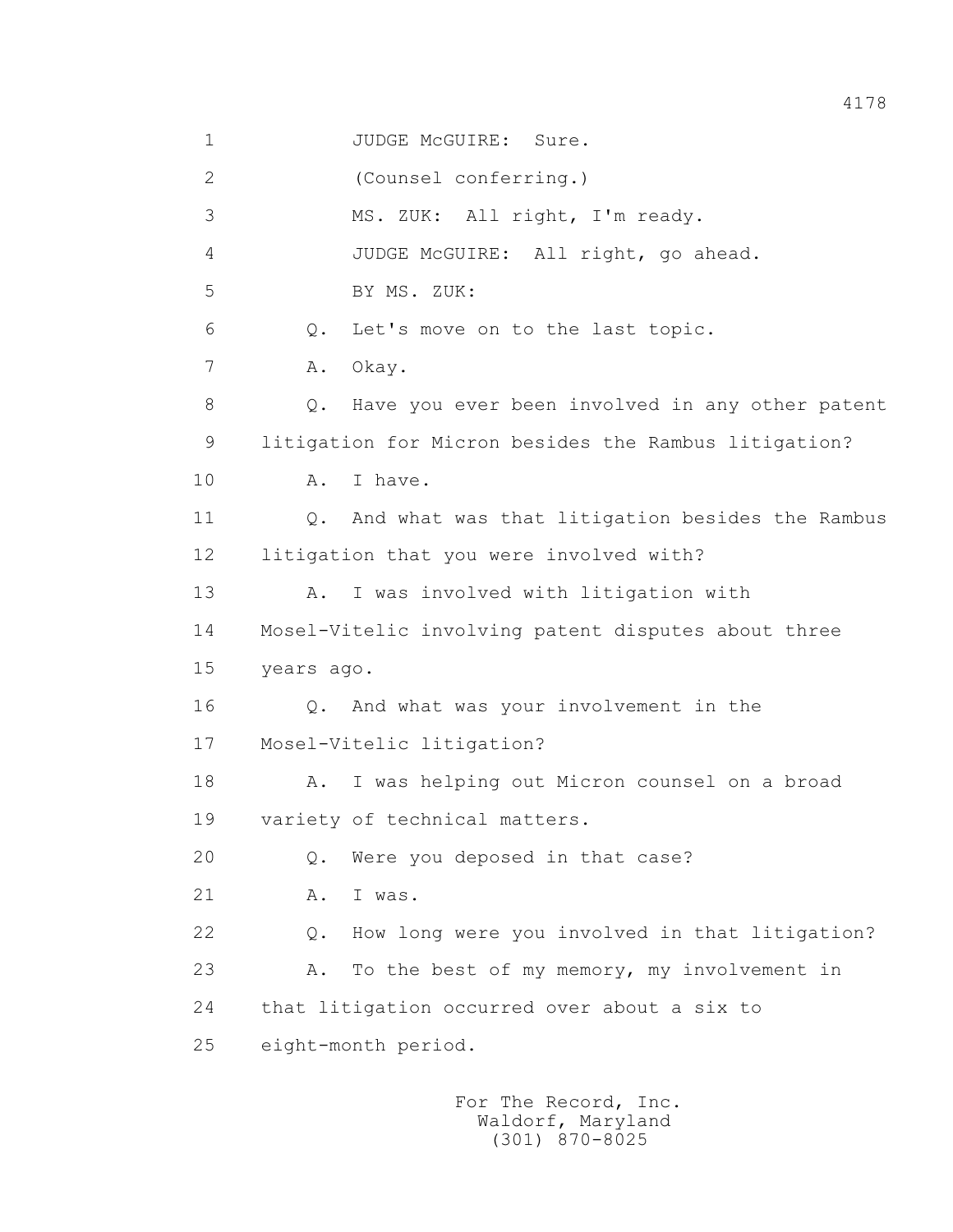1 Q. Are you familiar with Micron's '376 patent? 2 A. I am. 3 Q. Why are you familiar with Micron's '376 patent? 4 A. I am -- the inventor of that patent reports to 5 me. I had several discussions with him on this patent 6 at the time that he was filing it. 7 Q. Do you know whether Micron's '376 patent was at 8 issue in the Mosel-Vitelic case? 9 A. I do. 10 Q. And was it at issue? 11 A. It was. 12 Q. What Mosel parts did Micron assert the '376 13 patent against? 14 A. We asserted this against Mosel-Vitelic's 15 synchronous DRAM part. 16 Q. Were burst EDO parts at issue in the 17 Mosel-Vitelic case? 18 A. No, they were not. 19 Q. Do you have an understanding of why burst EDO 20 parts were not at issue in the Mosel-Vitelic case? 21 A. To my knowledge, Mosel-Vitelic did not make 22 burst EDO parts. 23 Q. Do you have an understanding of what the '376 24 patent relates to based on your familiarity with that 25 patent?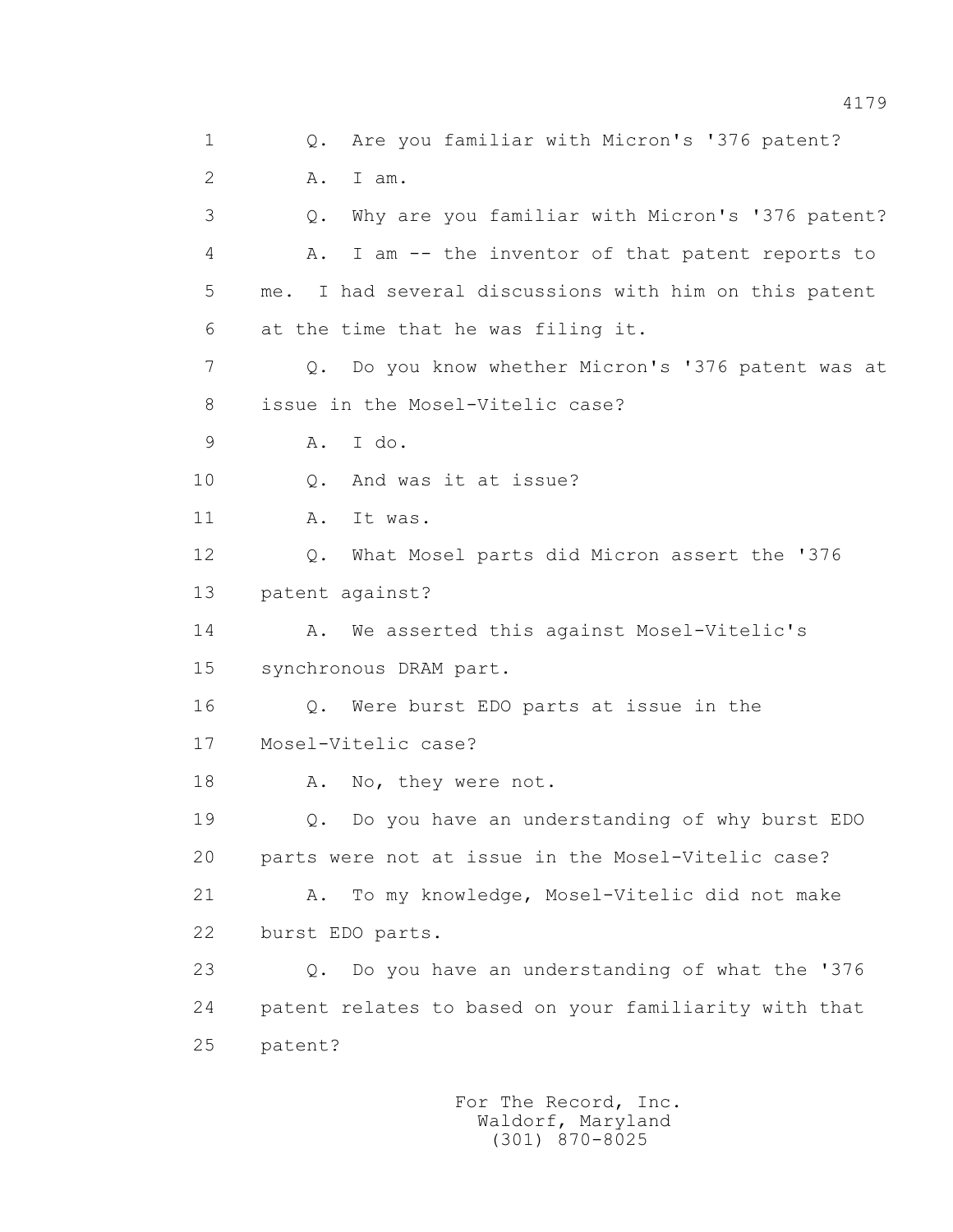1 A. I do.

 2 Q. How did you develop that understanding? 3 A. Really through the discussions with the 4 inventor of that patent, as well as the fact that we 5 used the invention on several of our designs. 6 Q. Can you explain what you understand the '376 7 patent to relate to based on your familiarity with the 8 patent? 9 A. The '376 patent discloses an invention that 10 helps the speed of the DRAM array operate faster. 11 Q. Does the '376 patent, to the best of your 12 familiarity with it, describe any circuits -- 13 circuitry? 14 A. It does. 15 Q. What kind of circuitry, to the best of your 16 understanding, does it describe? 17 A. The '376 patent describes circuitry located 18 down in the guts of the memory array that helps that 19 memory array to write faster. 20 Q. Now, you just referred to or you used the term 21 "guts of the memory array." 22 A. Um-hum. 23 Q. What does that indicate about the level of 24 circuitry that this patent relates to? 25 JUDGE McGUIRE: All right, let me interject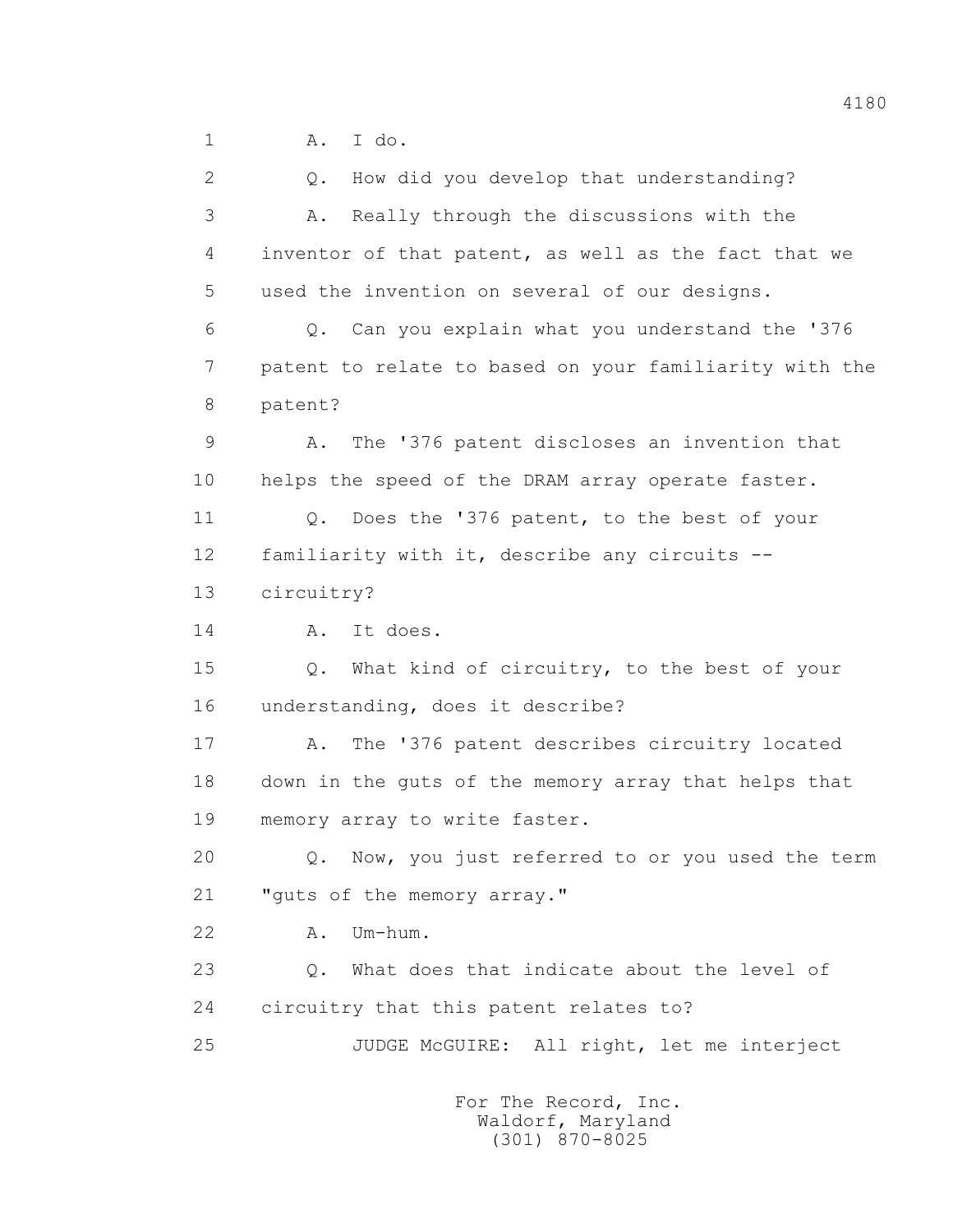1 here. Where are we headed with the '376 patent? 2 MS. ZUK: This was an issue that was raised in 3 the -- with another Micron witness, and we're just 4 broadening the record on this issue. 5 JUDGE McGUIRE: Yeah, but why are you 6 broadening the record is my point? 7 MS. ZUK: Because it goes to --8 MR. ROYALL: I -- 9 MS. ZUK: Go ahead -- 10 MR. ROYALL: I'm sorry -- 11 MS. ZUK: I'll let co-counsel respond. 12 MR. ROYALL: I can answer that, Your Honor. I 13 believe that this -- 14 JUDGE McGUIRE: Is this patent, the patent 15 we're discussing now, an issue in this case? 16 MR. ROYALL: It's only an issue I believe 17 because Rambus has made it an issue with a prior Micron 18 witness, and that prior Micron witness, unlike this 19 witness, was not involved in the litigation that 20 involved the patent, so that I think Ms. Zuk has only a 21 few questions to clarify based on what was raised 22 earlier by the witness. 23 JUDGE McGUIRE: Okay, I'll hear the inquiry 24 then. Proceed. 25 BY MS. ZUK: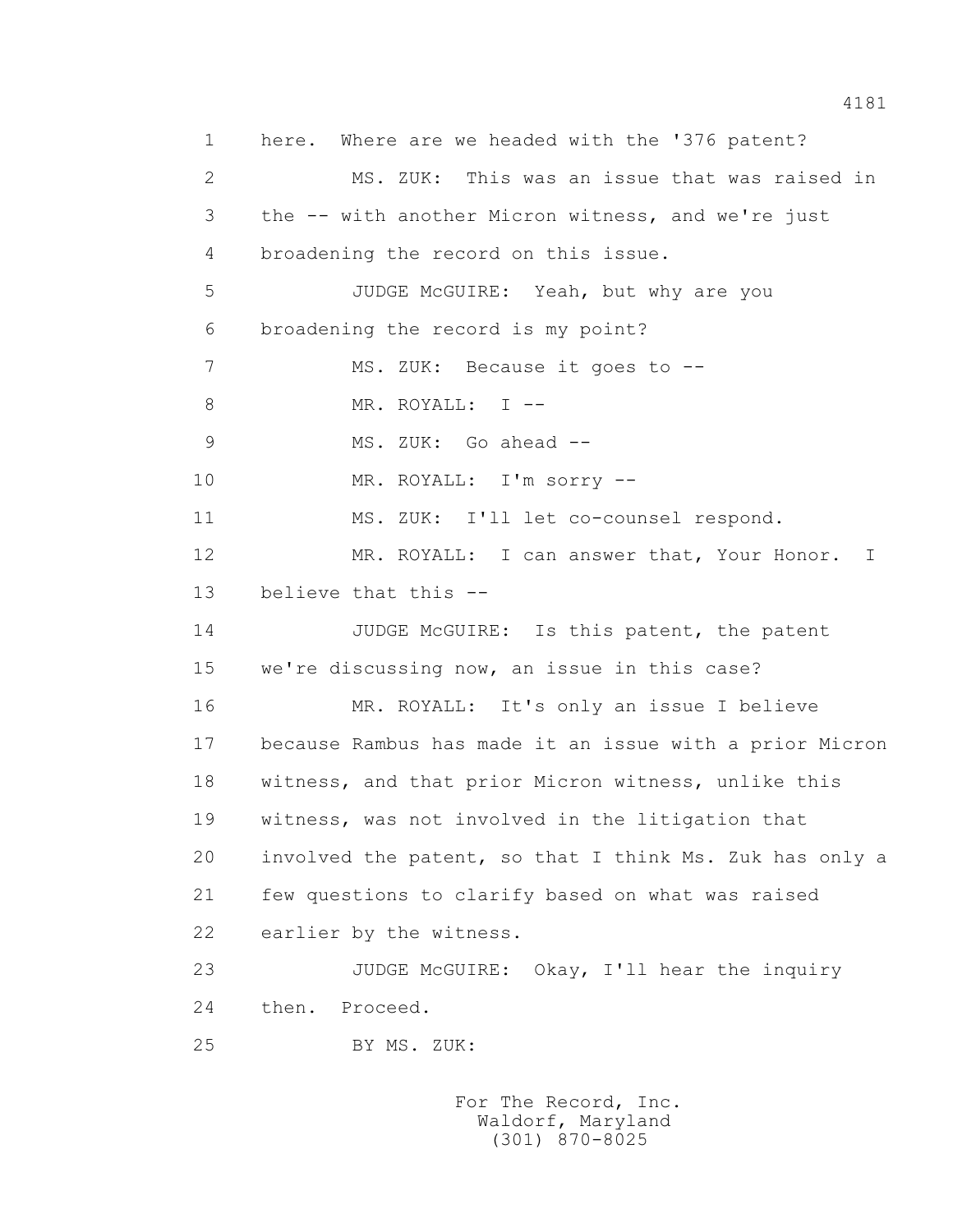1 0. Does the local write-enable circuit that you 2 believe is described in the '376 patent relate to an 3 interface of a part? 4 A. No, not at all. 5 Q. By that, do you mean that Micron's 6 specification would not specify a local write-enable 7 circuit? 8 MS. JEFFRIES: Object to that as leading, Your 9 Honor. 10 JUDGE McGUIRE: Sustained. 11 BY MS. ZUK: 12 Q. Do you have an understanding of whether or not 13 Micron's specification describes a local write-enable 14 circuit? 15 A. I do have an understanding of whether or not 16 our specifications mention that, and they do not. 17 Q. Do you have an understanding of why Micron's 18 specification does not describe a local write-enable 19 circuit? 20 MS. JEFFRIES: Object, Your Honor, lacks 21 foundation. 22 JUDGE McGUIRE: That's the same question, so 23 also sustained. 24 BY MS. ZUK: 25 Q. Are you familiar with a burst EDO For The Record, Inc.

 Waldorf, Maryland (301) 870-8025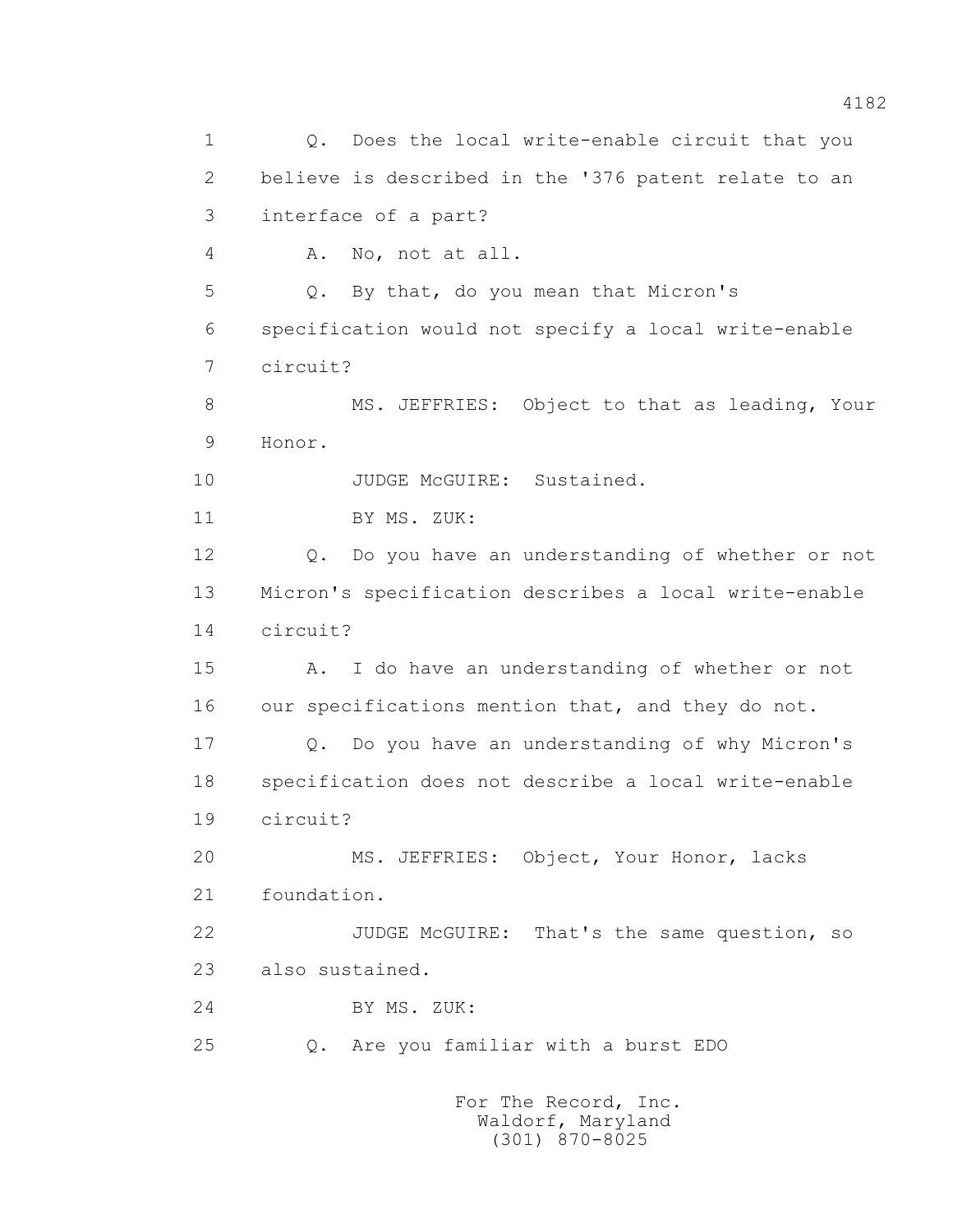1 specification?

 2 A. I am. 3 Q. What burst EDO specifications are you familiar 4 with? 5 A. I'm familiar with Micron's internal burst EDO 6 specification. 7 Q. How did you become familiar with Micron's burst 8 EDO specification? 9 A. Really by being in the design group at the time 10 and having familiarity with the design work that was 11 occurring on burst EDO. 12 Q. Do you have an understanding of the level of 13 detail that the burst EDO specification goes into? 14 A. I do. 15 Q. What is your understanding? 16 A. Well, my understanding of the level of the 17 burst EDO specification is that it's roughly the same 18 as the rest of our specifications, which is solely a 19 description of how the part -- the memory chip will 20 operate and look to a customer. 21 Q. Does a burst -- does Micron's burst EDO 22 specification go into the level of detail that would 23 include a local write-enable circuit? 24 A. It does not, no. 25 Q. Do you have an understanding of why it does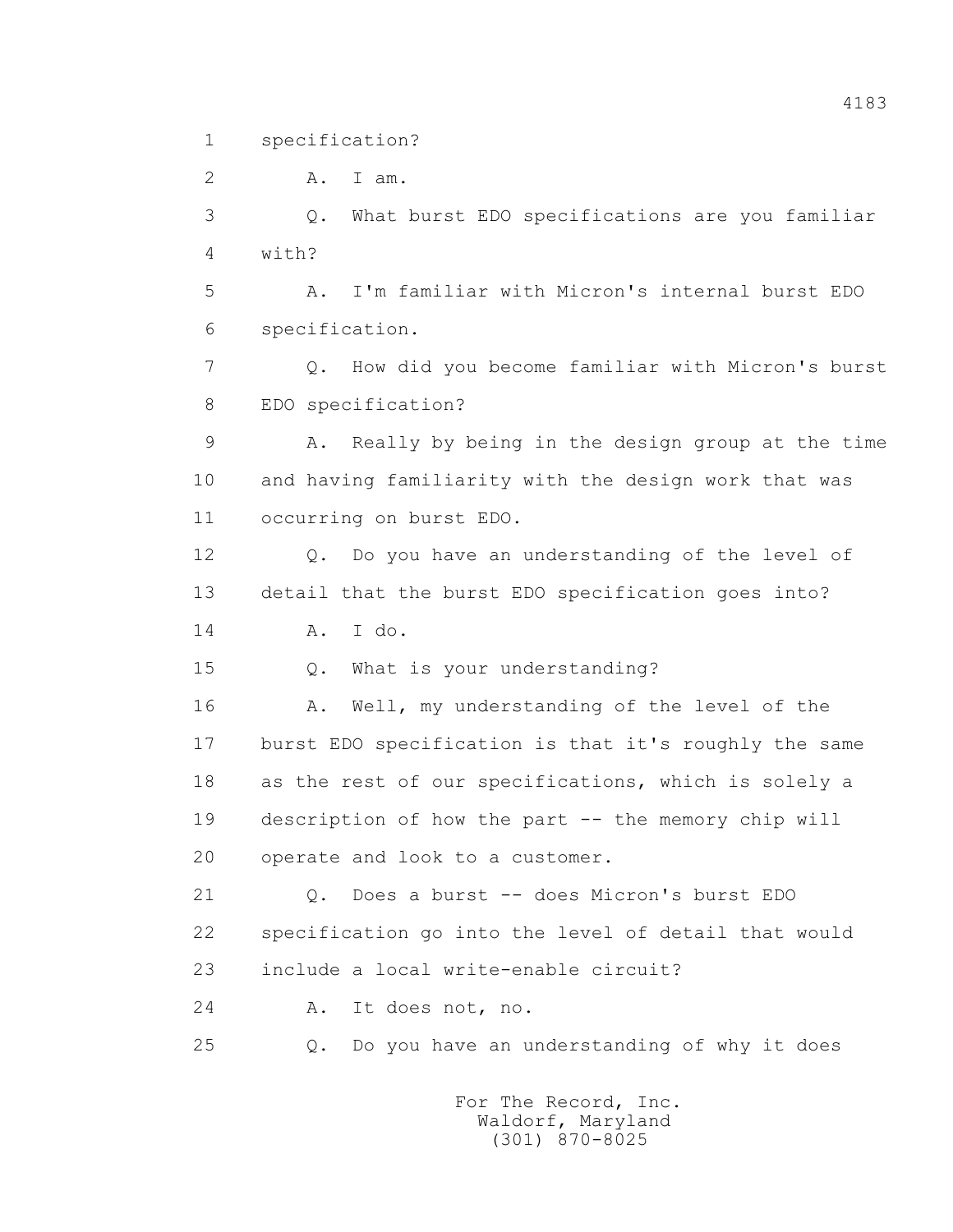1 not?

 2 MS. JEFFRIES: Object to that as lacking 3 foundation.

 4 JUDGE McGUIRE: No, I think she's laid the 5 foundation now. Overruled.

 6 THE WITNESS: Well, the local write-enable 7 circuit that's disclosed in the '376 invention is 8 something that's really an implementation detail in the 9 memory array. It's something that would be completely 10 transparent to the user, and so there's really nothing 11 that could be said about it in the specification. 12 BY MS. ZUK: 13 Q. Are you familiar with Micron's SDRAM 14 specifications? 15 A. I am.

 16 Q. And are you familiar with Micron's DDR SDRAM 17 specifications?

18 A. I am.

19 Q. How did you become familiar with those

20 specifications?

21 A. Really in my work as DRAM design manager for 22 products -- the SDR and DDR products.

 23 Q. Do any of Micron's SDRAM specifications today 24 describe a local write-enable circuit?

25 A. No.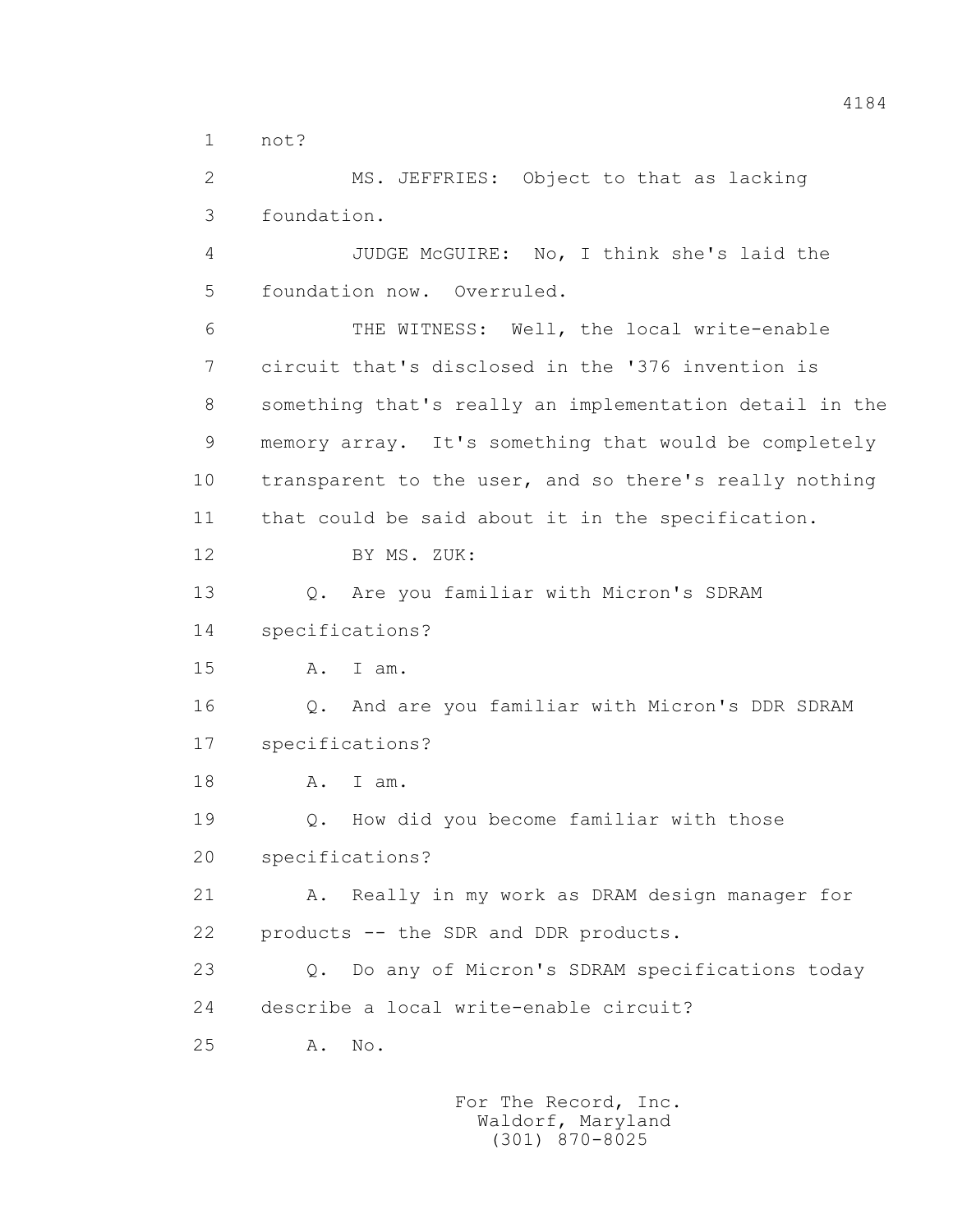1 Q. Do you have an understanding of why Micron's 2 SDRAM specifications do not describe a local 3 write-enable circuit? 4 A. Really for the same reasons. A local 5 write-enable circuit is something down in the guts of 6 the memory array that just does not pertain at all to 7 the interface of a particular design. There's nothing 8 to say about it in the specification. 9 Q. Do any of Micron's DDR SDRAM specifications get 10 down to the level of a local write-enable circuit? 11 A. They do not, no. 12 Q. And why -- why don't they? 13 A. Really for the same reasons. It's just a -- 14 this is not an invention that has anything to do 15 with the interface, something that the customer would 16 see. 17 Q. Do you have any firsthand experience with 18 JEDEC? 19 A. No, I do not. 20 Q. Did you ever attend any JEDEC meetings? 21 A. No. 22 Q. Did you ever review any presentations that were 23 made during JEDEC meetings? 24 A. Over time, I've had occasion to review certain 25 JEDEC presentations.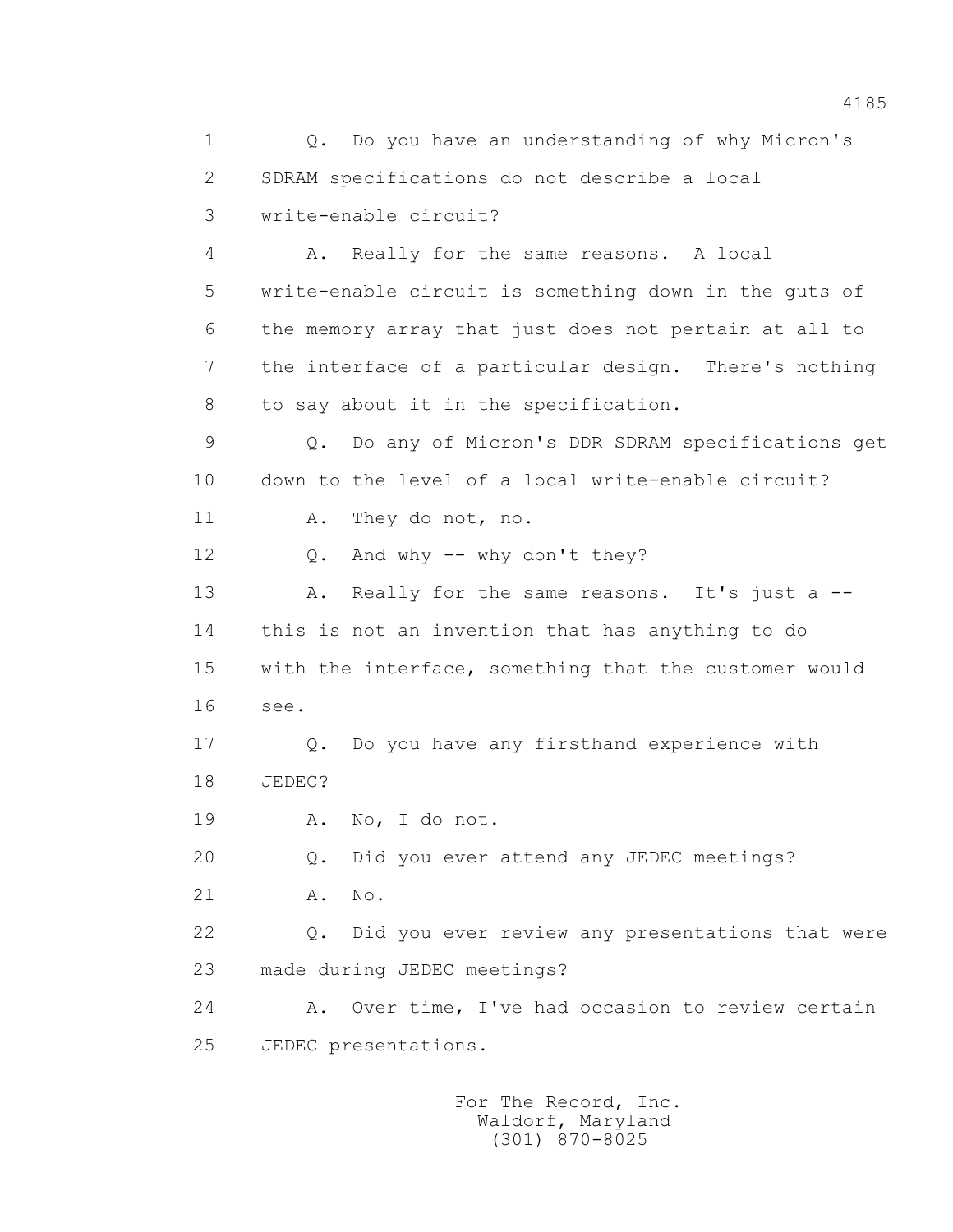1 0. Are you familiar with JEDEC's specifications? 2 A. I am. 3 Q. How did you become familiar with JEDEC's 4 specifications? 5 A. Really in my interactions with the -- with the 6 marketing group, in my design capabilities, I have had 7 cause to review JEDEC specifications. 8 Q. Do any of JEDEC's specifications to the 9 best of your knowledge require a local write-enable 10 circuit? 11 A. They do not, no. 12 MS. ZUK: Thank you, Your Honor, I have no 13 further questions. 14 JUDGE McGUIRE: Okay, very good. 15 How much time does counsel want for lunch 16 today? 17 MS. JEFFRIES: I think if we break until 2:00, 18 that should be fine. 19 JUDGE McGUIRE: All right, that will be fine, 20 very good. We will take a break until 2:00 for lunch. 21 Off the record. 22 (Whereupon, at 12:50 p.m., a lunch recess was 23 taken.) 24 25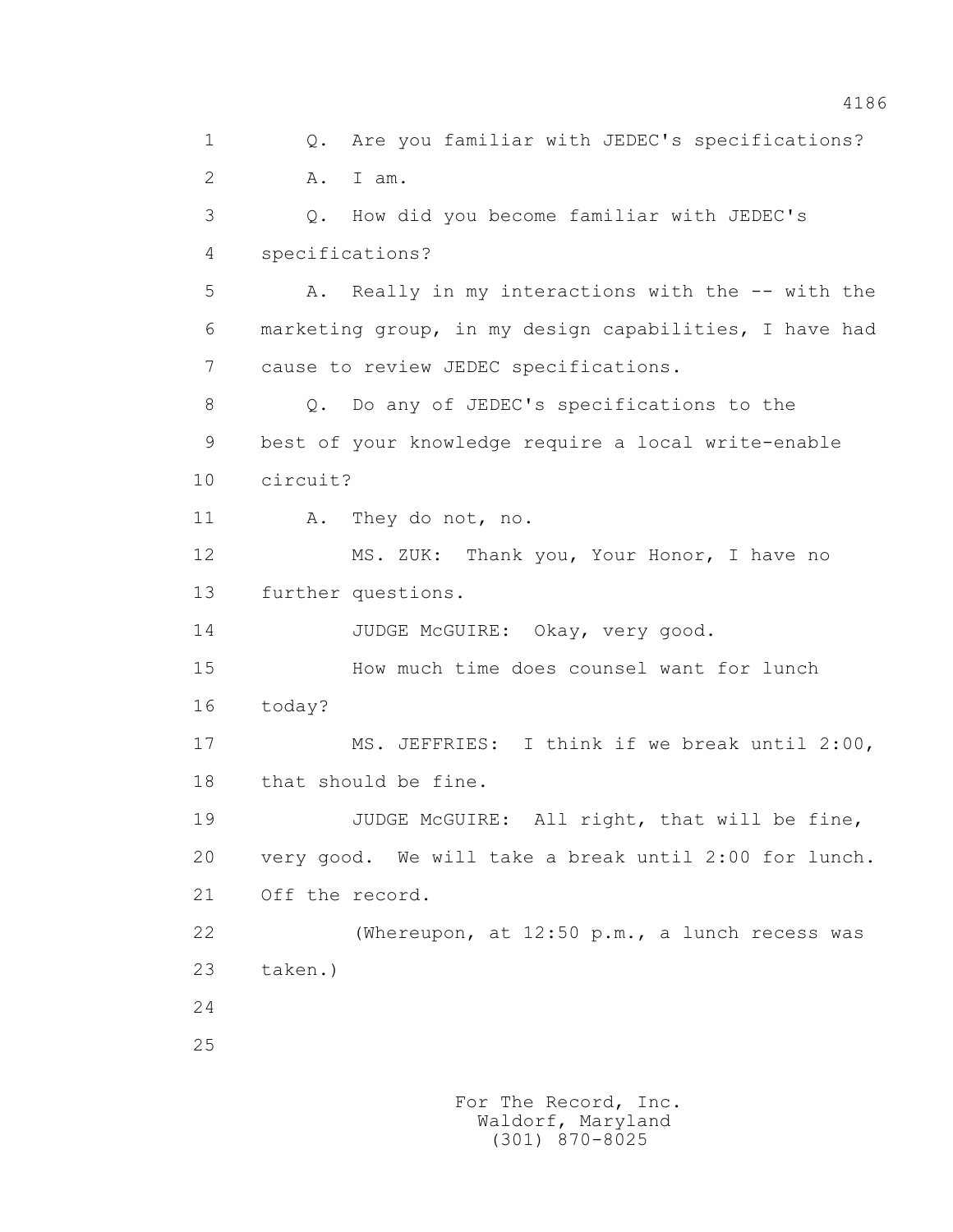| $\mathbf 1$     | AFTERNOON SESSION                                       |
|-----------------|---------------------------------------------------------|
| $\overline{2}$  | (2:00 p.m.)                                             |
| 3               | JUDGE McGUIRE: This hearing is now in order.            |
| 4               | At this time we will hear the cross examination         |
| 5               | by respondent.                                          |
| 6               | MS. JEFFRIES: Thank you, Your Honor.                    |
| $7\phantom{.0}$ | CROSS EXAMINATION                                       |
| 8               | BY MS. JEFFRIES:                                        |
| $\mathcal{G}$   | Good afternoon, Mr. Shirley.<br>$Q$ .                   |
| 10              | Good afternoon.<br>Α.                                   |
| 11              | Q. I'd like to start off this afternoon by talking      |
| 12              | to you about the design process you spoke with Ms. Zuk  |
| 13              | about on direct examination.                            |
| 14              | A.<br>Yes.                                              |
| 15              | And you had indicated that the design process<br>Q.     |
| 16              | begins when you receive a spec or your group receives a |
| 17              | spec from marketing?                                    |
| 18              | That's correct.<br>Α.                                   |
| 19              | Q. Marketing, is that the same group that has           |
| 20              | previously been referred to as applications             |
| 21              | engineering?                                            |
| 22              | Applications engineering is a -- I think<br>Α.          |
| 23              | something we think of as a subgroup of marketing,       |
| 24              | certainly one of the pieces of marketing.               |
| 25              | Q. All right. So, Terry Lee you mentioned was the       |
|                 |                                                         |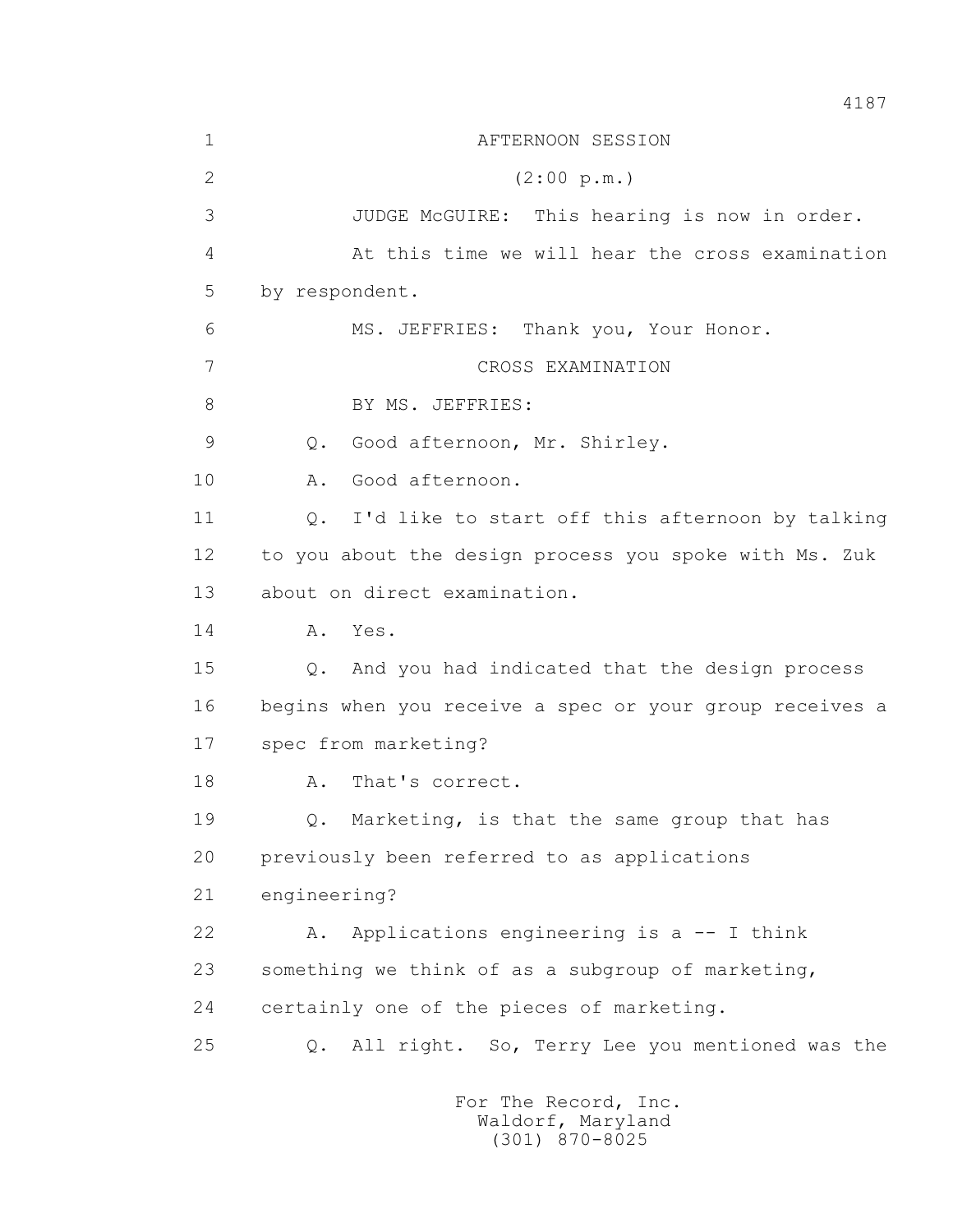1 head of marketing. Is that right? 2 A. Terry Lee is the head of marketing for the 3 computing and consumer group today. 4 Q. And Brett Williams, is he also part of the 5 general marketing group? 6 A. I believe so. 7 Q. And Terry Walther, he's also part of that 8 applications/marketing segment at Micron? 9 A. I'm -- as of today, I'm not quite sure where 10 Terry Walther is located. 11 0. He has been in that group previously? 12 A. To the best of my knowledge, yes. 13 Q. And you indicated that you regularly interact 14 with the folks in the marketing or applications 15 engineering with respect to the specifications that you 16 receive from them. Is that right? 17 A. It depends on the specification, but there is 18 interaction that occurs, yes. 19 Q. And I think you mentioned one instance would be 20 when you're dealing with a power issue, for example, 21 and you need to interact with them back and forth about 22 that? 23 A. That's correct, yeah. 24 Q. All right, let's go to the nine steps that you 25 identified with Ms. Zuk, if we could.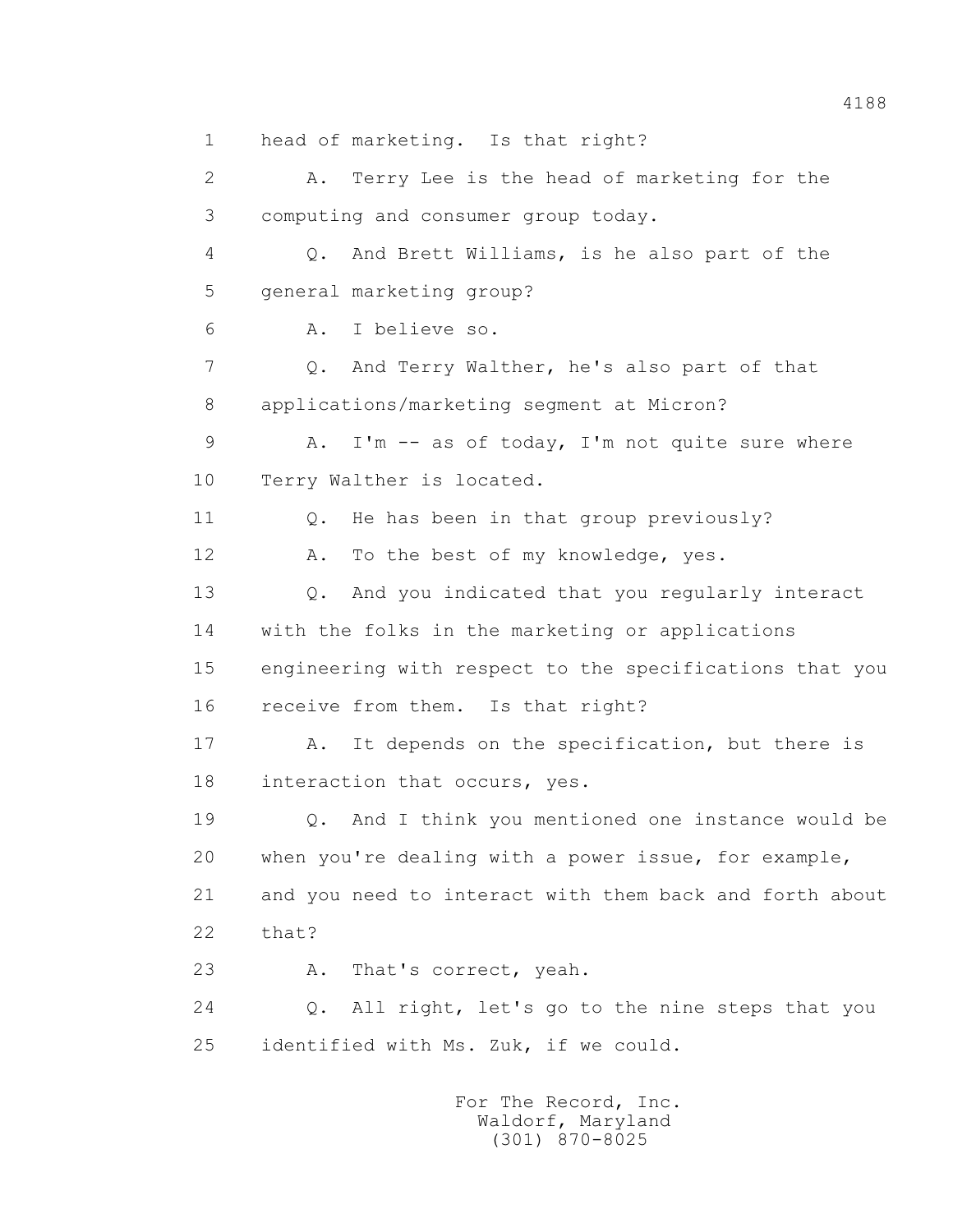1 A. Okay.

 2 Q. All right. And these are the nine steps of the 3 process for developing a DRAM. Is that right? 4 A. That is correct, yes. 5 Q. All right. And each of these nine steps would 6 be required for each DRAM product that Micron creates. 7 Is that correct? 8 A. That is correct, if we took that particular 9 product all the way to tapeout, for instance. 10 Q. So, then, there are some products that you 11 don't take all the way to tapeout, that you might work 12 on some design for, might even do some layout, but you 13 would not get all the way to tapeout? 14 A. That is correct. 15 0. And what percentage of products -- excuse me, 16 of projects that start with the design phase would you 17 say do not make it all the way to tapeout? 18 A. Boy, that's a tough one to answer. There's 19 certainly a number of projects for which we have 20 started a database and three days of design work, for 21 instance, knowing that that's a product that would 22 never tape out. We kind of use that -- that design 23 phase, that database as kind of a scratchpad, if you 24 will.

25 Q. And do you have a rough number in mind, say for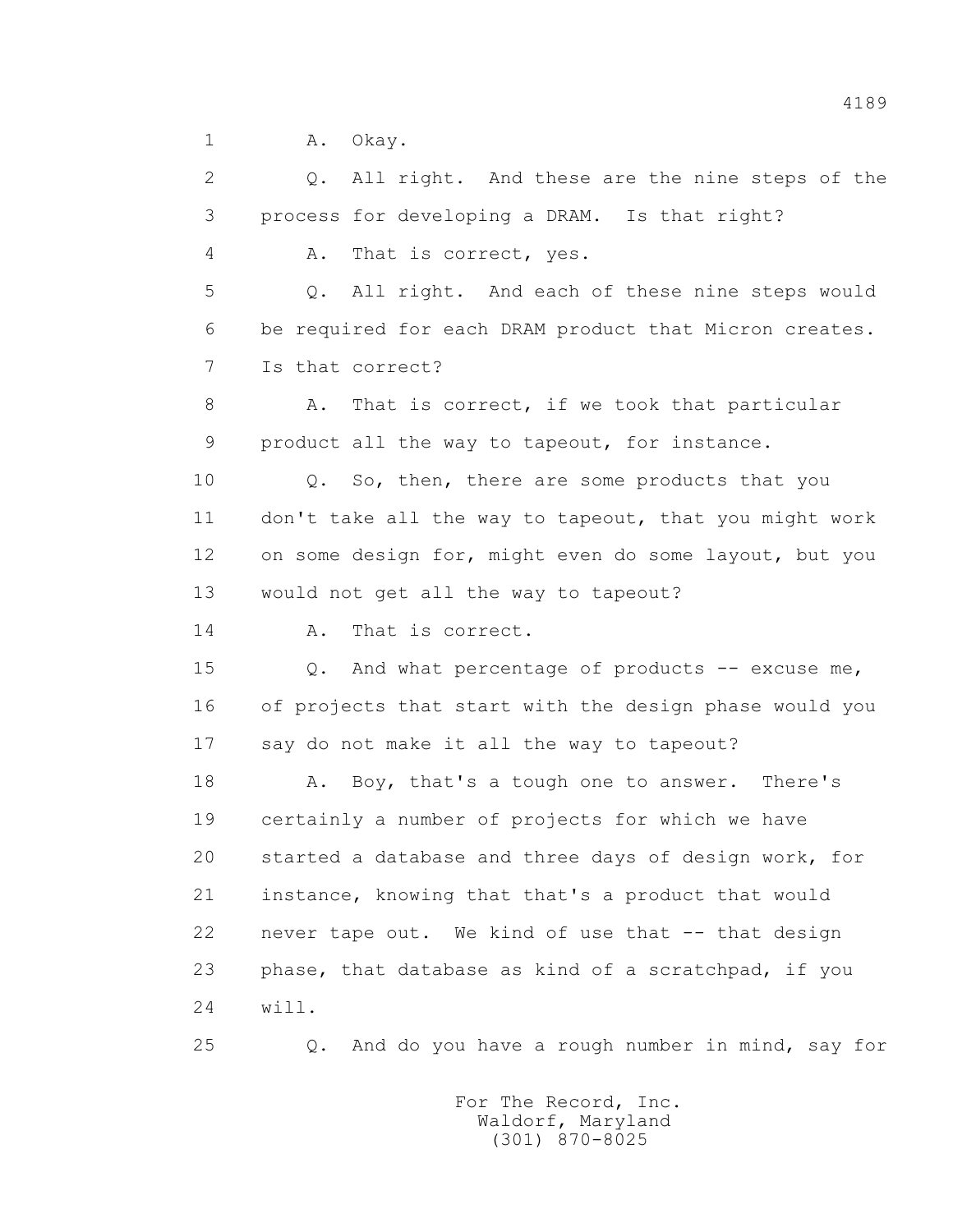1 example, with respect to SDRAM products that Micron 2 started to design that did not reach tapeout? Do you 3 have an estimate of that number? 4 A. Boy, I don't think I do. 5 Q. And what about for DDR SDRAM products, any 6 estimate? 7 A. Not without some further research, no. 8 Q. Okay. And I noticed actually going through 9 some of the documents that your counsel provided to us 10 that there seem to be a set of designs that, as you 11 say, did not reach tapeout, and I'd just like to 12 confirm with you by going through those documents, if I  $13$  could  $-$  14 A. Sure, okay. 15 Q. -- if that's the case. 16 I don't know if there is going to be an in 17 camera assertion at this point. 18 MR. BOBROW: Jared Bobrow from Micron 19 Technologies. I believe that those documents that were 20 provided at the request of Rambus' counsel were 21 designated in that fashion of restricted confidential. 22 JUDGE McGUIRE: Okay, so we are going to have 23 to go back into in camera session? 24 MS. JEFFRIES: I believe so. 25 JUDGE McGUIRE: Okay, let me advise again to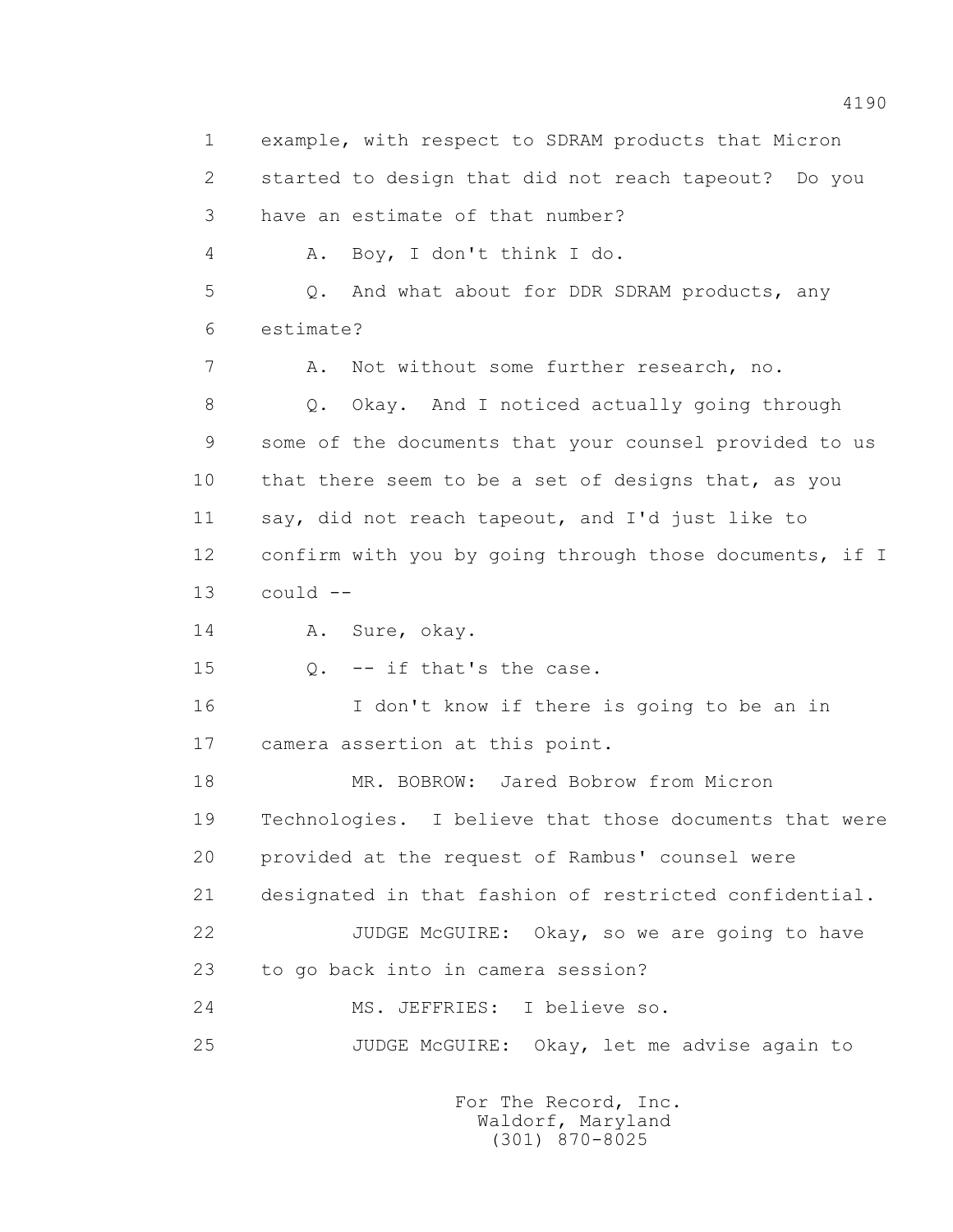1 the audience that due to a prior court order in this 2 case, the testimony that is about to be offered is 3 considered confidential and is closed to the public. 4 So, at this time, everyone that has not been cleared to 5 have access to this testimony will have to vacate the 6 courtroom. 7 (The in camera testimony continued in Volume 8 22, Part 2, Pages 4254 through 4288, then resumed as 9 follows.) 10 JUDGE McGUIRE: Okay, let's go back on the 11 record. At this time, this proceeding is in the -- 12 will return to the public session, and you may proceed, 13 if you would, Ms. Jeffries, in your cross examination. 14 MS. JEFFRIES: Thank you. Thank you, Your 15 Honor. 16 BY MS. JEFFRIES: 17 Q. Mr. Shirley, you testified on direct 18 examination earlier today that you began your design 19 work on DDR SDRAM in -- sometime in 1997. Is that 20 right? 21 A. That's correct. 22 Q. If I could please call up RX-0920. 23 May I approach, Your Honor? 24 JUDGE McGUIRE: Yes. 25 MS. JEFFRIES: Would you like a hard copy as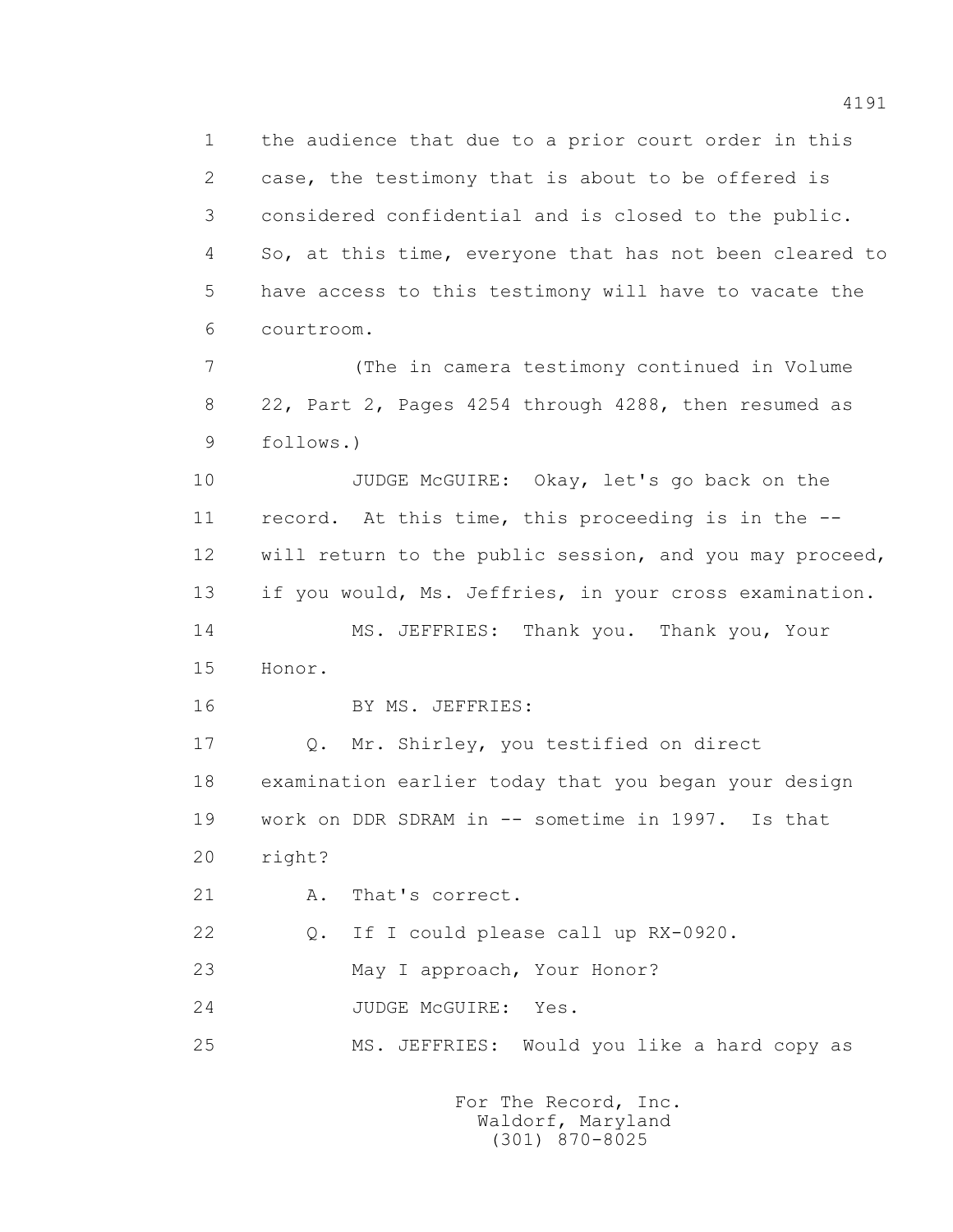1 well?

2 JUDGE McGUIRE: No, not if it's -- if it's on 3 the screen, no.

4 BY MS. JEFFRIES:

 5 Q. Mr. Shirley, I'd like you to take a look at 6 what's just been handed to you, it's been marked 7 RX-0920. If you look at the second page of the 8 document, you'll see there's a statement where it  $9$  says  $-$ 

 10 MS. ZUK: Objection, Your Honor. I am going to 11 have to object on grounds of this questioning lacks 12 foundation. It's not clear to me that Mr. Shirley has 13 ever seen this document.

14 JUDGE McGUIRE: Response?

 15 MS. JEFFRIES: He may not have seen the 16 document, Your Honor. I was just going to ask him 17 about the contents and whether they had been relayed to 18 him.

 19 MS. ZUK: Your Honor, I believe you've 20 previously ruled that a witness cannot testify to a 21 document before it has been established that the 22 witness has seen the document.

 23 JUDGE McGUIRE: Well, why don't we ask him if 24 it's been received, and then -- as of the current time, 25 you haven't laid the foundation. So, I'll give you the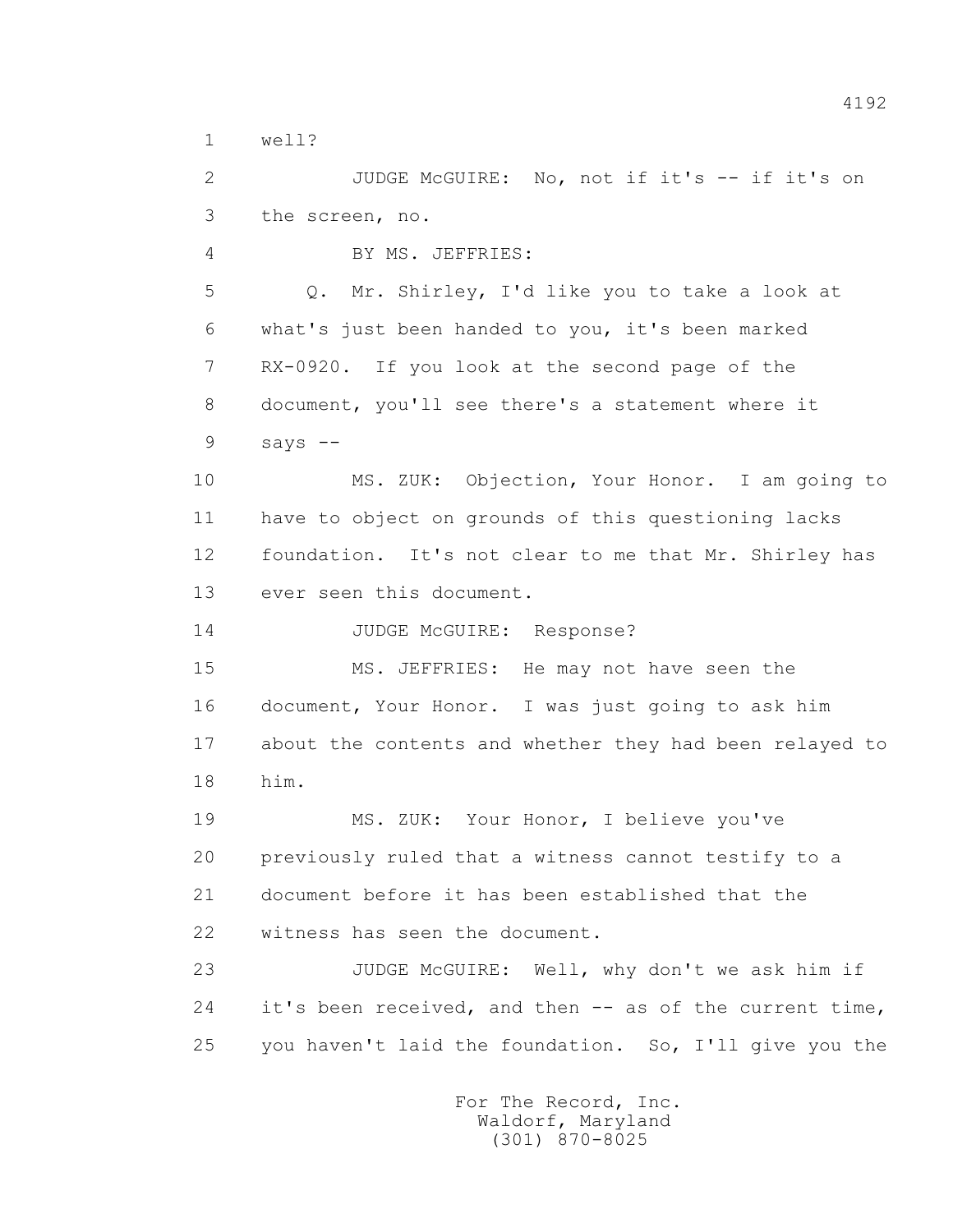1 opportunity, and then I'll entertain the objection. I 2 mean, that objection is upheld. Now, if you want to go 3 ahead and try to lay a proper foundation, I'll give you 4 that opportunity. 5 BY MS. JEFFRIES: 6 Q. Mr. Shirley, have you ever seen before what's 7 been marked as RX-0920? 8 A. To my knowledge, no. 9 Q. Were you ever told in April of 1997 by either 10 Terry Lee, Kevin Ryan, Gary Welch or Jeff Mailloux that 11 Rambus feels DDR for any memory is under their patent 12 coverage? 13 A. To the best of my memory, no. 14 Q. Were you told at any time by any of these 15 individuals, again, Jeff Mailloux, Terry Lee, Kevin 16 Ryan, Terry Walther, Jon Biggs or anyone else at Micron 17 that Rambus feels DDR for any memory is under their 18 patent coverage? 19 A. It's certainly possible, but nothing outside of 20 the context of this litigation comes to mind. 21 Q. And when you say "this litigation," are you 22 meaning the litigation between Micron and Rambus? 23 A. That's correct. 24 MS. JEFFRIES: May I approach, Your Honor? 25 JUDGE McGUIRE: Yes.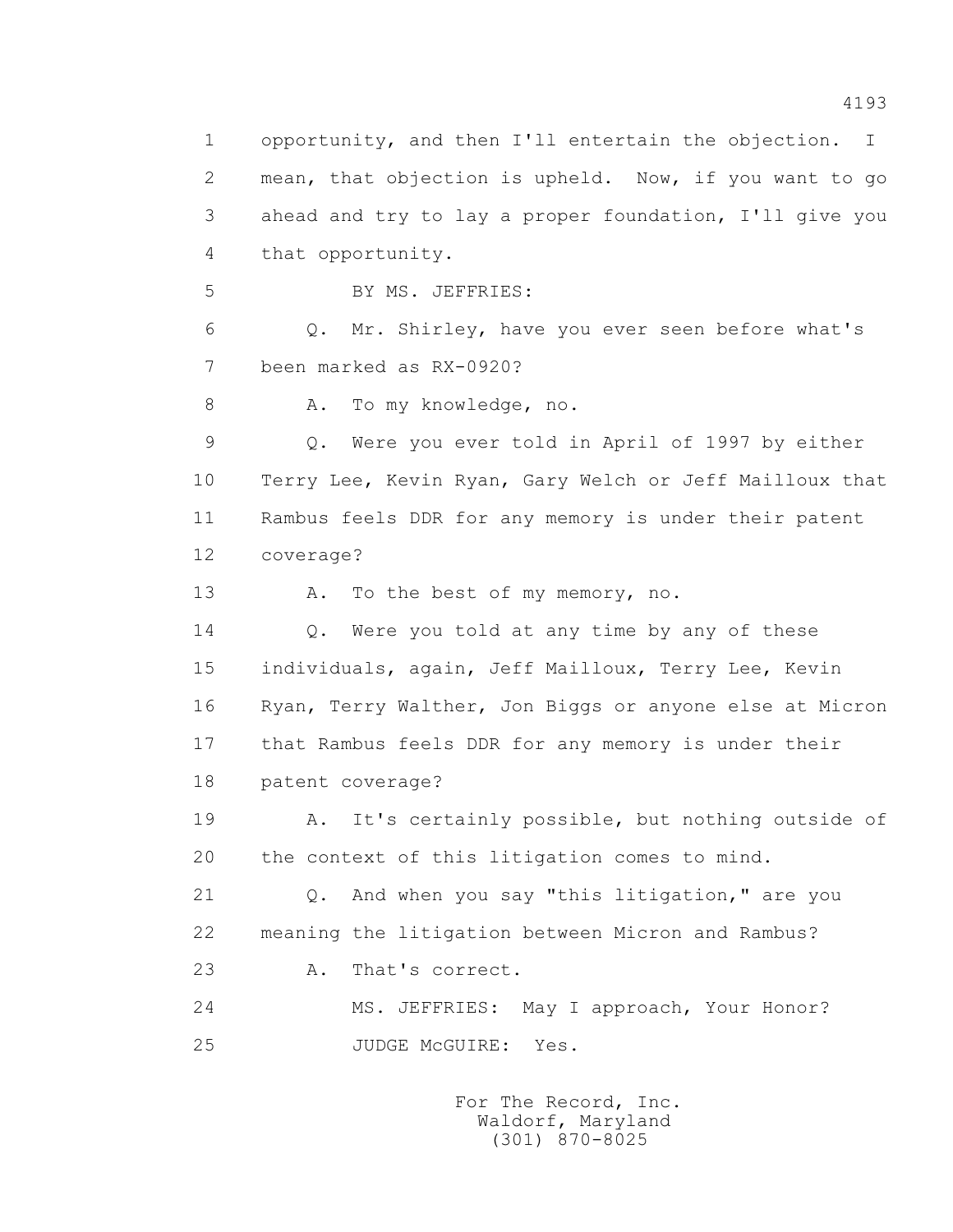1 BY MS. JEFFRIES: 2 Q. If we could have RX-0976? 3 Mr. Shirley, you've just been handed what's 4 been marked RX-0976. That appears to be an email that 5 was sent from Jeff Mailloux to you and some other folks 6 at Micron. 7 Do you see that? 8 A. I do. 9 Q. And do you have any reason to doubt that you 10 received this document in August of 1997, the date 11 depicted? 12 A. I don't. 13 Q. And if you take a look at the -- this is an 14 email that appears to be forwarding a press release 15 about a company called AMCC. Is that right? 16 A. Correct. 17 Q. Okay. If you look at the top portion of the 18 email, it states, "Did not know if you had seen this, 19 might be worth looking at what PLL or DLL stuff these 20 guys have? Get some chips and look at them? Etc." 21 Do you see that? 22 A. I do. 23 Q. Then Mr. Mailloux continues to say, "Just a 24 note, although they probably work with Rambus to 25 develop these clock chips," and that's referring to the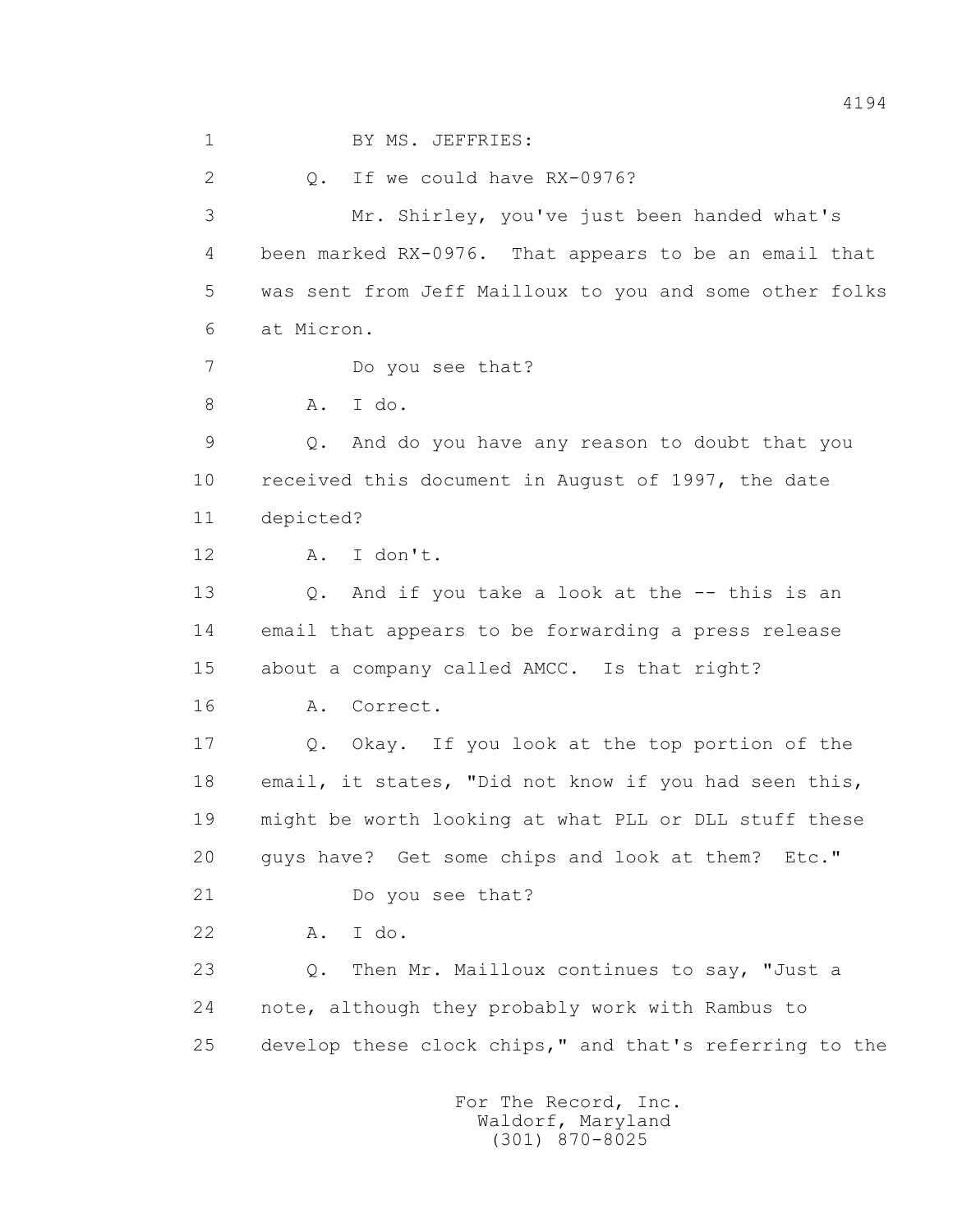1 clock chips that are discussed in that press release 2 below, right? 3 A. Um-hum. 4 Q. He's continuing -- 5 A. To be fair, I'd have to reread through the 6 entire press release. 7 JUDGE McGUIRE: All right, take your time. 8 THE WITNESS: Okay. (Document review.) I 9 think I've got a good enough of an overview to go on. 10 BY MS. JEFFRIES: 11 Q. All right, thank you. Now that you've reviewed 12 the document, do these clock chips -- does that phrase 13 refer to the clock chips being discussed in the press 14 release that's being forwarded in this email? 15 A. I would assume so. 16 Q. And Mr. Mailloux goes on to say, "Of course, 17 that does not necessarily mean that Rambus does not 18 have IP that relates to the AMCC stuff." 19 Do you see that? 20 A. I do. 21 Q. And subsequent to receiving this email in 22 August of 1997, did you do anything to investigate 23 whether, in fact, Rambus had IP that could relate to 24 the AMCC stuff or PLLs or DLLs? 25 MS. ZUK: Objection, potentially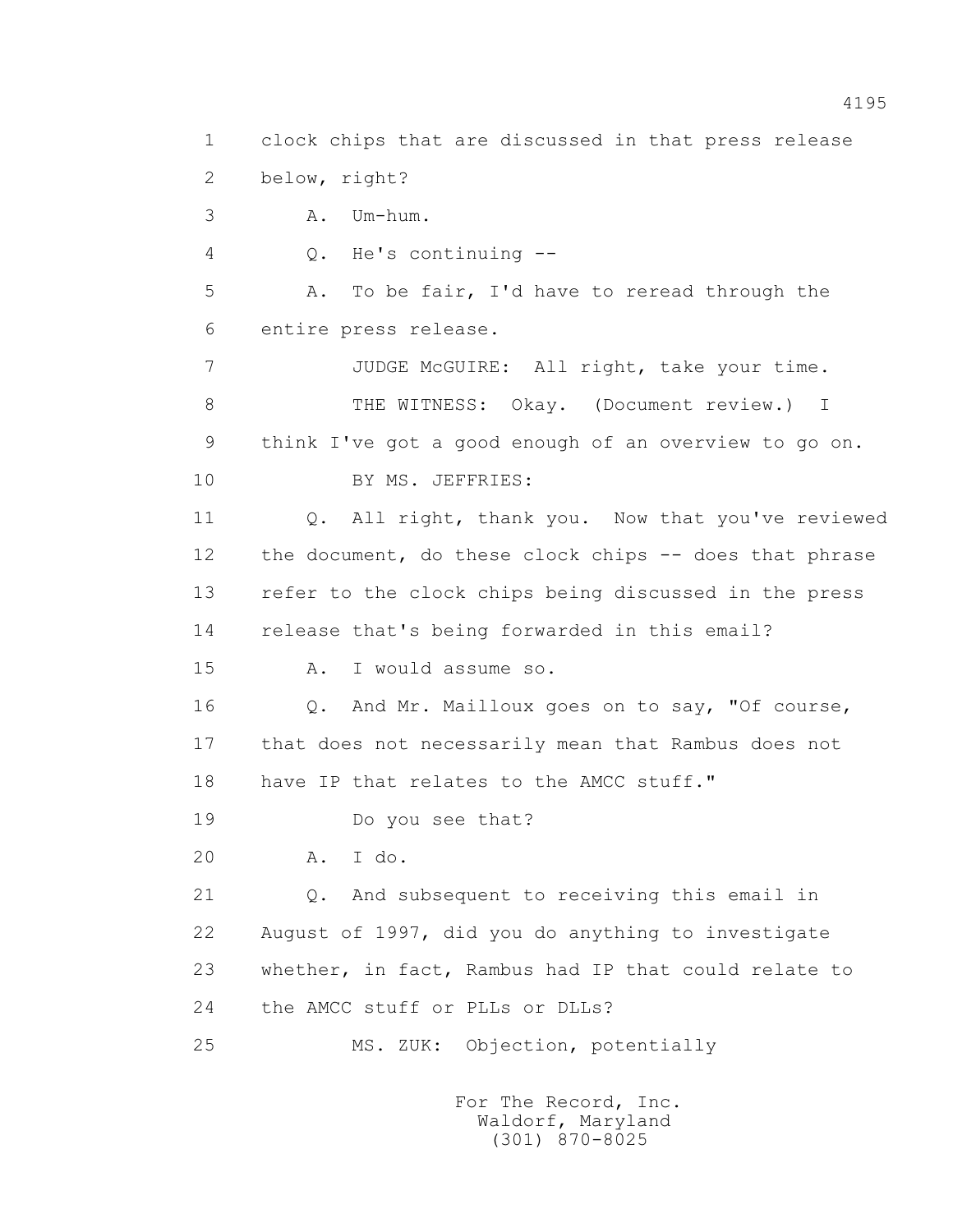1 mischaracterizes the document. The document refers to 2 AMCC stuff, not PLLs. 3 JUDGE McGUIRE: Sustained. 4 BY MS. JEFFRIES: 5 Q. Did you do any investigation subsequently to 6 receiving this email as to whether Rambus had any IP 7 that relates to the AMCC stuff? 8 A. To the best of my knowledge, no. 9 Q. And you earlier stated that you began design 10 work on DDR2 sometime in late 1999. Is that right? 11 A. That is correct. 12 Q. And I believe you said you had a product that 13 taped out -- a DDR2 product that taped out in January 14 2002. Is that right? 15 A. That is correct. 16 MS. JEFFRIES: Thank you, Your Honor, I have 17 nothing further. 18 JUDGE McGUIRE: All right, thank you, Ms. 19 Jeffries. 20 Ms. Zuk, any further questions on redirect? 21 MS. ZUK: I will have probably a few questions. 22 Can I have maybe two minutes to -- 23 JUDGE McGUIRE: Sure. All right, off the 24 record. 25 (A brief recess was taken.)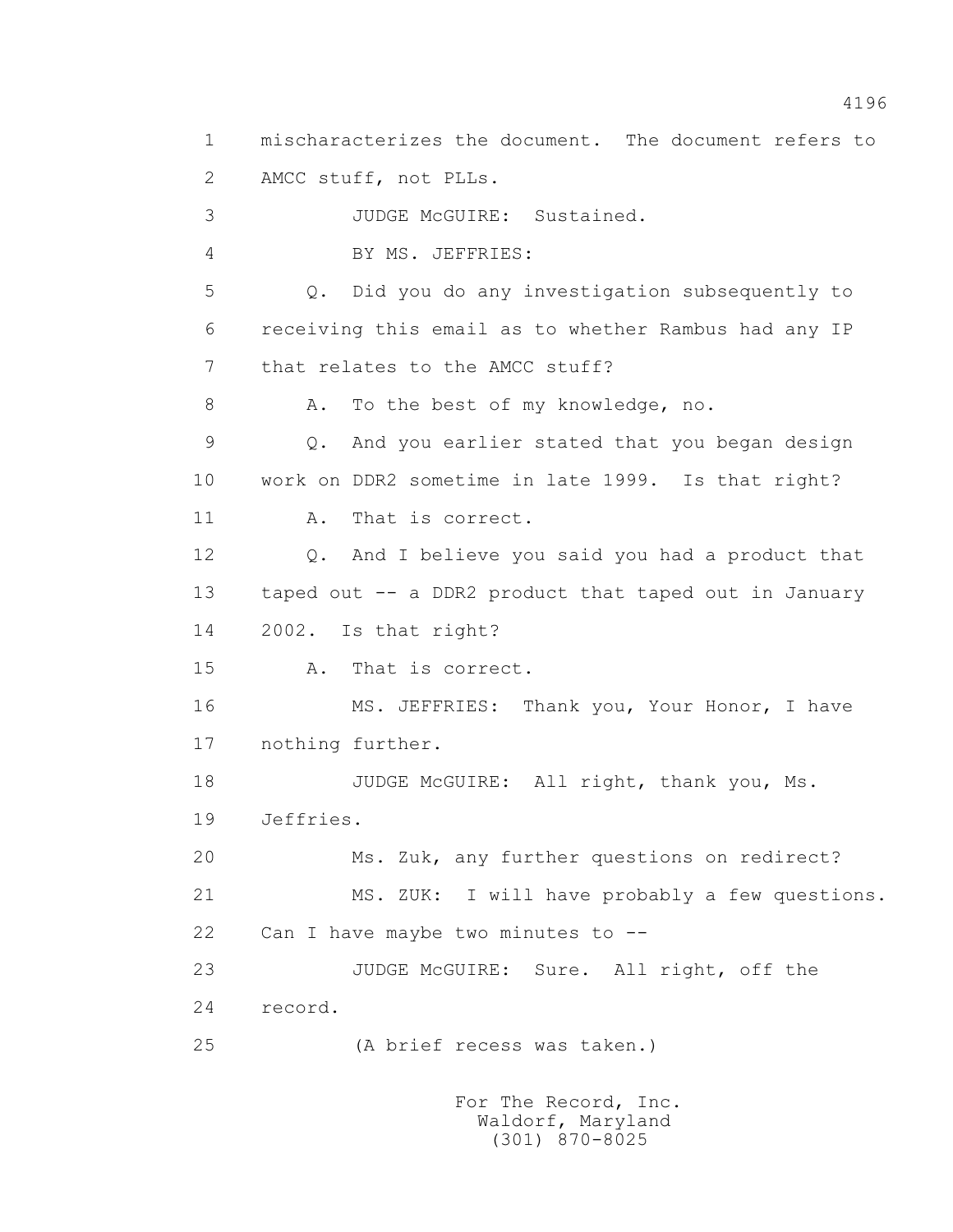1 JUDGE McGUIRE: On the record. 2 Ms. Zuk? 3 MS. ZUK: I have no further questions. 4 JUDGE McGUIRE: Thank you very much. Sir, 5 you're excused from this proceeding. 6 THE WITNESS: Thank you. 7 JUDGE McGUIRE: Thank you very much for your 8 testimony. 9 How does complaint counsel intend to proceed 10 this afternoon? I assume you don't have anyone else in 11 mind that you can call this afternoon? 12 MR. ROYALL: No, Your Honor, I don't believe we 13 do. I think we have noticed another -- notified 14 respondent's counsel of another witness who will be 15 prepared to testify in the morning. 16 JUDGE McGUIRE: Okay, then if not, this hearing 17 will be adjourned until we convene at 9:30 a.m. on 18 Thursday. 19 (Whereupon, at 3:15 p.m., the hearing was 20 adjourned.) 21 22 23 24 25